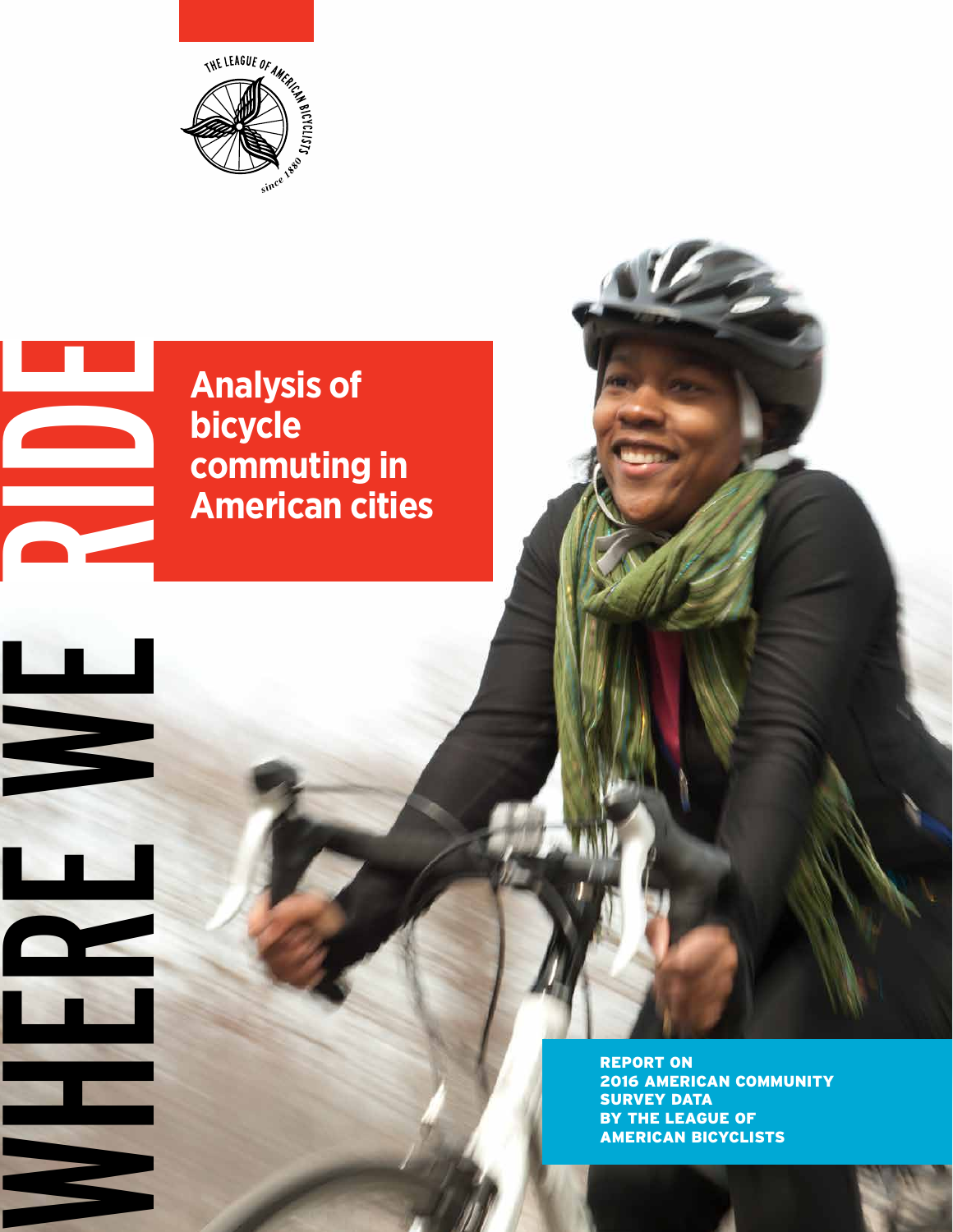## RIDING TO WORK BY THE NUMBERS Where is bike commuting growing in the United States?

Every year, the U.S. Census Bureau studies Americans' commuting habits, including how many people commute by bike. While commuting is only part of the bicycling story, the American Community Survey provides valuable insight into changing commuting patterns and transportation choices.

Each year, the League of American Bicyclists digs into the data to assess the state of bicycle commuting in cities across the country  $-$  and gives you a glimpse into how your community stacks up.

*Here's our analysis of the 2016 numbers.*

*From 2000 to 2016, bicycle commuting has seen*

51% **GROWTH** NATIONWIDE

*Nationwide, in 2016, there were a total of* 

863,979 BIKE COMMUTERS

*The city with the highest % of residents biking to work:*

16.6% DAVIS. CALIFORNIA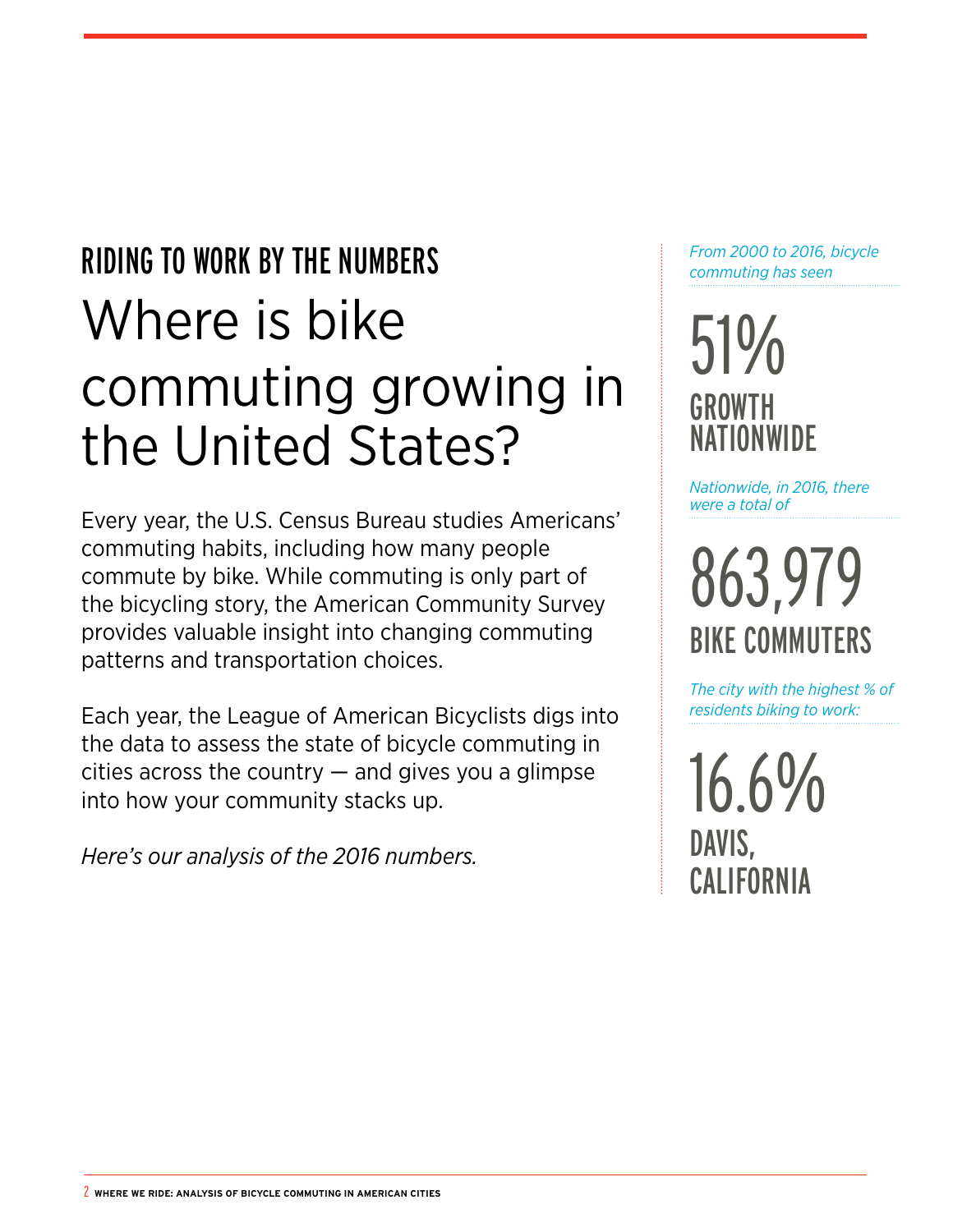## CITIES WITH THE MOST BICYCLISTS IN 2016

These cities have the largest number of bicyclists riding on their streets.

| <b>CITY</b>          | <b>STATE</b>                | <b>POPULATION</b> | <b>BICYCLISTS</b> | % OF BIKE<br><b>COMMUTERS</b> |
|----------------------|-----------------------------|-------------------|-------------------|-------------------------------|
| <b>NEW YORK</b>      | <b>NEW YORK</b>             | 8,537,673         | 48,601            | 1.2%                          |
| <b>CHICAGO</b>       | <b>ILLINOIS</b>             | 2,704,965         | 22,449            | 1.7%                          |
| <b>PORTLAND</b>      | <b>OREGON</b>               | 639,635           | 21,982            | 6.3%                          |
| <b>LOS ANGELES</b>   | CALIFORNIA                  | 3,976,324         | 20,495            | 1.1%                          |
| <b>SAN FRANCISCO</b> | <b>CALIFORNIA</b>           | 870,887           | 19,429            | 3.9%                          |
| WASHINGTON           | <b>DISTRICT OF COLUMBIA</b> | 681,170           | 16,647            | 4.6%                          |
| <b>SEATTLE</b>       | WASHINGTON                  | 704,358           | 14,801            | 3.5%                          |
| PHILADELPHIA         | PENNSYLVANIA                | 1,567,872         | 14,397            | 2.2%                          |
| <b>BOSTON</b>        | <b>MASSACHUSETTS</b>        | 672,840           | 8,873             | 2.4%                          |
| <b>MINNEAPOLIS</b>   | <b>MINNESOTA</b>            | 413,645           | 8,465             | 3.7%                          |
| <b>AUSTIN</b>        | <b>TEXAS</b>                | 947,897           | 8,266             | 1.5%                          |
| <b>DENVER</b>        | <b>COLORADO</b>             | 693,060           | 8,181             | 2.2%                          |
| <b>SAN DIEGO</b>     | <b>CALIFORNIA</b>           | 1,406,622         | 7,188             | 1.0%                          |
| <b>MADISON</b>       | <b>WISCONSIN</b>            | 252,557           | 7,186             | 4.9%                          |
| <b>OAKLAND</b>       | <b>CALIFORNIA</b>           | 419,987           | 6,540             | 3.0%                          |
| <b>TUCSON</b>        | ARIZONA                     | 530,690           | 5,913             | 2.5%                          |
| <b>NEW ORLEANS</b>   | LOUISIANA                   | 391,495           | 5,900             | 3.3%                          |
| <b>BERKELEY</b>      | <b>CALIFORNIA</b>           | 121,241           | 5,648             | 9.0%                          |
| <b>BOULDER</b>       | <b>COLORADO</b>             | 108,108           | 5,314             | 9.0%                          |
| DAVIS                | <b>CALIFORNIA</b>           | 68,107            | 5,057             | 16.6%                         |
| <b>EUGENE</b>        | <b>OREGON</b>               | 166,581           | 4,973             | 6.2%                          |
| <b>HOUSTON</b>       | <b>TEXAS</b>                | 2,304,388         | 4,967             | 0.5%                          |
| <b>FORT COLLINS</b>  | <b>COLORADO</b>             | 164,196           | 4,715             | 5.3%                          |
| PHOENIX              | ARIZONA                     | 1,615,041         | 4,709             | $0.6\%$                       |
| <b>ALBUQUERQUE</b>   | <b>NEW MEXICO</b>           | 559,270           | 4,355             | 1.6%                          |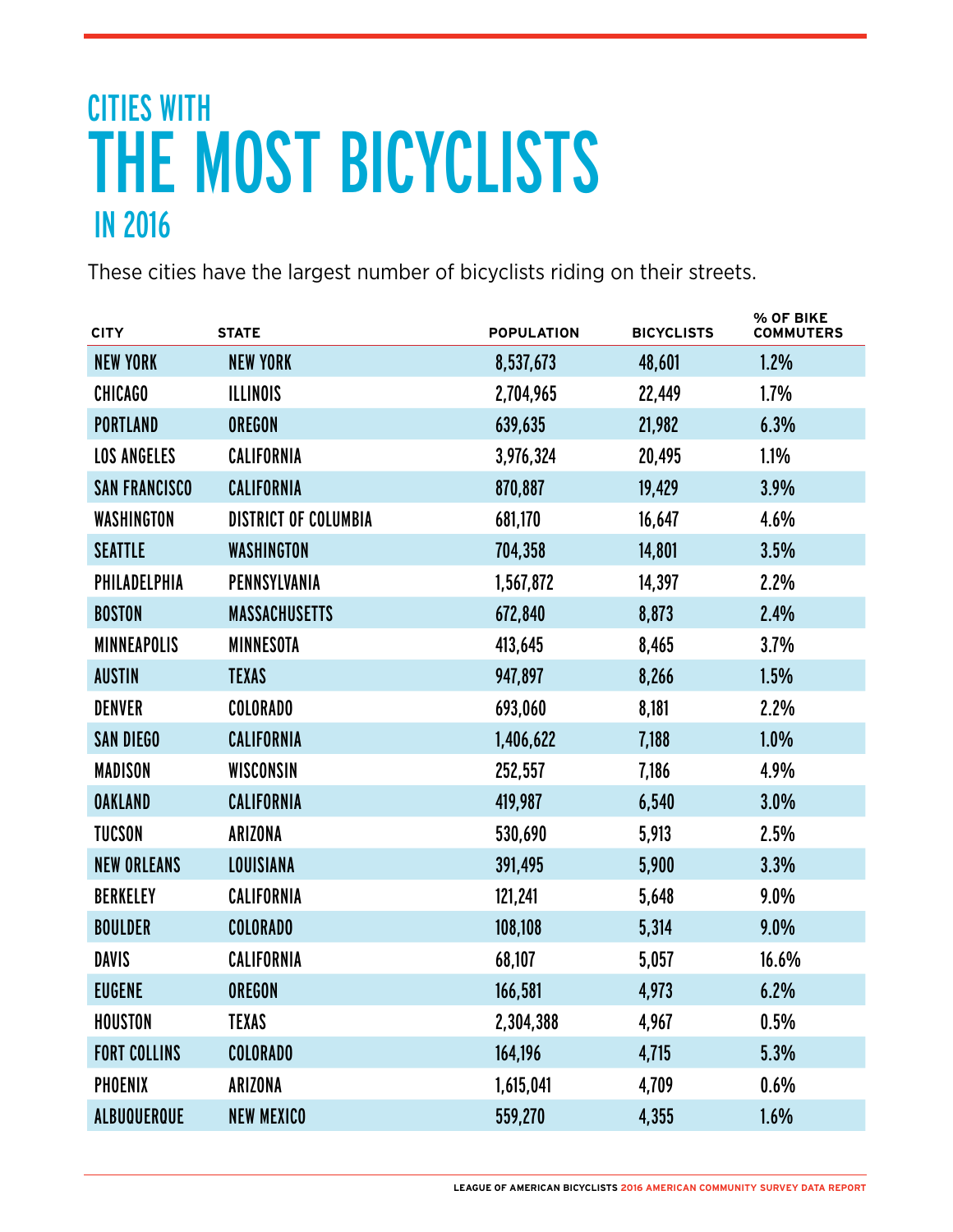# BICYCLE COMMUTING GROWTH BY STATE

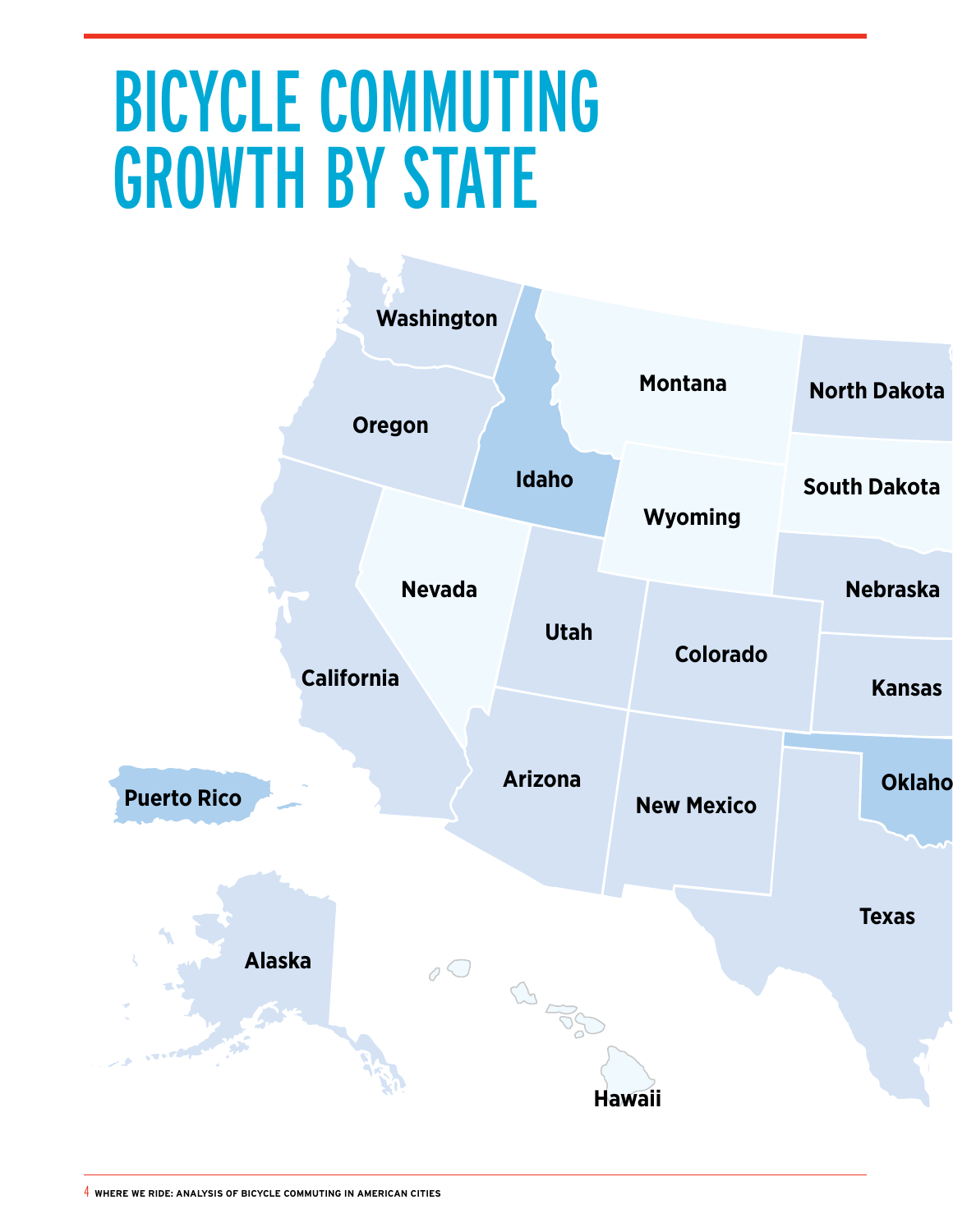**NATIONALLY,** since 2005, states have seen, on average, a 46% increase in the share of people commuting by bike. But an average is just that – there are many states that have seen tremendous increases in cycling, including some that might not be expected. This map shows the growth in bicycle commuting for all 50 states from 2006 to 2016.

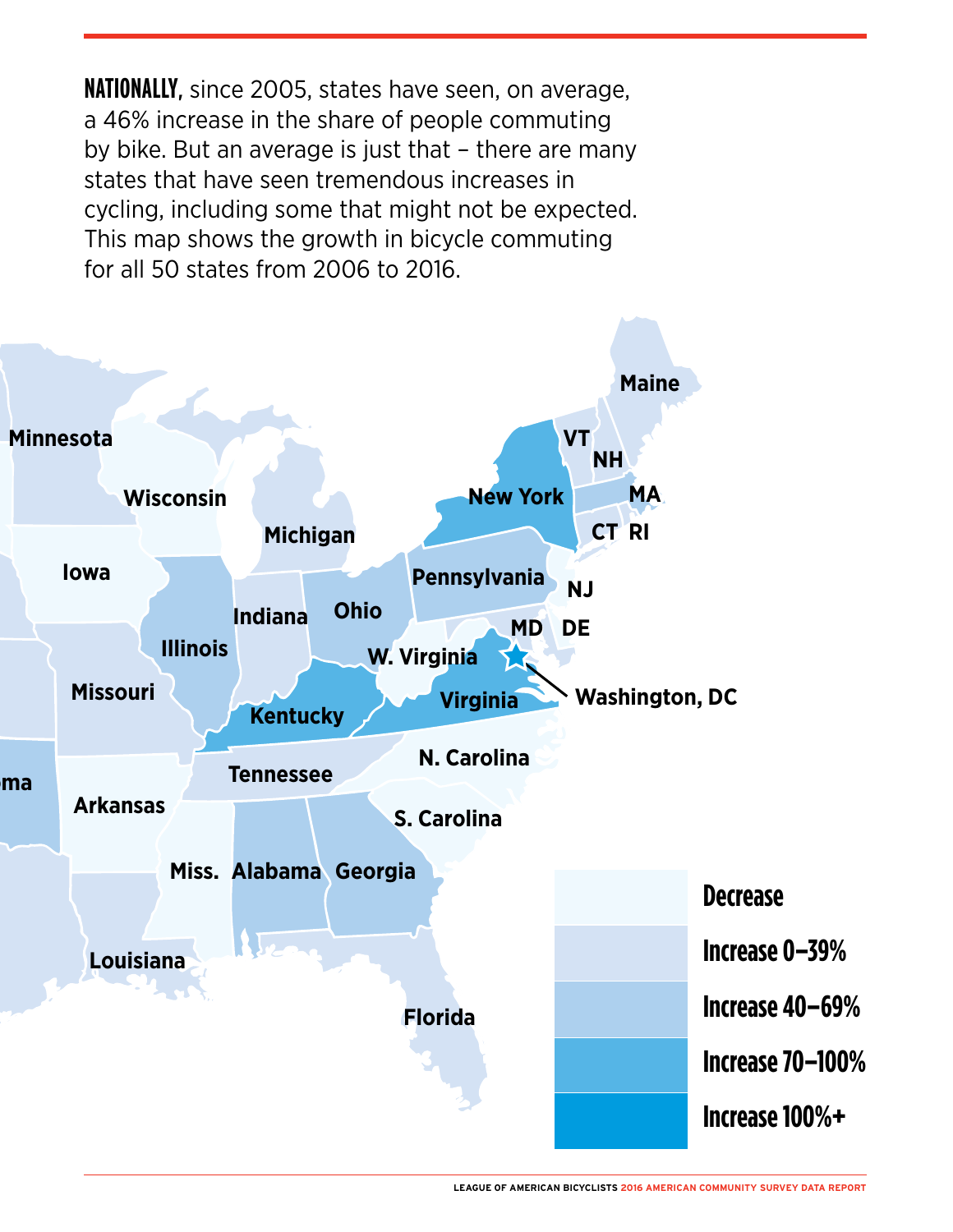# 50 STATES RANKED BY MODE SHARE

| <b>STATE</b>         | <b>RANK</b>     | <b>TOTAL COMMUTE</b><br><b>BY BIKE 2016</b> | <b>TOTAL COMMUTE</b><br><b>BY BIKE 2006</b> | <b>% CHANGE COMMUTE</b><br><b>BY BIKE 2006-2016</b> |
|----------------------|-----------------|---------------------------------------------|---------------------------------------------|-----------------------------------------------------|
| <b>OREGON</b>        | 1               | 2.2%                                        | 1.7%                                        | 35%                                                 |
| <b>MONTANA</b>       | $\overline{c}$  | 1.2%                                        | 1.3%                                        | -6%                                                 |
| <b>IDAHO</b>         | $\overline{3}$  | 1.2%                                        | 0.8%                                        | 54%                                                 |
| <b>COLORADO</b>      | 4               | 1.1%                                        | 1.1%                                        | $1\%$                                               |
| <b>CALIFORNIA</b>    | $5\phantom{.0}$ | $1.0\%$                                     | 0.8%                                        | 30%                                                 |
| ALASKA               | 6               | 1.0%                                        | 0.8%                                        | 21%                                                 |
| WASHINGTON           | 7               | 0.9%                                        | 0.7%                                        | 20%                                                 |
| <b>MASSACHUSETTS</b> | 8               | 0.9%                                        | 0.5%                                        | 63%                                                 |
| <b>ARIZONA</b>       | 9               | 0.8%                                        | 0.7%                                        | <b>11%</b>                                          |
| <b>HAWAII</b>        | 10              | 0.7%                                        | 0.8%                                        | $-3%$                                               |
| <b>NEW MEXICO</b>    | 11              | 0.7%                                        | 0.6%                                        | 29%                                                 |
| <b>NEW YORK</b>      | 12 <sup>°</sup> | 0.7%                                        | 0.4%                                        | 73%                                                 |
| <b>MINNESOTA</b>     | 13              | 0.7%                                        | 0.6%                                        | 13%                                                 |
| WISCONSIN            | 14              | 0.7%                                        | 0.7%                                        | $-1\%$                                              |
| <b>ILLINOIS</b>      | 15              | 0.7%                                        | 0.5%                                        | 47%                                                 |
| <b>UTAH</b>          | 16              | 0.7%                                        | 0.6%                                        | 3%                                                  |
| <b>VERMONT</b>       | 17              | 0.6%                                        | 0.5%                                        | 36%                                                 |
| <b>FLORIDA</b>       | 18              | 0.6%                                        | 0.5%                                        | 15%                                                 |
| <b>WYOMING</b>       | 19              | 0.6%                                        | 1.1%                                        | $-42%$                                              |
| <b>NORTH DAKOTA</b>  | 20              | 0.6%                                        | 0.5%                                        | 13%                                                 |
| NEBRASKA             | 21              | 0.6%                                        | 0.5%                                        | 15%                                                 |
| PENNSYLVANIA         | 22              | 0.5%                                        | 0.3%                                        | 64%                                                 |
| <b>LOUISIANA</b>     | 23              | 0.5%                                        | 0.4%                                        | 39%                                                 |
| <b>IOWA</b>          | 24              | 0.5%                                        | 0.5%                                        | $-4%$                                               |
| <b>MICHIGAN</b>      | 25              | 0.5%                                        | 0.3%                                        | 0%                                                  |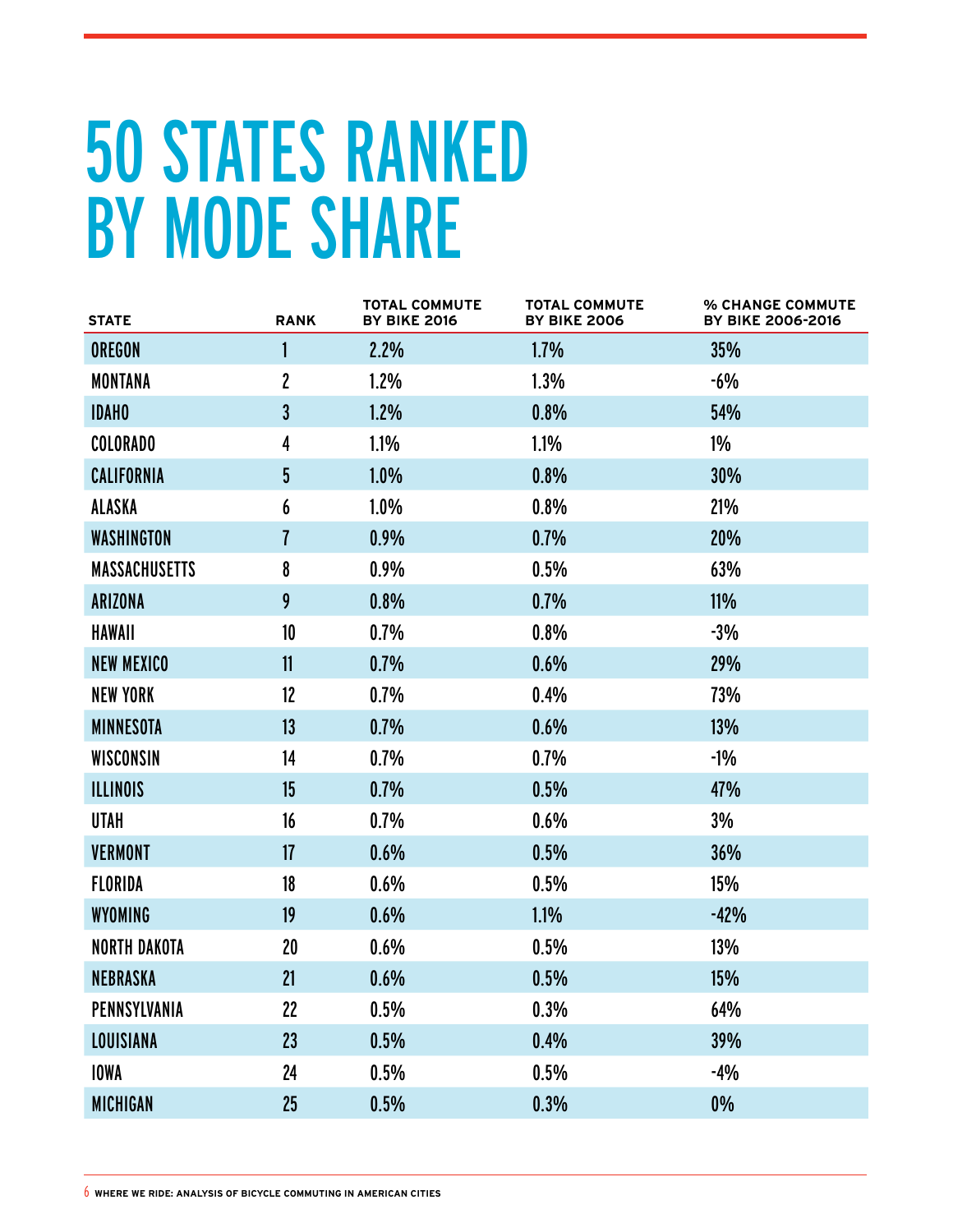#### 50 STATES CONTINUED

| <b>STATE</b>                | <b>RANK</b> | <b>TOTAL COMMUTE</b><br><b>BY BIKE 2016</b> | <b>TOTAL COMMUTE</b><br><b>BY BIKE 2006</b> | <b>% CHANGE COMMUTE</b><br><b>BY BIKE 2006-2016</b> |
|-----------------------------|-------------|---------------------------------------------|---------------------------------------------|-----------------------------------------------------|
| KANSAS                      | 26          | 0.4%                                        | 0.3%                                        | 10%                                                 |
| <b>MAINE</b>                | 27          | 0.4%                                        | 0.4%                                        | 23%                                                 |
| <b>INDIANA</b>              | 28          | 0.4%                                        | 0.4%                                        | $-19%$                                              |
| <b>VIRGINIA</b>             | 29          | 0.4%                                        | 0.2%                                        | 19%                                                 |
| <b>SOUTH DAKOTA</b>         | 30          | 0.4%                                        | 0.7%                                        | $-41%$                                              |
| <b>NEVADA</b>               | 31          | 0.4%                                        | 0.5%                                        | $-2\%$                                              |
| <b>OHIO</b>                 | 32          | 0.3%                                        | 0.2%                                        | 4%                                                  |
| RHODE ISLAND                | 33          | 0.3%                                        | 0.2%                                        | 54%                                                 |
| <b>DELAWARE</b>             | 34          | 0.3%                                        | 0.4%                                        | 36%                                                 |
| <b>CONNECTICUT</b>          | 35          | 0.3%                                        | 0.3%                                        | $1\%$                                               |
| <b>MARYLAND</b>             | 36          | 0.3%                                        | 0.3%                                        | 10%                                                 |
| <b>NEW JERSEY</b>           | 37          | 0.3%                                        | 0.3%                                        | -6%                                                 |
| <b>NEW HAMPSHIRE</b>        | 38          | 0.3%                                        | 0.2%                                        | 58%                                                 |
| <b>OKLAHOMA</b>             | 39          | 0.3%                                        | 0.2%                                        | 4%                                                  |
| GEORGIA                     | 40          | 0.3%                                        | 0.2%                                        | $-7%$                                               |
| <b>TEXAS</b>                | 41          | 0.3%                                        | 0.2%                                        | $-10%$                                              |
| <b>SOUTH CAROLINA</b>       | 42          | 0.2%                                        | 0.3%                                        | $-20%$                                              |
| <b>MISSOURI</b>             | 43          | 0.2%                                        | 0.2%                                        | 30%                                                 |
| <b>KENTUCKY</b>             | 44          | 0.2%                                        | 0.1%                                        | $-14%$                                              |
| <b>NORTH CAROLINA</b>       | 45          | 0.2%                                        | 0.2%                                        | -10%                                                |
| <b>ARKANSAS</b>             | 46          | 0.1%                                        | 0.2%                                        | $-23%$                                              |
| <b>TENNESSEE</b>            | 47          | $0.1\%$                                     | 0.1%                                        | $-15%$                                              |
| <b>WEST VIRGINIA</b>        | 48          | 0.1%                                        | 0.1%                                        | 38%                                                 |
| ALABAMA                     | 49          | 0.1%                                        | 0.1%                                        | $-30%$                                              |
| <b>MISSISSIPPI</b>          | 50          | 0.1%                                        | 0.1%                                        | 6%                                                  |
| <b>DISTRICT OF COLUMBIA</b> | $\ast$      | 4.6%                                        | 2.0%                                        | 130%                                                |
| <b>PUERTO RICO</b>          | $\ast$      | 0.2%                                        | 0.2%                                        | 7%                                                  |

\*The District of Columbia is a federal district created under the authority granted to Congress by Article 1, Section 8 of the U.S. Constitution. Puerto Rico is an unincorporated territory of the United States.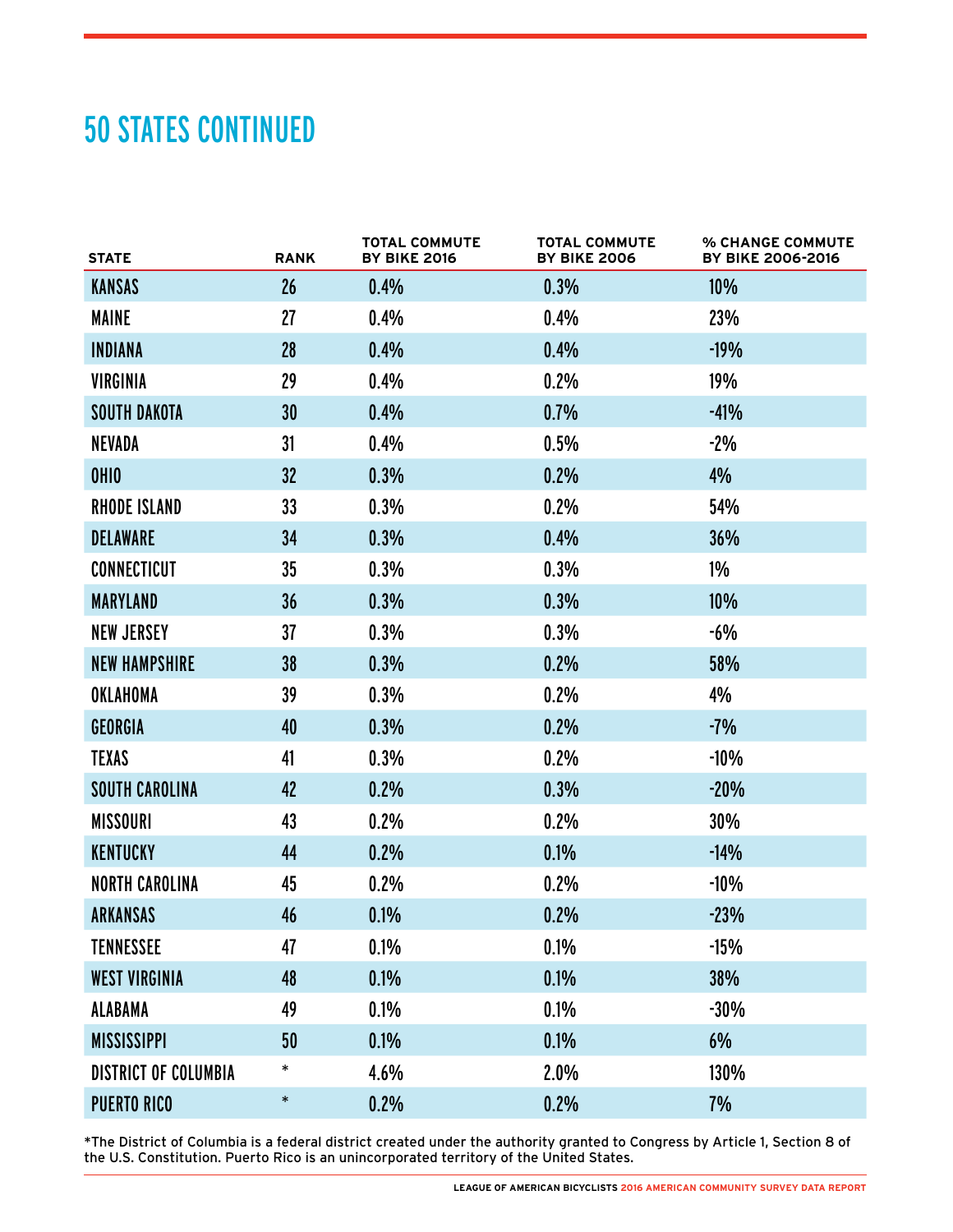Commuting trends have changed dramatically over the years. Here are the 70 largest cities ranked by the percentage of their commuting population that identified as bike commuters.

## 70 LARGEST CITIES WITH HIGHEST SHARE OF BICYCLE COMMUTERS

Note: list contains 70 largest cities as of 2009.

8 **WHERE WE RIDE: ANALYSIS OF BICYCLE COMMUTING IN AMERICAN CITIES**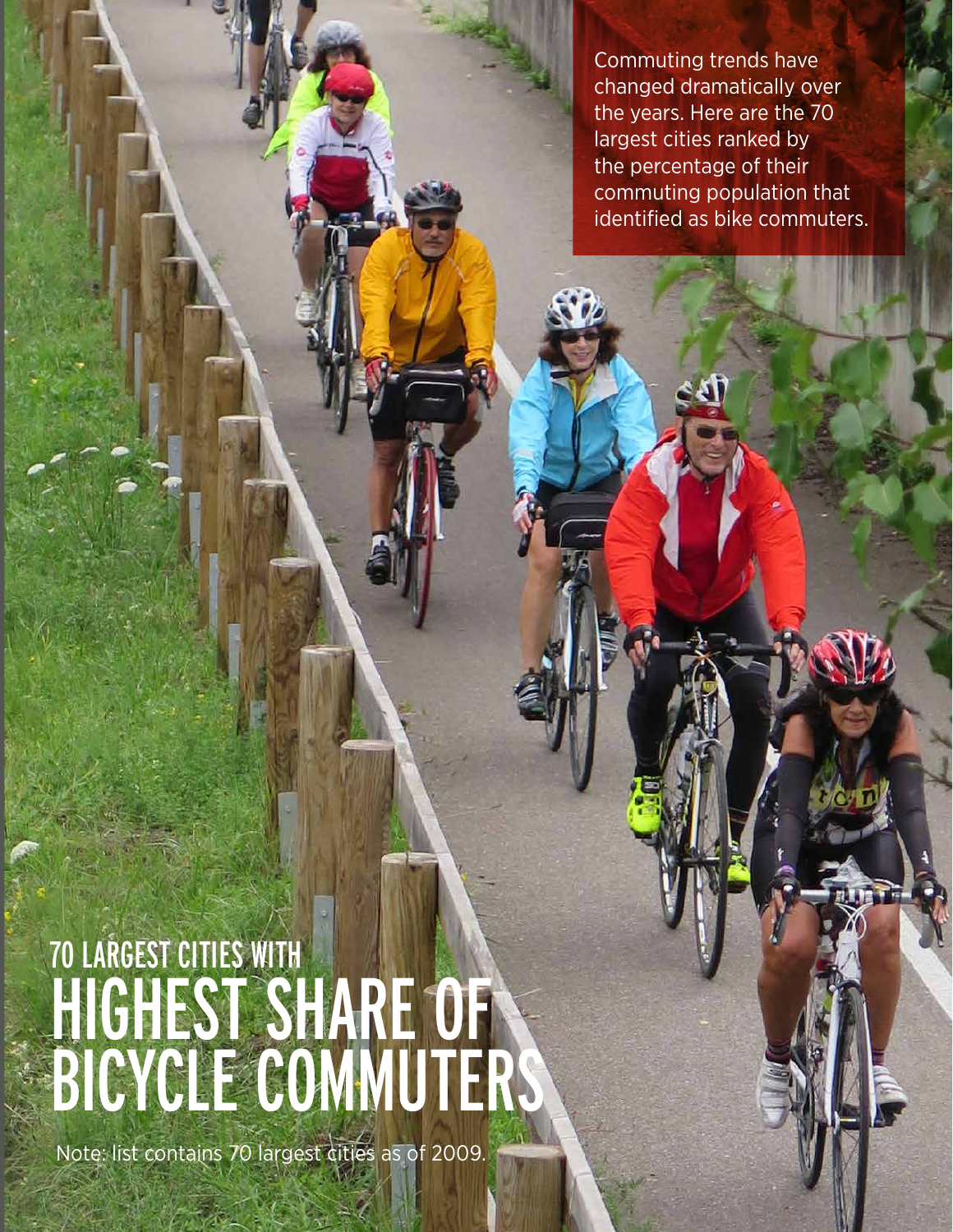### TOP 70 LARGEST CITIES WITH HIGHEST SHARE OF BICYCLE COMMUTERS

| <b>CITY</b>              | <b>RANK</b>    | % OF BIKE<br><b>COMMUTERS</b> | % GROWTH<br>1990 TO 2016 | % GROWTH<br>2011 TO 2016 | <b>POPULATION</b> |
|--------------------------|----------------|-------------------------------|--------------------------|--------------------------|-------------------|
| <b>PORTLAND, OR</b>      | 1              | 6.3%                          | 446.6%                   | $1\%$                    | 639,635           |
| WASHINGTON, DC           | $\overline{c}$ | 4.6%                          | 505.9%                   | 46%                      | 681,170           |
| SAN FRANCISCO, CA        | 3              | 3.9%                          | 304.5%                   | 13%                      | 870,887           |
| MINNEAPOLIS, MN          | 4              | 3.7%                          | 125.4%                   | 9%                       | 413,645           |
| <b>SEATTLE, WA</b>       | 5              | 3.5%                          | 132.8%                   | 2%                       | 704,358           |
| <b>NEW ORLEANS, LA</b>   | 6              | 3.3%                          | 260.9%                   | 42%                      | 391,495           |
| OAKLAND, CA              | 7              | 3.0%                          | 173.4%                   | $-2%$                    | 419,987           |
| PITTSBURGH, PA           | 8              | 2.6%                          | 520.8%                   | 85%                      | 303,624           |
| TUCSON, AZ               | 9              | 2.5%                          | $-11.5%$                 | $-11%$                   | 530,690           |
| <b>BOSTON, MA</b>        | $10\,$         | 2.4%                          | 179.4%                   | 41%                      | 672,840           |
| PHILADELPHIA, PA         | 11             | 2.2%                          | 280.6%                   | 23%                      | 1,567,872         |
| <b>DENVER, CO</b>        | 12             | 2.2%                          | 151.4%                   | $-11%$                   | 693,060           |
| SACRAMENTO, CA           | 13             | 1.9%                          | 0.2%                     | $-13%$                   | 495,200           |
| CHICAGO, IL              | 14             | 1.7%                          | 506.5%                   | 21%                      | 2,704,965         |
| ALBUQUERQUE, NM          | 15             | 1.6%                          | 39.1%                    | 19%                      | 559,270           |
| HONOLULU, HI             | 16             | 1.5%                          | 24.2%                    | 27%                      | 351,769           |
| ANCHORAGE, AK            | 17             | 1.5%                          | 237.8%                   | 32%                      | 298,192           |
| AUSTIN, TX               | 18             | 1.5%                          | 96.5%                    | $-19%$                   | 947,897           |
| TAMPA, FL                | 19             | 1.5%                          | 64.1%                    | $-2%$                    | 377,172           |
| ATLANTA, GA              | 20             | 1.4%                          | 377.4%                   | -8%                      | 472,506           |
| ST. PAUL, MN             | 21             | 1.3%                          | 158.3%                   | 6%                       | 302,403           |
| <b>NEW YORK CITY, NY</b> | 22             | 1.2%                          | 299.1%                   | 46%                      | 8,537,673         |
| <b>CLEVELAND, OH</b>     | 23             | 1.1%                          | 717.3%                   | 68%                      | 385,810           |
| LOS ANGELES, CA          | 24             | 1.1%                          | 78.2%                    | 1%                       | 3,976,324         |
| <b>BUFFALO, NY</b>       | 25             | 1.0%                          | 199.0%                   | 22%                      | 256,908           |
| DETROIT, MI              | 26             | 1.0%                          | 870.2%                   | 1494%                    | 672,829           |
| SAN DIEGO, CA            | 27             | 1.0%                          | $-8.8%$                  | 6%                       | 1,406,622         |
| BALTIMORE, MD            | 28             | 1.0%                          | 291.8%                   | 19%                      | 614,664           |
| MILWAUKEE, WI            | 29             | 0.9%                          | 168.3%                   | 19%                      | 595,070           |
| SANTA ANA, CA            | 30             | 0.9%                          | $-23.5%$                 | $-23%$                   | 334,236           |
| MIAMI, FL                | 31             | 0.8%                          | 27.7%                    | $-12%$                   | 453,584           |
| ST. LOUIS, MO            | 32             | 0.8%                          | 188.3%                   | 140%                     | 311,404           |
| SAN JOSE, CA             | 33             | 0.8%                          | 22.1%                    | $-22%$                   | 1,025,373         |
| MESA, AZ                 | 34             | 0.7%                          | $-49.4%$                 | $-37%$                   | 484,622           |
| LONG BEACH, CA           | 35             | 0.7%                          | $-27.3%$                 | $-35%$                   | 470,140           |

**LEAGUE OF AMERICAN BICYCLISTS 2016 AMERICAN COMMUNITY SURVEY DATA REPORT**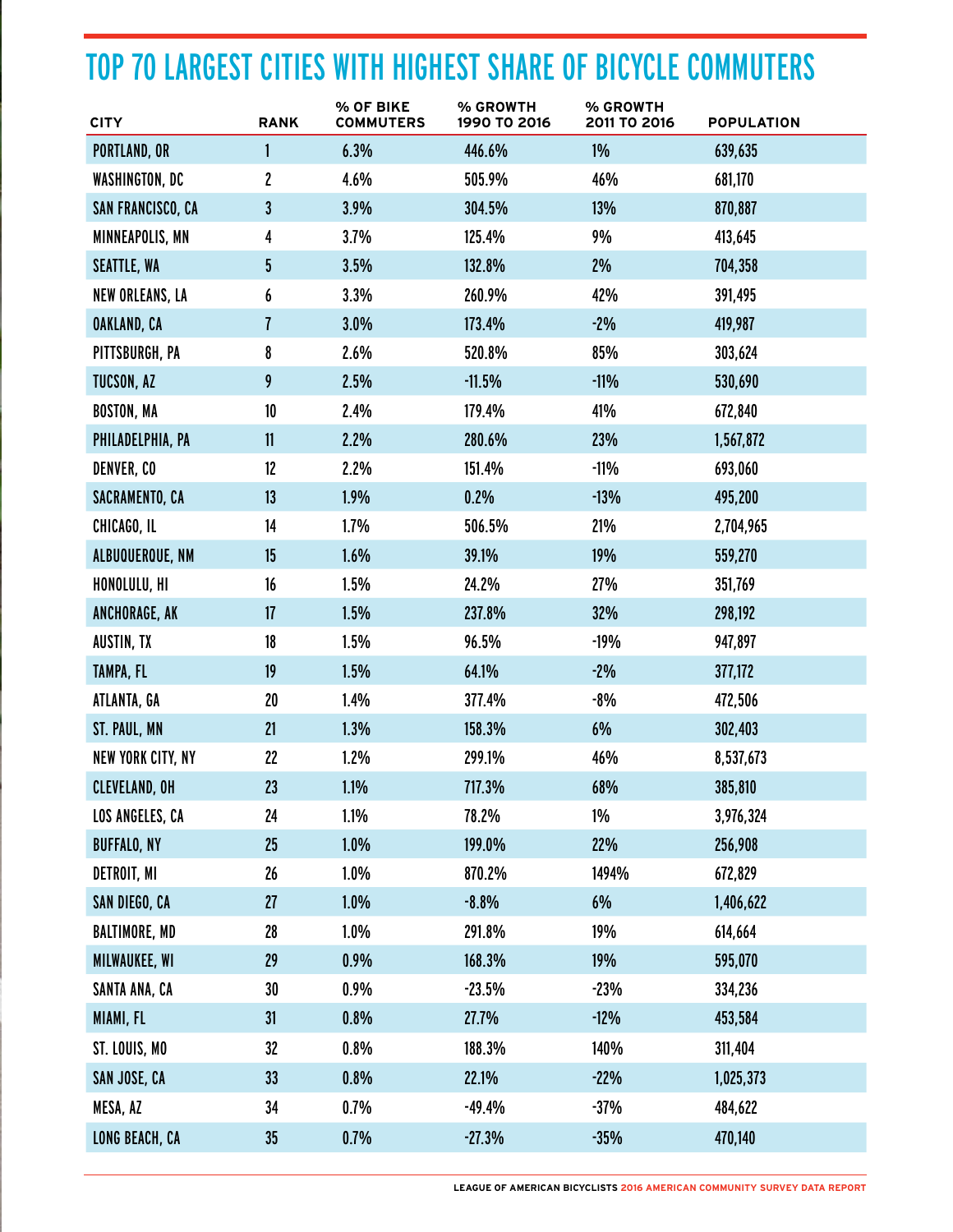#### TOP 70 LARGEST CITIES WITH HIGHEST SHARE OF BICYCLE COMMUTERS

| <b>CITY</b>                           | <b>RANK</b> | % OF BIKE<br><b>COMMUTERS</b> | % GROWTH<br>1990 TO 2016 | % GROWTH<br>2011 TO 2016 | <b>POPULATION</b> |
|---------------------------------------|-------------|-------------------------------|--------------------------|--------------------------|-------------------|
| RIVERSIDE, CA                         | 36          | 0.7%                          | $-39.8%$                 | $-25%$                   | 324,727           |
| FRESNO, CA                            | 37          | 0.7%                          | $-30.9%$                 | $-18%$                   | 522,021           |
| <b>JACKSONVILLE, FL</b>               | 38          | 0.7%                          | 15.0%                    | 57%                      | 880,623           |
| RALEIGH, NC                           | 39          | 0.6%                          | 44.3%                    | 49%                      | 458,862           |
| PHOENIX, AZ                           | 40          | 0.6%                          | $-43.7%$                 | $-18%$                   | 1,615,041         |
| STOCKTON, CA                          | 41          | 0.6%                          | $-36.2%$                 | 59%                      | 307,057           |
| VIRGINIA BEACH, VA                    | 42          | 0.6%                          | 33.8%                    | 35%                      | 452,602           |
| COLUMBUS, OH                          | 43          | 0.6%                          | 49.9%                    | 6%                       | 862,643           |
| OMAHA, NE                             | 44          | 0.6%                          | 279.7%                   | 258%                     | 446,956           |
| INDIANAPOLIS, IN                      | 45          | 0.5%                          | 222.4%                   | 17%                      | 852,506           |
| <b>COLORADO SPRINGS, CO</b>           | 46          | 0.5%                          | 5.7%                     | $-31%$                   | 465,084           |
| WICHITA, KS                           | 47          | 0.5%                          | 99.1%                    | 358%                     | 389,927           |
| <b>BAKERSFIELD, CA</b>                | 48          | 0.5%                          | $-4.1%$                  | 28%                      | 376,371           |
| <b>ARLINGTON, TX</b>                  | 49          | 0.5%                          | 195.4%                   | 201%                     | 392,787           |
| <b>HOUSTON, TX</b>                    | 50          | 0.5%                          | 28.1%                    | 7%                       | 2,304,388         |
| ANAHEIM, CA                           | 51          | 0.4%                          | $-62.8%$                 | -66%                     | 351,066           |
| LOUISVILLE/JEFFERSON COUNTY METRO, KY | 52          | 0.4%                          | 127.6%                   | 52%                      | 616,261           |
| CINCINNATI, OH                        | 53          | 0.4%                          | 81.6%                    | 3%                       | 298,802           |
| EL PASO, TX                           | 54          | 0.4%                          | 12.2%                    | 86%                      | 683,088           |
| OKLAHOMA CITY, OK                     | 55          | 0.3%                          | 136.3%                   | 79%                      | 638,311           |
| LEXINGTON-FAYETTE COUNTY, KY          | 56          | 0.3%                          | $-7.2%$                  | $-83%$                   | 318,449           |
| LAS VEGAS, NV                         | 57          | 0.3%                          | $-55.2%$                 | -5%                      | 632,916           |
| <b>KANSAS CITY, MO</b>                | 58          | 0.2%                          | 111.6%                   | $-22%$                   | 481,360           |
| TOLEDO, OH                            | 59          | 0.2%                          | 80.4%                    | $-48%$                   | 278,512           |
| NASHVILLE-DAVIDSON METRO, TN          | 60          | 0.2%                          | 42.1%                    | $-35%$                   | 660,393           |
| TULSA, OK                             | 61          | 0.2%                          | $-2.7%$                  | $-53%$                   | 403,622           |
| <b>CORPUS CHRISTI, TX</b>             | 62          | 0.2%                          | $-28.6%$                 | $-49%$                   | 325,734           |
| DALLAS, TX                            | 63          | 0.2%                          | 4.2%                     | $-20%$                   | 1,317,942         |
| <b>NEWARK, NJ</b>                     | 64          | 0.1%                          | $-37.5%$                 | $-76%$                   | 281,770           |
| SAN ANTONIO, TX                       | 65          | 0.1%                          | $-7.9%$                  | $-55%$                   | 1,492,494         |
| <b>MEMPHIS, TN</b>                    | 66          | 0.1%                          | $-0.2%$                  | $-67%$                   | 652,752           |
| <b>FORT WORTH, TX</b>                 | 67          | 0.1%                          | $-37.6%$                 | 16%                      | 855,897           |
| PLANO, TX                             | 68          | 0.1%                          | $-44.8%$                 | $-22%$                   | 286,047           |
| AURORA, CO                            | 69          | 0.1%                          | $-71.7%$                 | $-87%$                   | 362,249           |
| CHARLOTTE, NC                         | 70          | 0.0%                          | $-80.3%$                 | $-65%$                   | 842,029           |

10 **WHERE WE RIDE: ANALYSIS OF BICYCLE COMMUTING IN AMERICAN CITIES**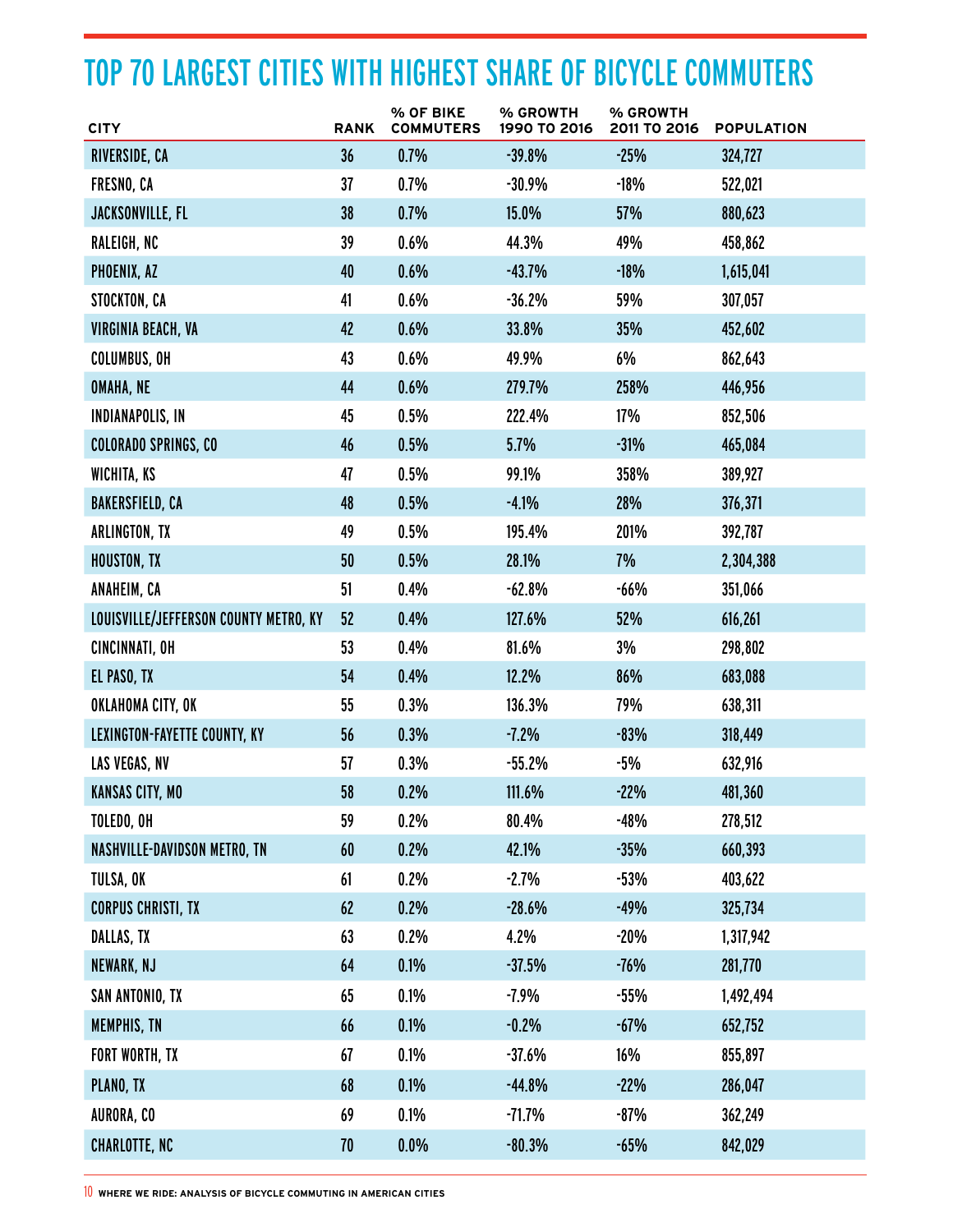## TOP 20 CITIES WITH THE HIGHEST SHARE OF BICYCLISTS

Any ranking of great places to bike must account for the simplest metric of all: what percentage of trips are made by bike. Here's a list of the top 20 cities with the highest percentage of journeys to work made by bike.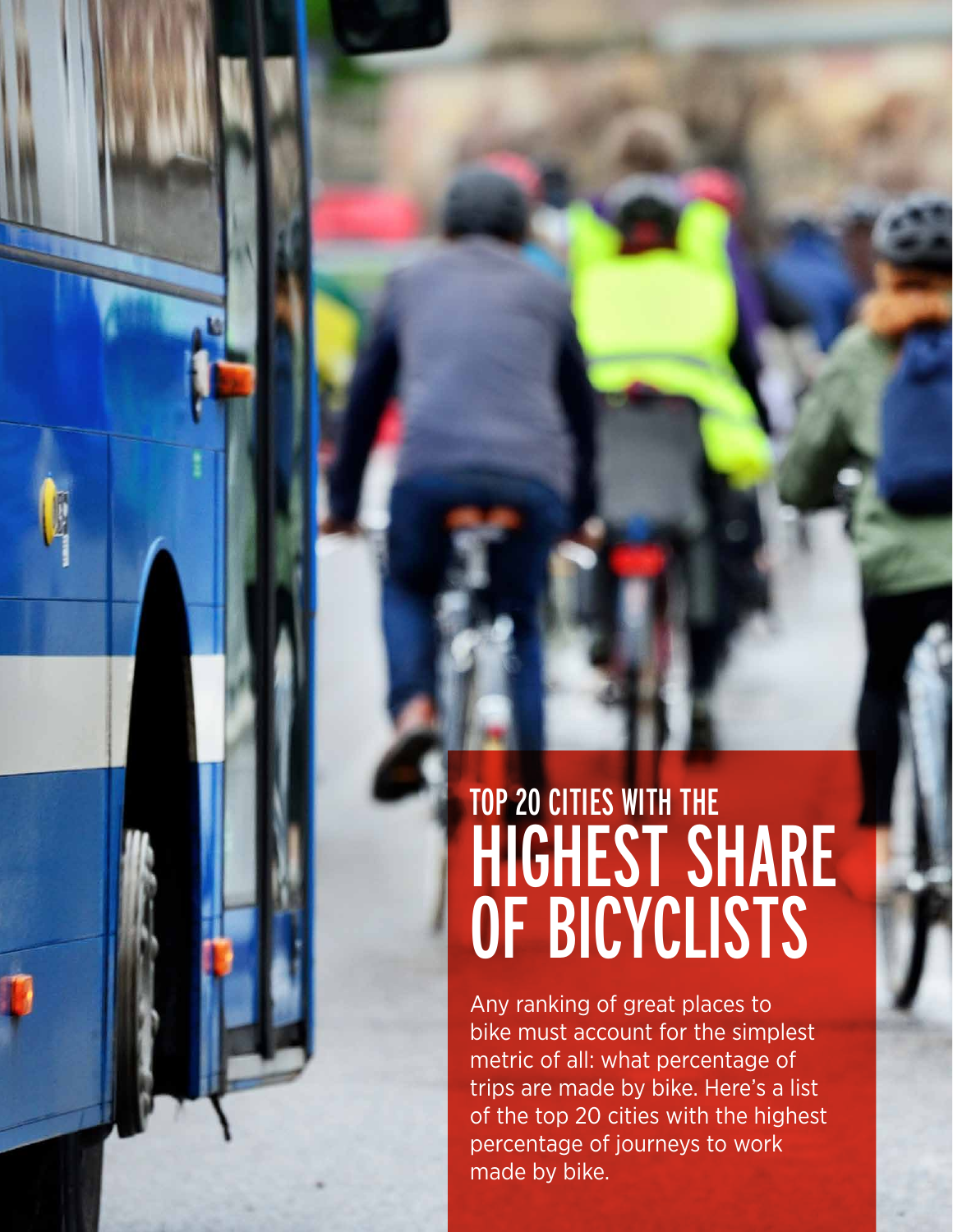#### TOP 20 CITIES WITH HIGHEST SHARE OF BICYCLISTS

| <b>CITY</b>            | <b>STATE</b>          | <b>RANK</b>    | <b>TOTAL COMMUTE BY BIKE</b> | <b>TOTAL POPULATION</b> |
|------------------------|-----------------------|----------------|------------------------------|-------------------------|
| <b>DAVIS</b>           | CALIFORNIA            | 1              | 16.6%                        | 68,107                  |
| <b>BOULDER</b>         | <b>COLORADO</b>       | 2              | 9.0%                         | 108,108                 |
| <b>BERKELEY</b>        | <b>CALIFORNIA</b>     | $\overline{c}$ | 9.0%                         | 121,241                 |
| PALO ALTO              | CALIFORNIA            | 3              | 7.8%                         | 67,021                  |
| <b>CHICO</b>           | <b>CALIFORNIA</b>     | 4              | 7.7%                         | 91,545                  |
| <b>MISSOULA</b>        | <b>MONTANA</b>        | 5              | 7.2%                         | 72,362                  |
| <b>SOMERVILLE</b>      | <b>MASSACHUSETTS</b>  | 6              | 6.6%                         | 81,324                  |
| <b>PORTLAND</b>        | <b>OREGON</b>         | 7              | 6.3%                         | 639,635                 |
| <b>EUGENE</b>          | <b>OREGON</b>         | 8              | 6.2%                         | 166,581                 |
| CAMBRIDGE              | <b>MASSACHUSETTS</b>  | 9              | 6.1%                         | 110,644                 |
| <b>MOUNTAIN VIEW</b>   | <b>CALIFORNIA</b>     | 10             | 5.7%                         | 80,459                  |
| <b>FORT COLLINS</b>    | <b>COLORADO</b>       | 11             | 5.3%                         | 164,196                 |
| <b>SANTA BARBARA</b>   | CALIFORNIA            | 12             | 4.9%                         | 91,940                  |
| <b>MADISON</b>         | WISCONSIN             | 12             | 4.9%                         | 252,557                 |
| WASHINGTON             | D.C.                  | 13             | 4.6%                         | 681,170                 |
| <b>NEW HAVEN</b>       | <b>CONNECTICUT</b>    | 14             | 4.1%                         | 129,939                 |
| <b>GAINESVILLE</b>     | <b>FLORIDA</b>        | 15             | 3.9%                         | 131,593                 |
| <b>SAN FRANCISCO</b>   | CALIFORNIA            | 15             | 3.9%                         | 870,887                 |
| <b>MEDFORD</b>         | <b>OREGON</b>         | 16             | 3.8%                         | 81,621                  |
| <b>TEMPE</b>           | ARIZONA               | 16             | 3.8%                         | 182,499                 |
| <b>PORTLAND</b>        | <b>MAINE</b>          | 16             | 3.8%                         | 66,945                  |
| <b>EVANSTON</b>        | <b>ILLINOIS</b>       | 17             | 3.7%                         | 74,899                  |
| <b>MINNEAPOLIS</b>     | <b>MINNESOTA</b>      | 17             | 3.7%                         | 413,645                 |
| CHAMPAIGN              | <b>ILLINOIS</b>       | 18             | 3.6%                         | 86,649                  |
| <b>ANN ARBOR</b>       | <b>MICHIGAN</b>       | 18             | 3.6%                         | 120,777                 |
| <b>SEATTLE</b>         | WASHINGTON            | 19             | 3.5%                         | 704,358                 |
| <b>NEW ORLEANS</b>     | LOUISIANA             | 20             | 3.3%                         | 391,495                 |
| SANTA MONICA           | CALIFORNIA            | 21             | 3.2%                         | 92,478                  |
| <b>IOWA CITY</b>       | <b>IOWA</b>           | 22             | 3.1%                         | 74,384                  |
| OAKLAND                | CALIFORNIA            | 23             | 3.0%                         | 419,987                 |
| <b>CHARLESTON</b>      | <b>SOUTH CAROLINA</b> | 23             | 3.0%                         | 137,539                 |
| <b>COLLEGE STATION</b> | <b>TEXAS</b>          | 23             | 3.0%                         | 112,142                 |
| <b>BEND</b>            | <b>OREGON</b>         | 24             | 2.8%                         | 91,123                  |
| BOISE                  | <b>IDAHO</b>          | 24             | 2.8%                         | 223,152                 |
| <b>MIAMI BEACH</b>     | <b>FLORIDA</b>        | 24             | 2.8%                         | 91,905                  |
| AMES                   | <b>IOWA</b>           | $25\,$         | 2.7%                         | 66,190                  |

12 **WHERE WE RIDE: ANALYSIS OF BICYCLE COMMUTING IN AMERICAN CITIES**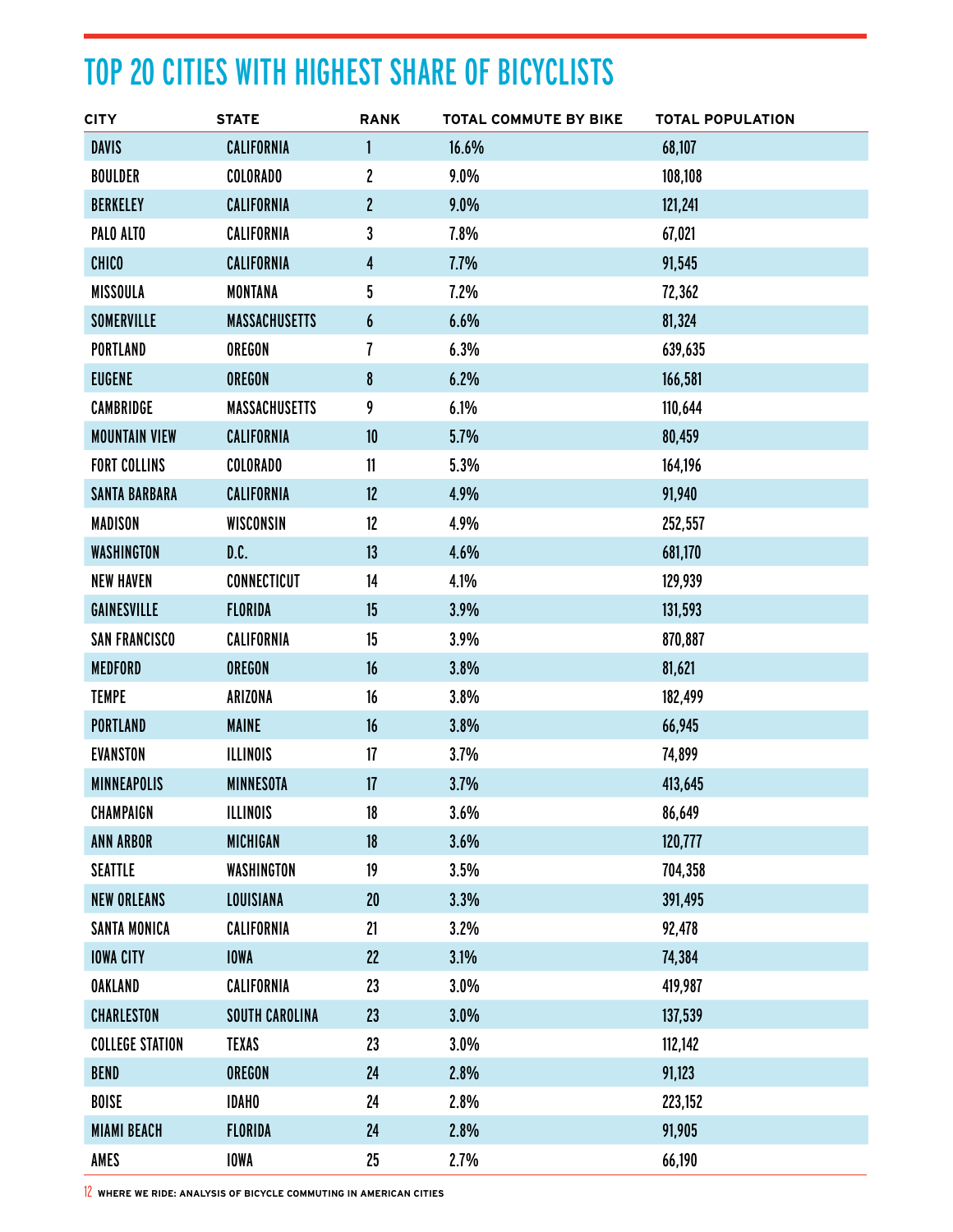## LARGE CITIES WHERE BIKE COMMUTING IS GROWING THE FASTEST



| <b>RANK</b>    | <b>CITY</b>              | % OF BIKE COMMUTERS<br><b>IN 2016</b> | % GROWTH FROM<br>2000 TO 2016 |
|----------------|--------------------------|---------------------------------------|-------------------------------|
| $\mathbf{1}$   | DETROIT, MI              | 1.0%                                  | 540.1%                        |
| $\mathbf{2}$   | PITTSBURGH, PA           | 2.6%                                  | 484.9%                        |
| 3              | <b>CLEVELAND, OH</b>     | 1.1%                                  | 392.6%                        |
| 4              | ATLANTA, GA              | 1.4%                                  | 331.5%                        |
| 5              | OMAHA, NE                | 0.6%                                  | 306.1%                        |
| 6              | WASHINGTON, DC           | 4.6%                                  | 295.1%                        |
| $\overline{1}$ | <b>PORTLAND, OR</b>      | 6.3%                                  | 259.3%                        |
| 8              | CHICAGO, IL              | 1.7%                                  | 240.7%                        |
| 9              | EL PASO, TX              | 0.4%                                  | 218.0%                        |
| 10             | ANCHORAGE, AK            | 1.5%                                  | 204.4%                        |
| 11             | WICHITA, KS              | 0.5%                                  | 195.3%                        |
| 12             | <b>BALTIMORE, MD</b>     | 1.0%                                  | 194.0%                        |
| 13             | OKLAHOMA CITY, OK        | 0.3%                                  | 189.3%                        |
| 14             | <b>NEW ORLEANS, LA</b>   | 3.3%                                  | 183.9%                        |
| 15             | ARLINGTON, TX            | 0.5%                                  | 181.2%                        |
| 16             | MILWAUKEE, WI            | 0.9%                                  | 170.7%                        |
| 17             | <b>NEW YORK CITY, NY</b> | 1.2%                                  | 157.7%                        |
| 18             | INDIANAPOLIS, IN         | 0.5%                                  | 153.5%                        |
| 19             | PHILADELPHIA, PA         | 2.2%                                  | 152.3%                        |
| 20             | <b>BOSTON, MA</b>        | 2.4%                                  | 152.2%                        |
| 21             | OAKLAND, CA              | 3.0%                                  | 148.1%                        |
| 22             | <b>BUFFALO, NY</b>       | 1.0%                                  | 139.2%                        |
| 23             | DENVER, CO               | 2.2%                                  | 127.9%                        |
| 24             | ST. LOUIS, MO            | 0.8%                                  | 122.1%                        |
| 25             | ST. PAUL, MN             | 1.3%                                  | 101.6%                        |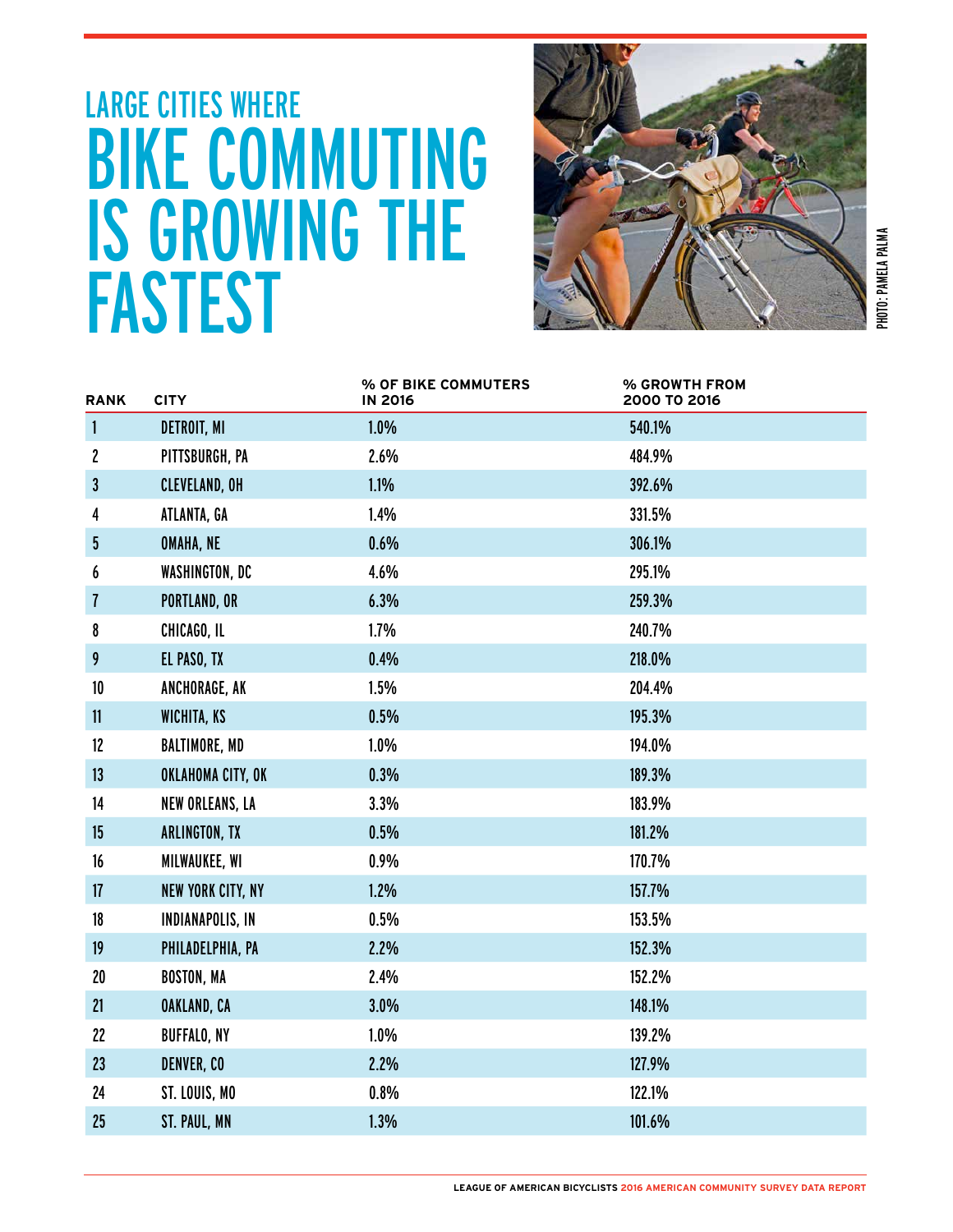#### LARGE CITIES WHERE BIKE COMMUTING IS GROWING THE FASTEST

| <b>RANK</b> | <b>CITY</b>                  | % OF BIKE COMMUTERS<br><b>IN 2016</b> | % GROWTH FROM<br>2000 TO 2016 |
|-------------|------------------------------|---------------------------------------|-------------------------------|
| 26          | CINCINNATI, OH               | 0.4%                                  | 97.6%                         |
| 27          | SAN FRANCISCO, CA            | 3.9%                                  | 95.7%                         |
| 28          | MINNEAPOLIS, MN              | 3.7%                                  | 93.6%                         |
| 29          | <b>KANSAS CITY, MO</b>       | 0.2%                                  | 91.9%                         |
| 30          | RALEIGH, NC                  | 0.6%                                  | 90.3%                         |
| 31          | <b>SEATTLE, WA</b>           | 3.5%                                  | 88.0%                         |
| 32          | VIRGINIA BEACH, VA           | 0.6%                                  | 77.8%                         |
| 33          | LOS ANGELES, CA              | 1.1%                                  | 74.6%                         |
| 34          | <b>COLUMBUS, OH</b>          | 0.6%                                  | 69.1%                         |
| 35          | TAMPA, FL                    | 1.5%                                  | 65.9%                         |
| 36          | AUSTIN, TX                   | 1.5%                                  | 64.5%                         |
| 37          | JACKSONVILLE, FL             | 0.7%                                  | 61.5%                         |
| 38          | ALBUQUERQUE, NM              | 1.6%                                  | 46.0%                         |
| 39          | NASHVILLE-DAVIDSON METRO, TN | 0.2%                                  | 45.6%                         |
| 40          | SACRAMENTO, CA               | 1.9%                                  | 40.8%                         |
| 41          | MIAMI, FL                    | 0.8%                                  | 40.5%                         |
| 42          | SAN DIEGO, CA                | 1.0%                                  | 38.3%                         |
| 43          | HONOLULU, HI                 | 1.5%                                  | 24.0%                         |
| 44          | SAN JOSE, CA                 | 0.8%                                  | 23.6%                         |
| 45          | <b>MEMPHIS, TN</b>           | 0.1%                                  | 20.8%                         |
| 46          | DALLAS, TX                   | 0.2%                                  | 19.9%                         |
| 47          | TUCSON, AZ                   | 2.5%                                  | 11.8%                         |
| 48          | PLANO, TX                    | 0.1%                                  | 7.8%                          |
| 49          | TOLEDO, OH                   | 0.2%                                  | 4.4%                          |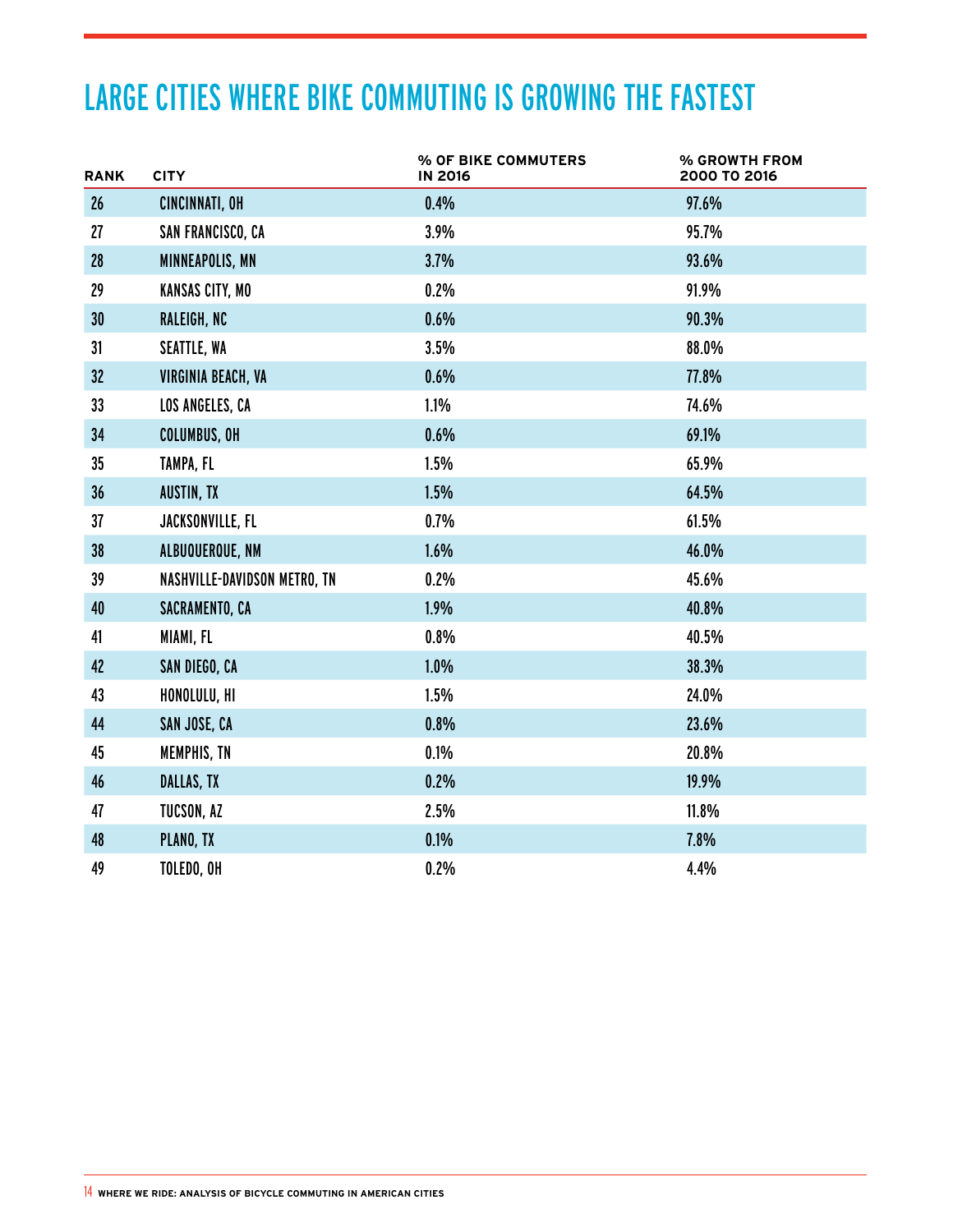## TOP 20 BIKE COMMUTE CITIES BY REGION

Which cities have the highest bike commuting modeshare by region? We've categorized cities into four regions: East, Midwest, South and West.



#### **EAST**

| RANK CITY               |                        | <b>STATE</b>                | % BIKE<br><b>COMMUTERS</b> | # BIKE<br><b>COMMUTERS</b> | <b>POPULATION</b> |
|-------------------------|------------------------|-----------------------------|----------------------------|----------------------------|-------------------|
| 1                       | <b>SOMERVILLE</b>      | <b>MASSACHUSETTS</b>        | 6.6%                       | 3,747                      | 81,324            |
| $\overline{\mathbf{c}}$ | <b>CAMBRIDGE</b>       | <b>MASSACHUSETTS</b>        | 6.1%                       | 3,787                      | 110,644           |
| 3                       | WASHINGTON             | <b>DISTRICT OF COLUMBIA</b> | 4.6%                       | 16,647                     | 681,170           |
| 4                       | <b>NEW HAVEN</b>       | <b>CONNECTICUT</b>          | 4.1%                       | 2,418                      | 129,939           |
| 5                       | <b>PORTLAND</b>        | <b>MAINE</b>                | 3.8%                       | 1,510                      | 66,945            |
| 6                       | <b>PITTSBURGH</b>      | PENNSYLVANIA                | 2.6%                       | 3,956                      | 303,624           |
| 7                       | <b>BOSTON</b>          | <b>MASSACHUSETTS</b>        | 2.4%                       | 8,873                      | 672,840           |
| 8                       | PHILADELPHIA           | PENNSYLVANIA                | 2.2%                       | 14,397                     | 1,567,872         |
| 9                       | <b>NEWTON</b>          | <b>MASSACHUSETTS</b>        | 1.8%                       | 806                        | 89,041            |
| 10                      | <b>NEW YORK</b>        | <b>NEW YORK</b>             | 1.2%                       | 48,601                     | 8,537,673         |
| 11                      | <b>SYRACUSE</b>        | <b>NEW YORK</b>             | 1.2%                       | 692                        | 143,378           |
| 12                      | <b>ROCHESTER</b>       | <b>NEW YORK</b>             | 1.1%                       | 961                        | 208,886           |
| 13                      | <b>BUFFALO</b>         | <b>NEW YORK</b>             | 1.0%                       | 1,076                      | 256,908           |
| 14                      | <b>BALTIMORE</b>       | MARYLAND                    | 1.0%                       | 2,721                      | 614,664           |
| 15                      | <b>BETHLEHEM</b>       | PENNSYLVANIA                | 0.8%                       | 311                        | 76,427            |
| 16                      | <b>ALBANY</b>          | <b>NEW YORK</b>             | 0.8%                       | 382                        | 98,106            |
| 17                      | <b>PROVIDENCE</b>      | <b>RHODE ISLAND</b>         | 0.8%                       | 606                        | 179,214           |
| 18                      | <b>JERSEY CITY</b>     | <b>NEW JERSEY</b>           | 0.8%                       | 1,007                      | 264,161           |
| 19                      | <b>GLEN BURNIE CDP</b> | <b>MARYLAND</b>             | 0.7%                       | 268                        | 69,499            |
| 20                      | <b>UNION CITY</b>      | <b>NEW JERSEY</b>           | 0.7%                       | 260                        | 69,298            |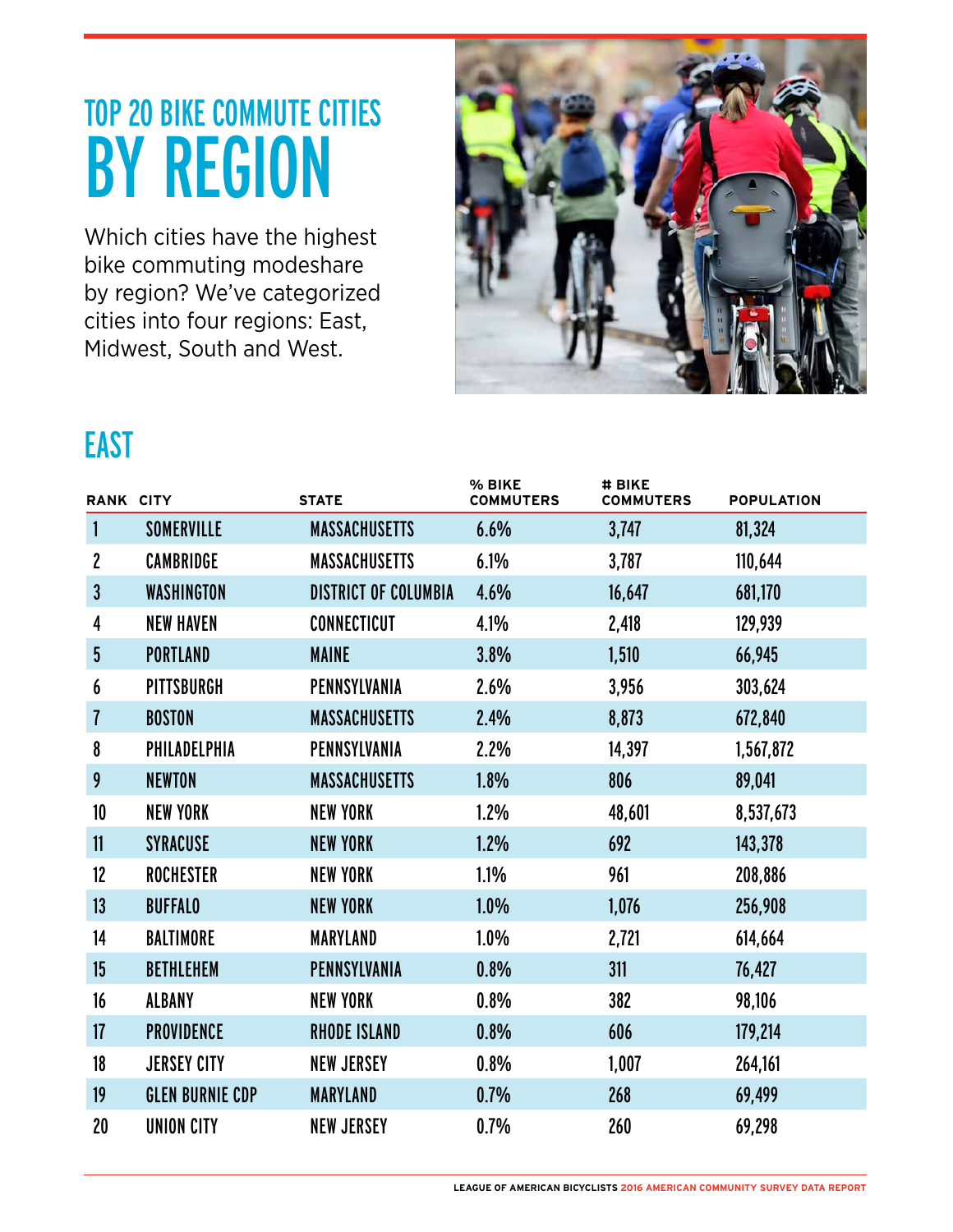#### **MIDWEST**

| <b>RANK CITY</b> |                     | <b>STATE</b>     | % BIKE<br><b>COMMUTERS</b> | # BIKE<br><b>COMMUTERS</b> | <b>POPULATION</b> |
|------------------|---------------------|------------------|----------------------------|----------------------------|-------------------|
| 1                | <b>MADISON</b>      | <b>WISCONSIN</b> | 4.9%                       | 7,186                      | 252,557           |
| 2                | <b>EVANSTON</b>     | <b>ILLINOIS</b>  | 3.7%                       | 1,326                      | 74,899            |
| 3                | <b>MINNEAPOLIS</b>  | <b>MINNESOTA</b> | 3.7%                       | 8,465                      | 413,645           |
| 4                | CHAMPAIGN           | <b>ILLINOIS</b>  | 3.6%                       | 1,694                      | 86,649            |
| $5\phantom{.0}$  | <b>ANN ARBOR</b>    | <b>MICHIGAN</b>  | 3.6%                       | 2,177                      | 120,777           |
| 6                | <b>IOWA CITY</b>    | <b>IOWA</b>      | 3.1%                       | 1,271                      | 74,384            |
| 7                | <b>AMES</b>         | <b>IOWA</b>      | 2.7%                       | 974                        | 66,190            |
| 8                | <b>BLOOMINGTON</b>  | <b>INDIANA</b>   | 2.3%                       | 920                        | 86,654            |
| 9                | <b>NORMAN</b>       | OKLAHOMA         | 2.2%                       | 1,295                      | 122,186           |
| 10               | <b>CHICAGO</b>      | <b>ILLINOIS</b>  | 1.7%                       | 22,449                     | 2,704,965         |
| 11               | <b>LINCOLN</b>      | NEBRASKA         | 1.6%                       | 2,397                      | 280,369           |
| 12               | COLUMBIA            | <b>MISSOURI</b>  | 1.5%                       | 936                        | 120,606           |
| 13               | <b>SOUTH BEND</b>   | <b>INDIANA</b>   | 1.5%                       | 645                        | 102,442           |
| 14               | <b>GRAND RAPIDS</b> | <b>MICHIGAN</b>  | 1.5%                       | 1,427                      | 196,458           |
| 15               | <b>CANTON</b>       | <b>OHIO</b>      | 1.3%                       | 387                        | 71,329            |
| 16               | <b>ROCHESTER</b>    | <b>MINNESOTA</b> | 1.3%                       | 799                        | 114,008           |
| 17               | <b>ST. PAUL</b>     | <b>MINNESOTA</b> | 1.3%                       | 1,967                      | 302,403           |
| 18               | <b>LANSING</b>      | <b>MICHIGAN</b>  | 1.2%                       | 672                        | 117,400           |
| 19               | <b>CLEVELAND</b>    | <b>OHIO</b>      | 1.1%                       | 1,621                      | 385,810           |
| 20               | <b>DULUTH</b>       | <b>MINNESOTA</b> | 1.0%                       | 462                        | 86,300            |



The average mode share for each region's top 20 cities paints a clear picture: The West is leading the other regions by far. Only 3 communities in the East, 5 in the Midwest, and 1 in the South would break the Top 20 list when compared against the West's cities.

5.8% 2.2% 2.1% 2.2%<br>
WEST MIDWEST SOUTH EAST

MIDWEST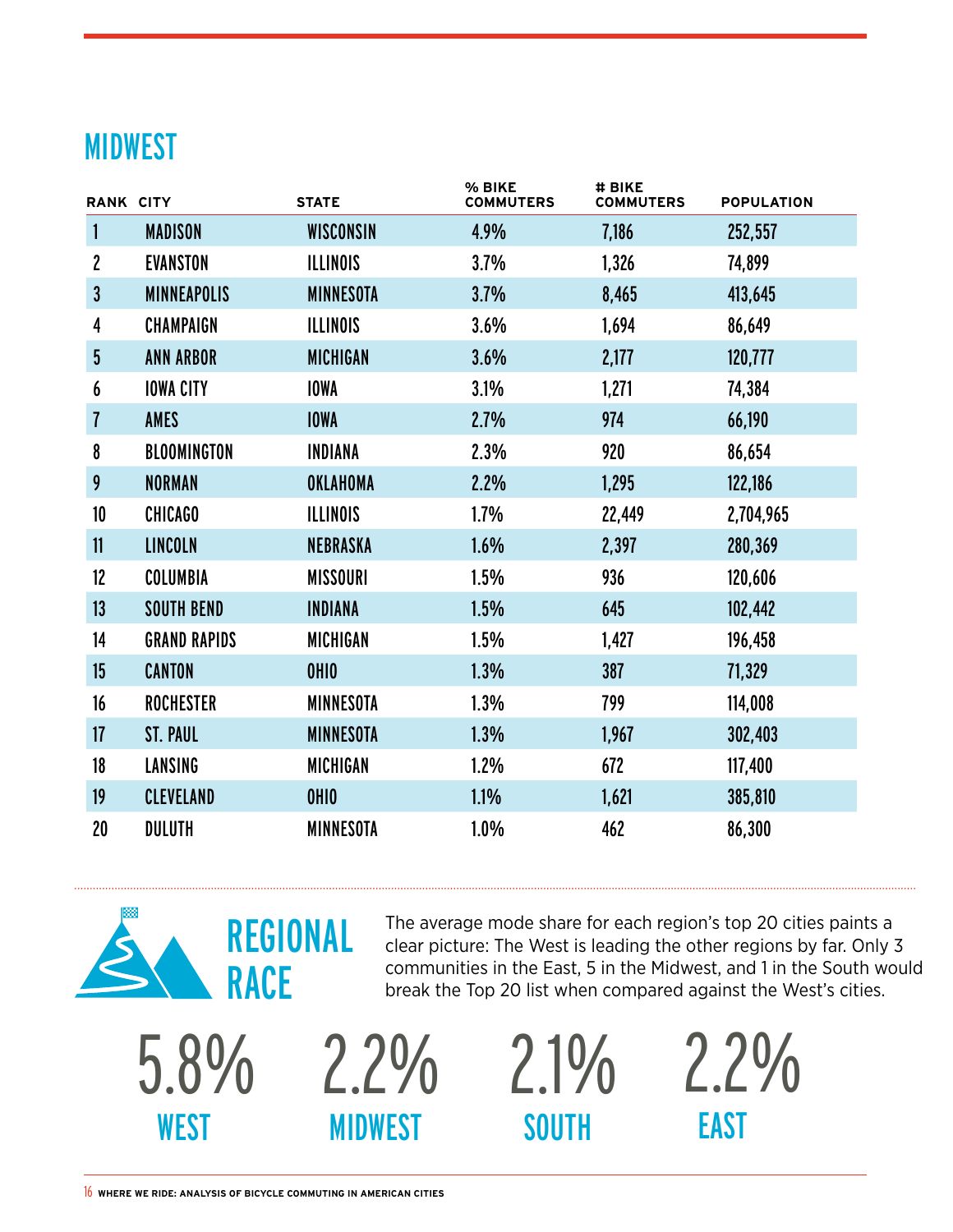#### SOUTH

| <b>RANK CITY</b> |                                                                          | <b>STATE</b>          | % BIKE<br><b>COMMUTERS</b> | # BIKE<br><b>COMMUTERS</b> | <b>POPULATION</b> |  |
|------------------|--------------------------------------------------------------------------|-----------------------|----------------------------|----------------------------|-------------------|--|
| 1                | <b>GAINESVILLE</b>                                                       | <b>FLORIDA</b>        | 3.9%                       | 2,180                      | 131,593           |  |
| 2                | <b>NEW ORLEANS</b>                                                       | LOUISIANA             | 3.3%                       | 5,900                      | 391,495           |  |
| $\overline{3}$   | <b>CHARLESTON</b>                                                        | <b>SOUTH CAROLINA</b> | 3.0%                       | 2,261                      | 137,539           |  |
| 4                | <b>COLLEGE STATION</b>                                                   | <b>TEXAS</b>          | 3.0%                       | 1,562                      | 112,142           |  |
| 5                | <b>MIAMI BEACH</b>                                                       | <b>FLORIDA</b>        | 2.8%                       | 1,514                      | 91,905            |  |
| 6                | <b>ARLINGTON CDP</b>                                                     | VIRGINIA              | 2.4%                       | 3,473                      | 230,050           |  |
| 7                | RICHMOND                                                                 | <b>VIRGINIA</b>       | 2.2%                       | 2,493                      | 223,170           |  |
| 8                | <b>DEERFIELD BEACH</b>                                                   | <b>FLORIDA</b>        | 2.1%                       | 756                        | 79,754            |  |
| 9                | <b>SAVANNAH</b>                                                          | <b>GEORGIA</b>        | 2.0%                       | 1,336                      | 146,762           |  |
| 10               | <b>LAFAYETTE</b>                                                         | LOUISIANA             | 1.8%                       | 1,124                      | 127,625           |  |
| 11               | <b>ST. PETERSBURG</b>                                                    | <b>FLORIDA</b>        | 1.8%                       | 2,333                      | 260,991           |  |
| 12               | <b>JACKSONVILLE</b>                                                      | <b>NORTH CAROLINA</b> | 1.6%                       | 573                        | 67,795            |  |
| 13               | <b>AUSTIN</b>                                                            | <b>TEXAS</b>          | 1.5%                       | 8,266                      | 947,897           |  |
| 14               | <b>ATHENS-CLARKE</b><br><b>COUNTY UNIFIED</b><br>GOVERNMENT<br>(BALANCE) | GEORGIA               | 1.5%                       | 872                        | 123,456           |  |
| 15               | <b>TAMPA</b>                                                             | <b>FLORIDA</b>        | 1.5%                       | 2,675                      | 377,172           |  |
| 16               | <b>ASHEVILLE</b>                                                         | <b>NORTH CAROLINA</b> | 1.4%                       | 643                        | 89,098            |  |
| 17               | <b>FORT MYERS</b>                                                        | <b>FLORIDA</b>        | 1.4%                       | 436                        | 77,154            |  |
| 18               | <b>BRYAN</b>                                                             | <b>TEXAS</b>          | 1.4%                       | 543                        | 83,265            |  |
| 19               | <b>ATLANTA</b>                                                           | <b>GEORGIA</b>        | 1.4%                       | 3,184                      | 472,506           |  |
| 20               | HOLLYWOOD                                                                | <b>FLORIDA</b>        | 1.3%                       | 996                        | 152,007           |  |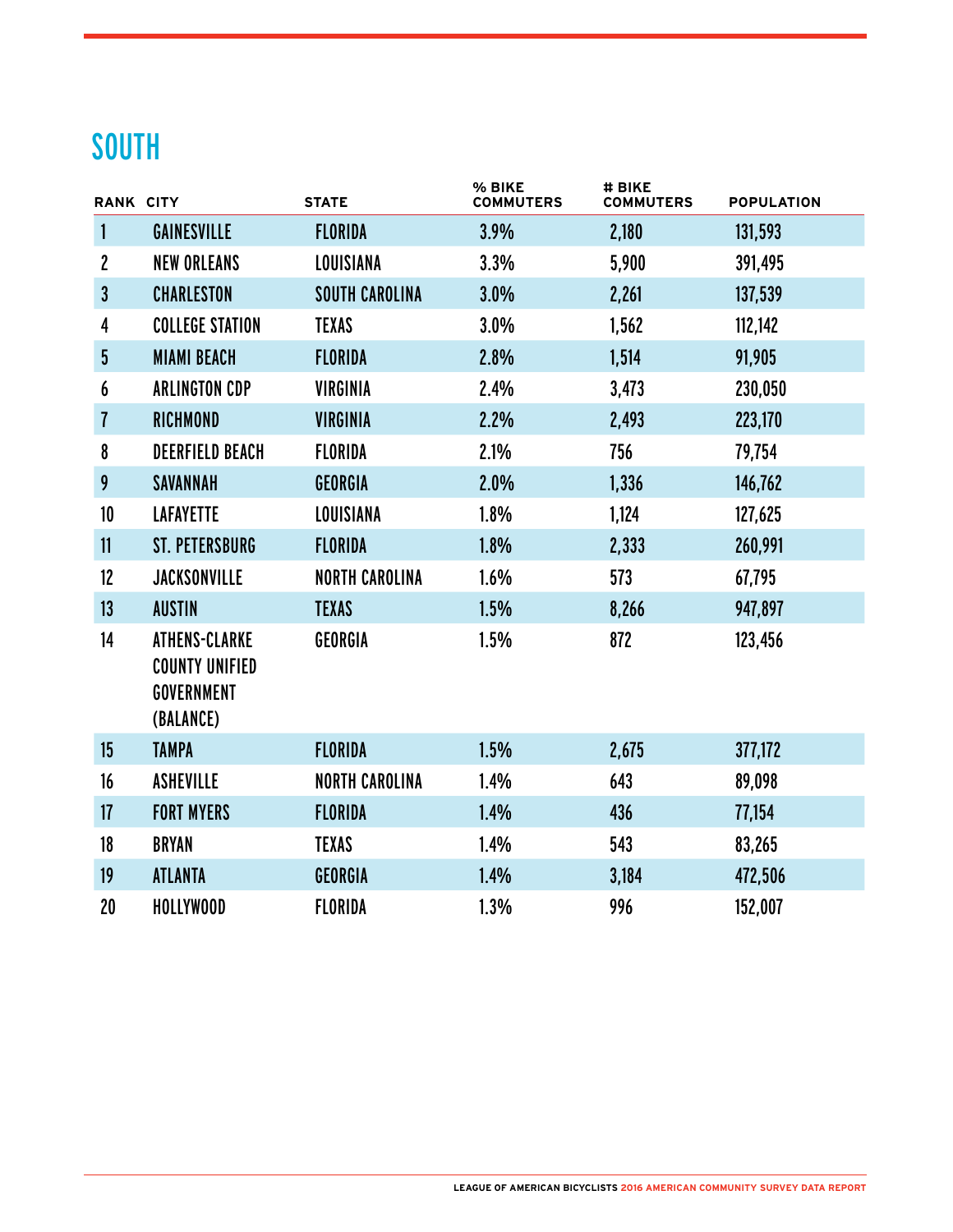#### **WEST**

| <b>RANK CITY</b> |                      | <b>STATE</b>      | % BIKE<br><b>COMMUTERS</b> | # BIKE<br><b>COMMUTERS</b> | <b>POPULATION</b> |
|------------------|----------------------|-------------------|----------------------------|----------------------------|-------------------|
| 1                | <b>DAVIS</b>         | <b>CALIFORNIA</b> | 16.6%                      | 5,057                      | 68,107            |
| 2                | <b>BOULDER</b>       | <b>COLORADO</b>   | 9.0%                       | 5,314                      | 108,108           |
| $\overline{3}$   | <b>BERKELEY</b>      | <b>CALIFORNIA</b> | 9.0%                       | 5,648                      | 121,241           |
| 4                | PALO ALTO            | CALIFORNIA        | 7.8%                       | 2,498                      | 67,021            |
| 5                | <b>CHICO</b>         | <b>CALIFORNIA</b> | 7.7%                       | 3,216                      | 91,545            |
| 6                | <b>MISSOULA</b>      | <b>MONTANA</b>    | 7.2%                       | 2,993                      | 72,362            |
| 7                | <b>PORTLAND</b>      | <b>OREGON</b>     | 6.3%                       | 21,982                     | 639,635           |
| 8                | <b>EUGENE</b>        | <b>OREGON</b>     | 6.2%                       | 4,973                      | 166,581           |
| 9                | <b>MOUNTAIN VIEW</b> | <b>CALIFORNIA</b> | 5.7%                       | 2,471                      | 80,459            |
| 10               | <b>FORT COLLINS</b>  | <b>COLORADO</b>   | 5.3%                       | 4,715                      | 164,196           |
| 11               | <b>SANTA BARBARA</b> | <b>CALIFORNIA</b> | 4.9%                       | 2,346                      | 91,940            |
| 12               | <b>SAN FRANCISCO</b> | <b>CALIFORNIA</b> | 3.9%                       | 19,429                     | 870,887           |
| 13               | <b>MEDFORD</b>       | <b>OREGON</b>     | 3.8%                       | 1,449                      | 81,621            |
| 14               | <b>TEMPE</b>         | ARIZONA           | 3.8%                       | 3,941                      | 182,499           |
| 15               | <b>SEATTLE</b>       | WASHINGTON        | 3.5%                       | 14,801                     | 704,358           |
| 16               | <b>SANTA MONICA</b>  | CALIFORNIA        | 3.2%                       | 1,677                      | 92,478            |
| 17               | <b>OAKLAND</b>       | <b>CALIFORNIA</b> | 3.0%                       | 6,540                      | 419,987           |
| 18               | <b>BEND</b>          | <b>OREGON</b>     | 2.8%                       | 1,304                      | 91,123            |
| 19               | <b>BOISE</b>         | <b>IDAHO</b>      | 2.8%                       | 3,256                      | 223,152           |
| 20               | <b>BELLINGHAM</b>    | WASHINGTON        | 2.6%                       | 1,170                      | 87,577            |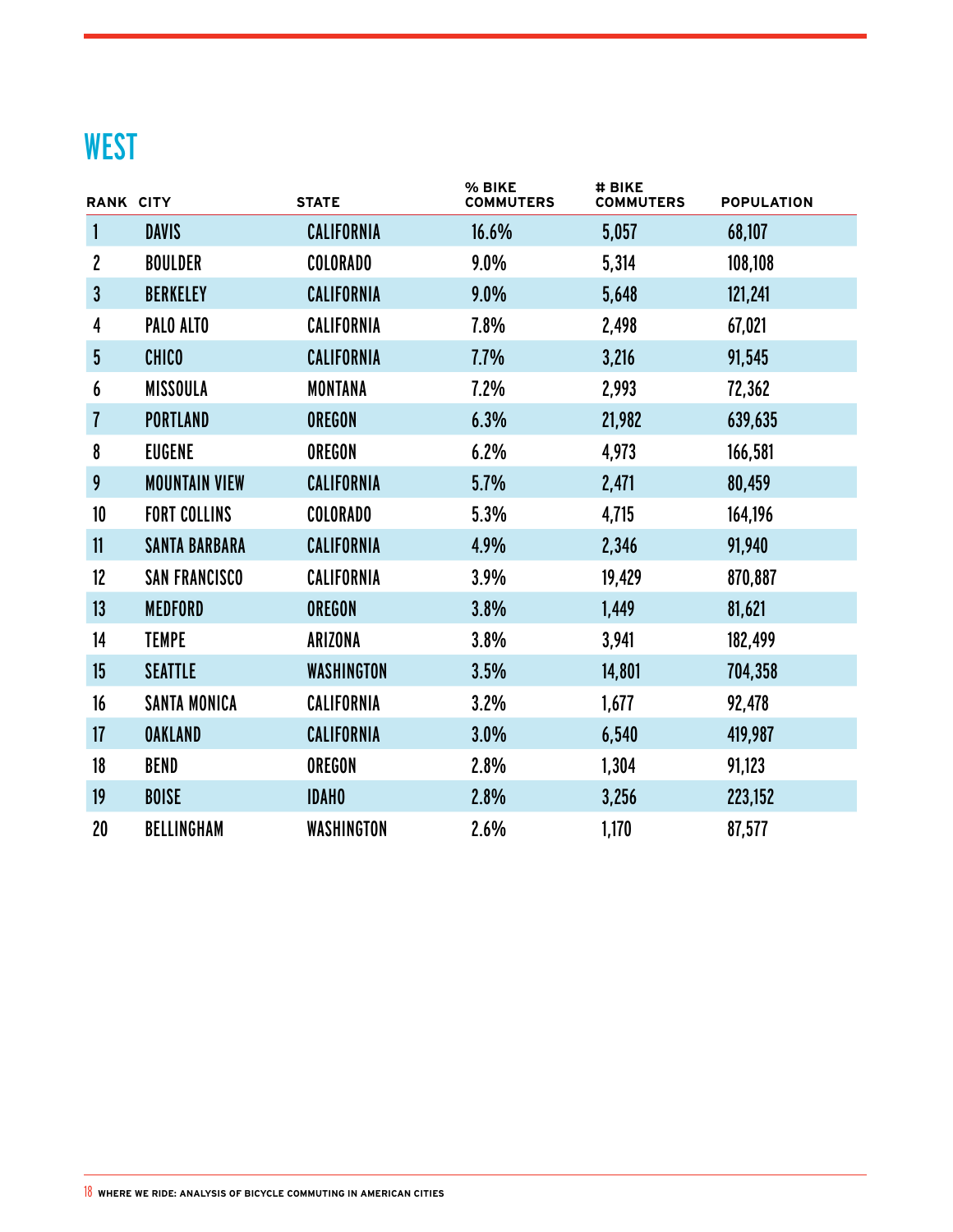## TOP COMMUTE SHARE BY CITY SIZE

Cities compare themselves to peers of a similar size. In the tables that follow, we break down the list of cities into those with more than 1 million residents, those between 300,000 and 1 million in population, down to small cities between 65,000 and 100,000.



#### POPULATION: 1 MILLION+

| <b>RANK CITY</b> |                    | <b>STATE</b>      | % BIKE<br><b>COMMUTERS</b> | # BIKE<br><b>COMMUTERS</b> | <b>POPULATION</b> |
|------------------|--------------------|-------------------|----------------------------|----------------------------|-------------------|
| 1                | PHILADELPHIA       | PENNSYLVANIA      | 2.2%                       | 14,397                     | 1,567,872         |
| $\mathbf{2}$     | <b>CHICAGO</b>     | <b>ILLINOIS</b>   | 1.7%                       | 22,449                     | 2,704,965         |
| $\mathbf{3}$     | <b>NEW YORK</b>    | <b>NEW YORK</b>   | 1.2%                       | 48,601                     | 8,537,673         |
| 4                | <b>LOS ANGELES</b> | <b>CALIFORNIA</b> | 1.1%                       | 20,495                     | 3,976,324         |
| $5\phantom{.0}$  | <b>SAN DIEGO</b>   | <b>CALIFORNIA</b> | 1.0%                       | 7,188                      | 1,406,622         |
| 6                | <b>SAN JOSE</b>    | CALIFORNIA        | 0.8%                       | 3,900                      | 1,025,373         |
| $\overline{1}$   | <b>PHOENIX</b>     | <b>ARIZONA</b>    | 0.6%                       | 4,709                      | 1,615,041         |
| 8                | <b>HOUSTON</b>     | <b>TEXAS</b>      | 0.5%                       | 4,967                      | 2,304,388         |
| 9                | <b>DALLAS</b>      | <b>TEXAS</b>      | 0.2%                       | 1,062                      | 1,317,942         |
| 10               | <b>SAN ANTONIO</b> | <b>TEXAS</b>      | 0.1%                       | 949                        | 1,492,494         |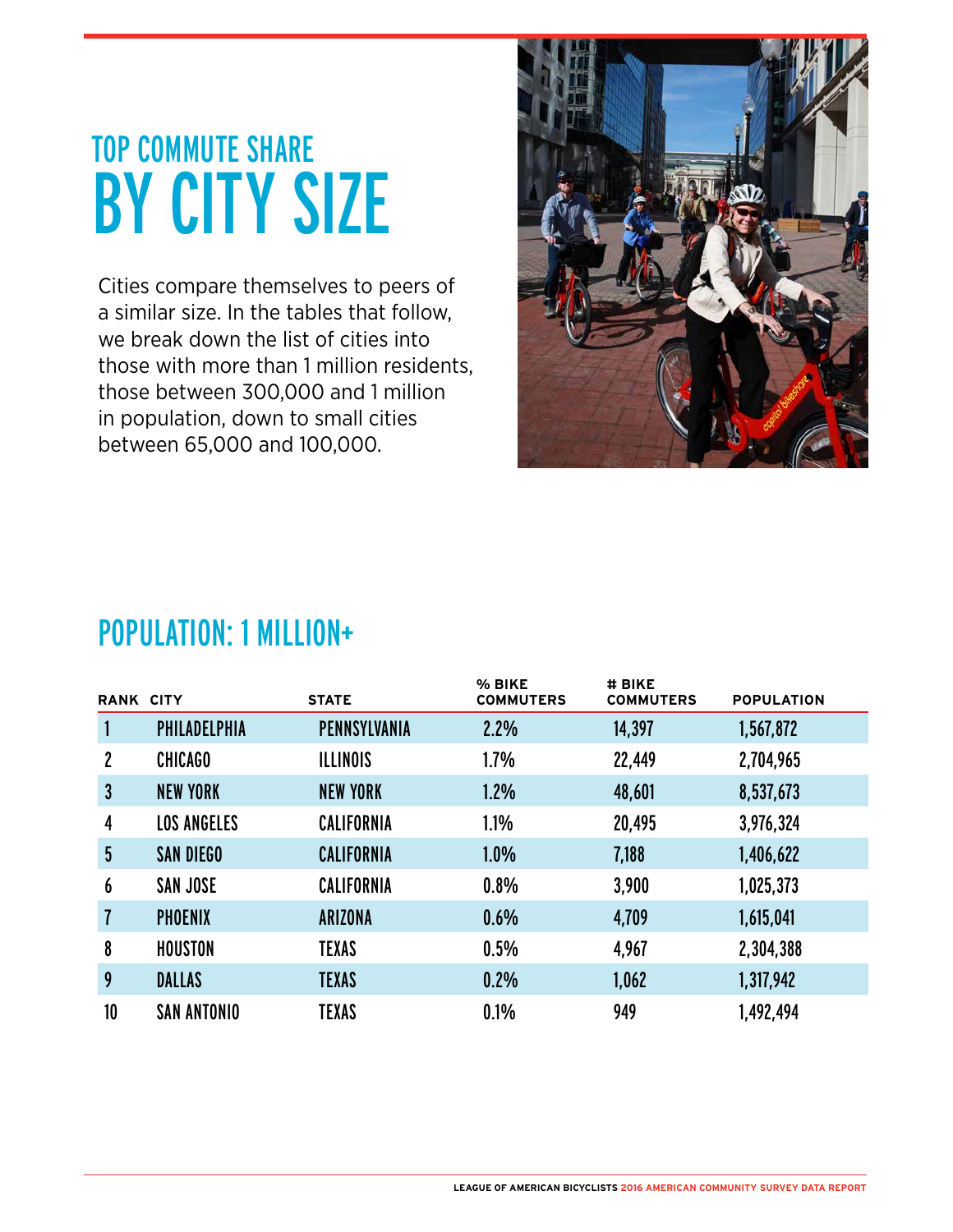### POPULATION: 300,000 - 1 MILLION

| <b>CITY</b>          | <b>STATE</b>                | % BIKE<br><b>COMMUTERS</b> | # BIKE<br><b>COMMUTERS</b> | <b>POPULATION</b> |
|----------------------|-----------------------------|----------------------------|----------------------------|-------------------|
| <b>PORTLAND</b>      | <b>OREGON</b>               | 6.3%                       | 21,982                     | 639,635           |
| WASHINGTON           | <b>DISTRICT OF COLUMBIA</b> | 4.6%                       | 16,647                     | 681,170           |
| <b>SAN FRANCISCO</b> | <b>CALIFORNIA</b>           | 3.9%                       | 19,429                     | 870,887           |
| <b>MINNEAPOLIS</b>   | <b>MINNESOTA</b>            | 3.7%                       | 8,465                      | 413,645           |
| <b>SEATTLE</b>       | WASHINGTON                  | 3.5%                       | 14,801                     | 704,358           |
| <b>NEW ORLEANS</b>   | LOUISIANA                   | 3.3%                       | 5,900                      | 391,495           |
| <b>OAKLAND</b>       | <b>CALIFORNIA</b>           | 3.0%                       | 6,540                      | 419,987           |
| <b>PITTSBURGH</b>    | PENNSYLVANIA                | 2.6%                       | 3,956                      | 303,624           |
| <b>TUCSON</b>        | ARIZONA                     | 2.5%                       | 5,913                      | 530,690           |
| <b>BOSTON</b>        | <b>MASSACHUSETTS</b>        | 2.4%                       | 8,873                      | 672,840           |
| <b>DENVER</b>        | <b>COLORADO</b>             | 2.2%                       | 8,181                      | 693,060           |
| <b>SACRAMENTO</b>    | <b>CALIFORNIA</b>           | 1.9%                       | 4,260                      | 495,200           |
| <b>ALBUQUERQUE</b>   | <b>NEW MEXICO</b>           | 1.6%                       | 4,355                      | 559,270           |
| URBAN HONOLULU CDP   | <b>HAWAII</b>               | 1.5%                       | 2,781                      | 351,769           |
| <b>AUSTIN</b>        | <b>TEXAS</b>                | 1.5%                       | 8,266                      | 947,897           |
| <b>TAMPA</b>         | <b>FLORIDA</b>              | 1.5%                       | 2,675                      | 377,172           |
| <b>ATLANTA</b>       | GEORGIA                     | 1.4%                       | 3,184                      | 472,506           |
| <b>ST. PAUL</b>      | <b>MINNESOTA</b>            | 1.3%                       | 1,967                      | 302,403           |
| <b>CLEVELAND</b>     | <b>OHIO</b>                 | 1.1%                       | 1,621                      | 385,810           |
| <b>DETROIT</b>       | <b>MICHIGAN</b>             | 1.0%                       | 2,370                      | 672,829           |
| <b>BALTIMORE</b>     | <b>MARYLAND</b>             | 1.0%                       | 2,721                      | 614,664           |
| <b>MILWAUKEE</b>     | WISCONSIN                   | 0.9%                       | 2,449                      | 595,070           |
| <b>SANTA ANA</b>     | <b>CALIFORNIA</b>           | 0.9%                       | 1,383                      | 334,236           |
| <b>MIAMI</b>         | <b>FLORIDA</b>              | 0.8%                       | 1,626                      | 453,584           |
| ST. LOUIS            | <b>MISSOURI</b>             | 0.8%                       | 1,195                      | 311,404           |
| <b>MESA</b>          | ARIZONA                     | 0.7%                       | 1,635                      | 484,622           |
| <b>LONG BEACH</b>    | <b>CALIFORNIA</b>           | 0.7%                       | 1,603                      | 470,140           |
| <b>RIVERSIDE</b>     | CALIFORNIA                  | 0.7%                       | 1,003                      | 324,727           |
| <b>FRESNO</b>        | CALIFORNIA                  | 0.7%                       | 1,438                      | 522,021           |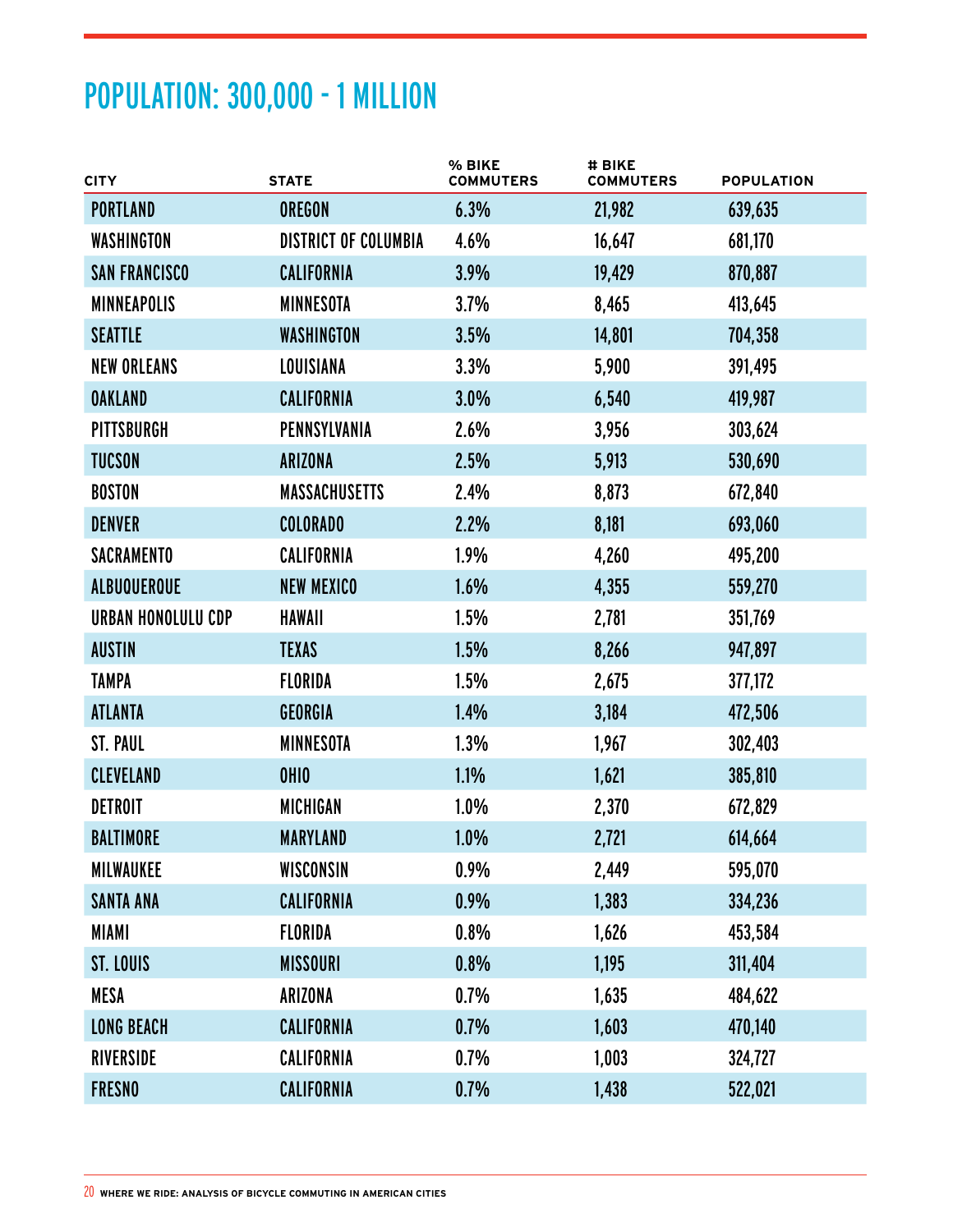### POPULATION: 300,000 - 1 MILLION

| <b>CITY</b>                                                              | <b>STATE</b>          | % BIKE<br><b>COMMUTERS</b> | # BIKE<br><b>COMMUTERS</b> | <b>POPULATION</b> |
|--------------------------------------------------------------------------|-----------------------|----------------------------|----------------------------|-------------------|
| <b>JACKSONVILLE</b>                                                      | <b>FLORIDA</b>        | 0.7%                       | 2,894                      | 880,623           |
| <b>COLUMBUS</b>                                                          | OHIO                  | 0.6%                       | 2,523                      | 862,643           |
| <b>RALEIGH</b>                                                           | <b>NORTH CAROLINA</b> | 0.6%                       | 1,621                      | 458,862           |
| <b>STOCKTON</b>                                                          | CALIFORNIA            | 0.6%                       | 689                        | 307,057           |
| <b>VIRGINIA BEACH</b>                                                    | <b>VIRGINIA</b>       | 0.6%                       | 1,398                      | 452,602           |
| OMAHA                                                                    | NEBRASKA              | 0.6%                       | 1,245                      | 446,956           |
| INDIANAPOLIS (BALANCE)                                                   | <b>INDIANA</b>        | 0.5%                       | 2,171                      | 852,506           |
| <b>COLORADO SPRINGS</b>                                                  | <b>COLORADO</b>       | 0.5%                       | 1,189                      | 465,084           |
| <b>WICHITA</b>                                                           | <b>KANSAS</b>         | 0.5%                       | 987                        | 389,927           |
| <b>BAKERSFIELD</b>                                                       | CALIFORNIA            | 0.5%                       | 814                        | 376,371           |
| ARLINGTON                                                                | <b>TEXAS</b>          | 0.5%                       | 935                        | 392,787           |
| <b>ANAHEIM</b>                                                           | CALIFORNIA            | 0.4%                       | 719                        | 351,066           |
| LOUISVILLE/JEFFERSON<br><b>COUNTY METRO GOVERNMENT</b><br>(BALANCE)      | <b>KENTUCKY</b>       | 0.4%                       | 1,260                      | 616,261           |
| EL PASO                                                                  | <b>TEXAS</b>          | 0.4%                       | 1,098                      | 683,088           |
| <b>OKLAHOMA CITY</b>                                                     | <b>OKLAHOMA</b>       | 0.3%                       | 1,005                      | 638,311           |
| <b>LEXINGTON-FAYETTE URBAN</b><br><b>COUNTY</b>                          | KENTUCKY              | 0.3%                       | 525                        | 318,449           |
| <b>LAS VEGAS</b>                                                         | <b>NEVADA</b>         | 0.3%                       | 883                        | 632,916           |
| <b>NASHVILLE-DAVIDSON</b><br><b>METROPOLITAN GOVERNMENT</b><br>(BALANCE) | <b>TENNESSEE</b>      | 0.2%                       | 720                        | 660,393           |
| <b>KANSAS CITY</b>                                                       | <b>MISSOURI</b>       | 0.2%                       | 578                        | 481,360           |
| <b>TULSA</b>                                                             | OKLAHOMA              | 0.2%                       | 372                        | 403,622           |
| <b>CORPUS CHRISTI</b>                                                    | <b>TEXAS</b>          | 0.2%                       | 253                        | 325,734           |
| <b>MEMPHIS</b>                                                           | <b>TENNESSEE</b>      | $0.1\%$                    | 381                        | 652,752           |
| <b>FORT WORTH</b>                                                        | <b>TEXAS</b>          | 0.1%                       | 465                        | 855,897           |
| <b>AURORA</b>                                                            | <b>COLORADO</b>       | 0.1%                       | 113                        | 362,249           |
| <b>CHARLOTTE</b>                                                         | <b>NORTH CAROLINA</b> | $0.0\%$                    | 135                        | 842,029           |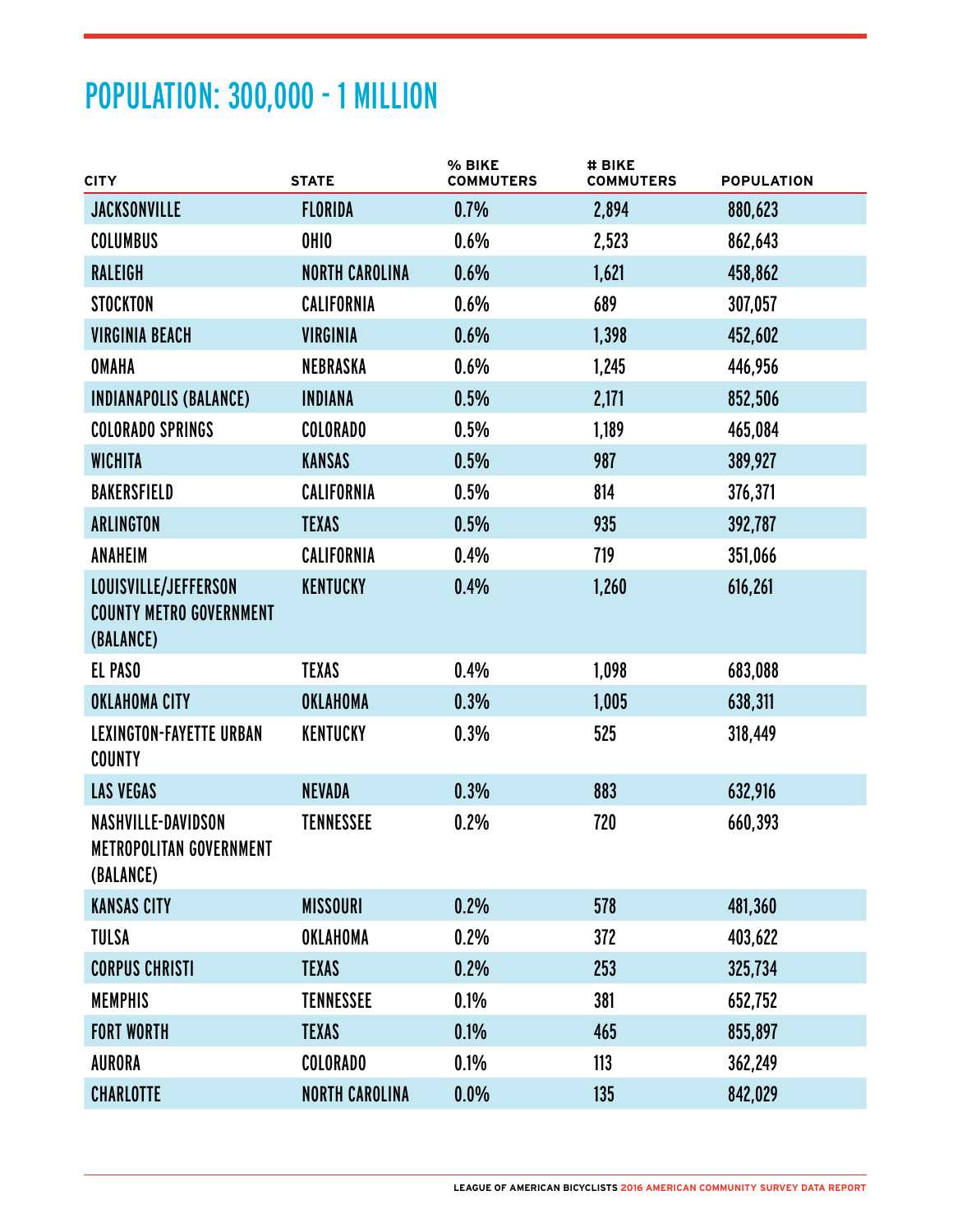| <b>CITY</b>                   | <b>STATE</b>          | % BIKE<br><b>COMMUTERS</b> | # BIKE<br><b>COMMUTERS</b> | <b>POPULATION</b> |
|-------------------------------|-----------------------|----------------------------|----------------------------|-------------------|
| <b>MADISON</b>                | <b>WISCONSIN</b>      | 4.9%                       | 7,186                      | 252,557           |
| <b>BOISE</b>                  | <b>IDAHO</b>          | 2.8%                       | 3,256                      | 223,152           |
| <b>ARLINGTON CDP</b>          | <b>VIRGINIA</b>       | 2.4%                       | 3,473                      | 230,050           |
| <b>RICHMOND</b>               | <b>VIRGINIA</b>       | 2.2%                       | 2,493                      | 223,170           |
| <b>IRVINE</b>                 | <b>CALIFORNIA</b>     | 1.9%                       | 2,408                      | 266,117           |
| <b>ST. PETERSBURG</b>         | <b>FLORIDA</b>        | 1.8%                       | 2,333                      | 260,991           |
| <b>LINCOLN</b>                | NEBRASKA              | 1.6%                       | 2,397                      | 280,369           |
| <b>ANCHORAGE MUNICIPALITY</b> | ALASKA                | 1.5%                       | 2,441                      | 298,192           |
| <b>GLENDALE</b>               | ARIZONA               | 1.5%                       | 1,787                      | 245,849           |
| <b>SPOKANE</b>                | WASHINGTON            | 1.2%                       | 1,186                      | 215,964           |
| <b>HUNTINGTON BEACH</b>       | <b>CALIFORNIA</b>     | 1.2%                       | 1,216                      | 200,631           |
| <b>ROCHESTER</b>              | <b>NEW YORK</b>       | 1.1%                       | 961                        | 208,886           |
| <b>BUFFALO</b>                | <b>NEW YORK</b>       | 1.0%                       | 1,076                      | 256,908           |
| <b>PARADISE CDP</b>           | <b>NEVADA</b>         | 0.9%                       | 1,103                      | 242,013           |
| <b>LUBBOCK</b>                | <b>TEXAS</b>          | 0.9%                       | 1,022                      | 252,514           |
| <b>MODESTO</b>                | <b>CALIFORNIA</b>     | 0.8%                       | 672                        | 212,172           |
| <b>CHANDLER</b>               | <b>ARIZONA</b>        | 0.8%                       | 1,029                      | 247,459           |
| <b>HIALEAH</b>                | <b>FLORIDA</b>        | 0.8%                       | 823                        | 236,385           |
| <b>JERSEY CITY</b>            | <b>NEW JERSEY</b>     | 0.8%                       | 1,007                      | 264,161           |
| <b>ORLANDO</b>                | <b>FLORIDA</b>        | 0.7%                       | 1,053                      | 277,198           |
| <b>OXNARD</b>                 | <b>CALIFORNIA</b>     | 0.6%                       | 600                        | 207,911           |
| <b>DURHAM</b>                 | <b>NORTH CAROLINA</b> | 0.5%                       | 728                        | 262,989           |
| <b>RENO</b>                   | <b>NEVADA</b>         | 0.5%                       | 580                        | 245,251           |
| GLENDALE                      | CALIFORNIA            | 0.5%                       | 446                        | 200,826           |
| <b>NORFOLK</b>                | <b>VIRGINIA</b>       | 0.4%                       | 574                        | 245,115           |
| <b>GILBERT TOWN</b>           | ARIZONA               | 0.4%                       | 487                        | 237,120           |
| <b>SCOTTSDALE</b>             | <b>ARIZONA</b>        | 0.4%                       | 537                        | 246,646           |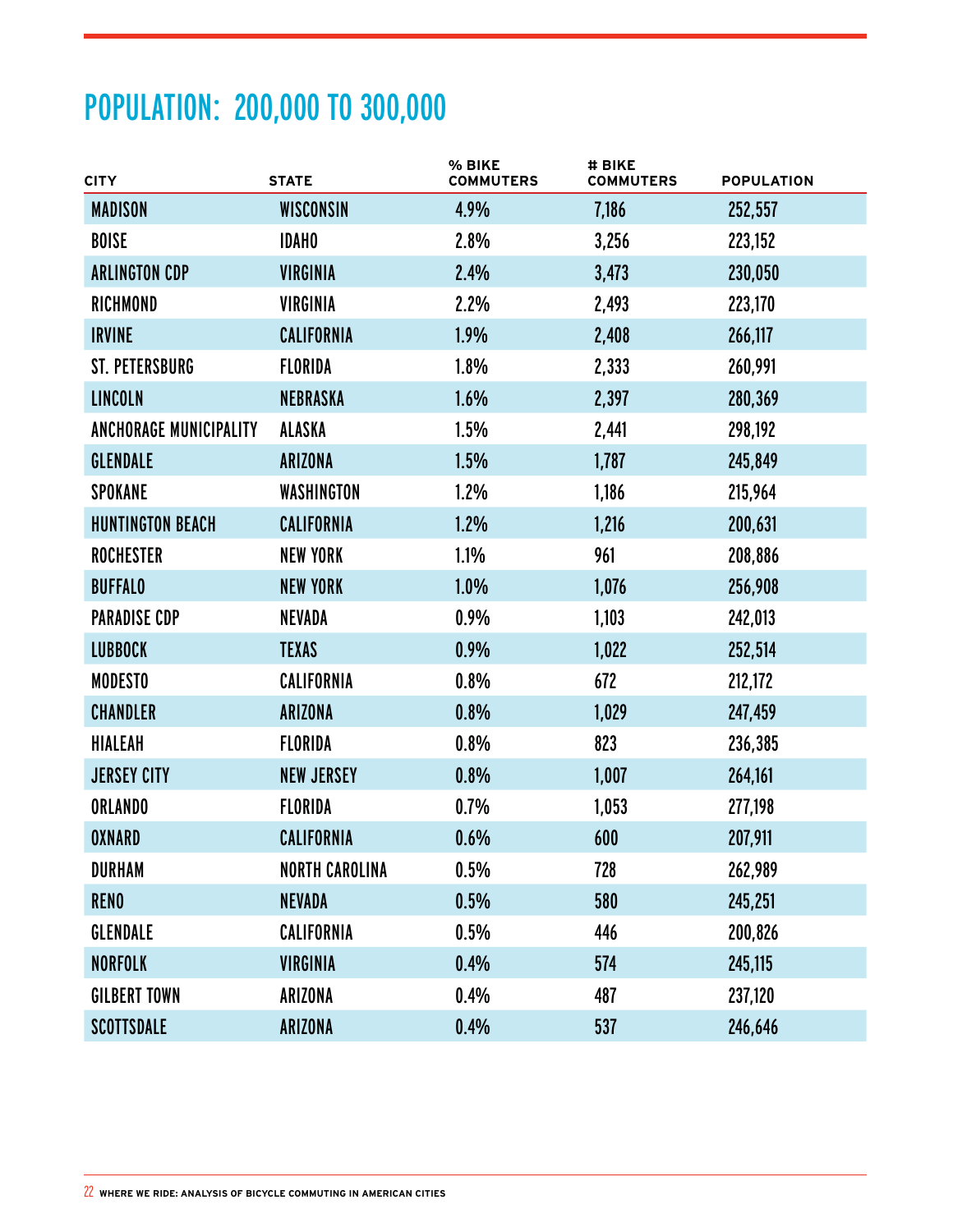

| <b>STATE</b>          | % BIKE<br><b>COMMUTERS</b> | # BIKE<br><b>COMMUTERS</b> | <b>POPULATION</b> |
|-----------------------|----------------------------|----------------------------|-------------------|
| WASHINGTON            | 0.4%                       | 430                        | 211,304           |
| <b>CALIFORNIA</b>     | 0.4%                       | 326                        | 233,145           |
| <b>OHIO</b>           | 0.4%                       | 532                        | 298,802           |
| <b>VIRGINIA</b>       | 0.3%                       | 395                        | 237,940           |
| <b>NEVADA</b>         | 0.3%                       | 358                        | 205,933           |
| LOUISIANA             | 0.3%                       | 331                        | 227,707           |
| <b>CALIFORNIA</b>     | 0.3%                       | 208                        | 216,242           |
| <b>NORTH CAROLINA</b> | 0.3%                       | 356                        | 287,019           |
| <b>CALIFORNIA</b>     | 0.2%                       | 213                        | 205,516           |
| <b>ALABAMA</b>        | 0.2%                       | 227                        | 213,434           |
| <b>OHIO</b>           | 0.2%                       | 280                        | 278,512           |
| <b>INDIANA</b>        | 0.2%                       | 235                        | 261,342           |
| <b>NORTH CAROLINA</b> | 0.2%                       | 190                        | 242,200           |
| <b>IOWA</b>           | 0.1%                       | 159                        | 215,328           |
| <b>NEW JERSEY</b>     | 0.1%                       | 157                        | 281,770           |
| <b>TEXAS</b>          | 0.1%                       | 157                        | 234,588           |
| <b>NEW YORK</b>       | 0.1%                       | 118                        | 200,792           |
| <b>NEVADA</b>         | 0.1%                       | 132                        | 292,977           |
| <b>TEXAS</b>          | 0.1%                       | 97                         | 257,988           |
| <b>NEVADA</b>         | 0.1%                       | 107                        | 238,689           |
| <b>TEXAS</b>          | 0.1%                       | 144                        | 286,047           |
| <b>NORTH CAROLINA</b> | 0.1%                       | 48                         | 204,777           |
| <b>TEXAS</b>          | 0.0%                       | 51                         | 238,284           |
| <b>ALABAMA</b>        | 0.0%                       | 32                         | 200,024           |
| <b>CALIFORNIA</b>     | 0.0%                       | 41                         | 267,169           |
|                       |                            |                            |                   |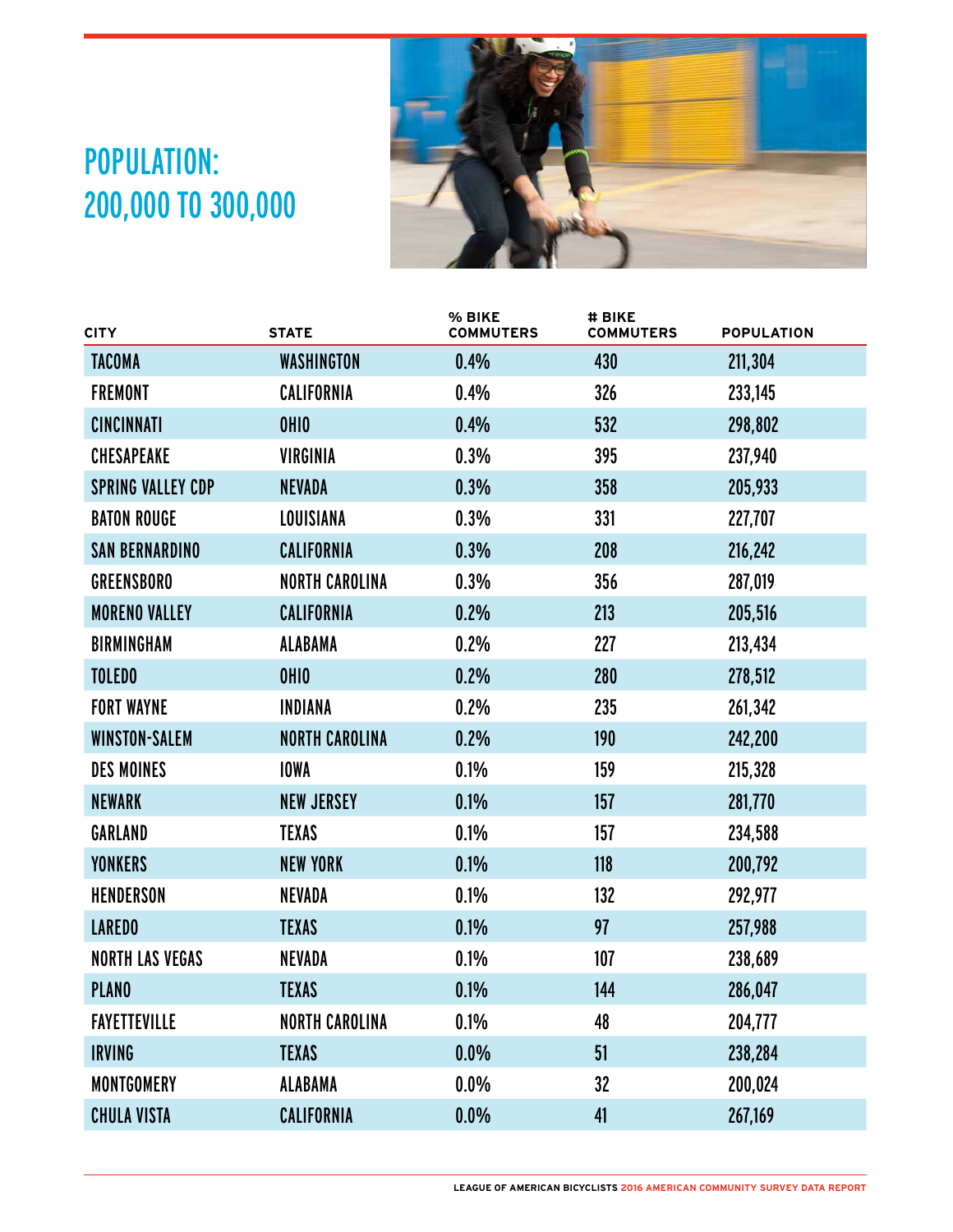| <b>CITY</b>                                                    | <b>STATE</b>          | % BIKE<br><b>COMMUTERS</b> | # BIKE<br><b>COMMUTERS</b> | <b>POPULATION</b> |
|----------------------------------------------------------------|-----------------------|----------------------------|----------------------------|-------------------|
| <b>BOULDER</b>                                                 | <b>COLORADO</b>       | 9.0%                       | 5,314                      | 108,108           |
| <b>BERKELEY</b>                                                | <b>CALIFORNIA</b>     | 9.0%                       | 5,648                      | 121,241           |
| <b>EUGENE</b>                                                  | <b>OREGON</b>         | 6.2%                       | 4,973                      | 166,581           |
| <b>CAMBRIDGE</b>                                               | <b>MASSACHUSETTS</b>  | 6.1%                       | 3,787                      | 110,644           |
| <b>FORT COLLINS</b>                                            | <b>COLORADO</b>       | 5.3%                       | 4,715                      | 164,196           |
| <b>NEW HAVEN</b>                                               | <b>CONNECTICUT</b>    | 4.1%                       | 2,418                      | 129,939           |
| <b>GAINESVILLE</b>                                             | <b>FLORIDA</b>        | 3.9%                       | 2,180                      | 131,593           |
| <b>TEMPE</b>                                                   | ARIZONA               | 3.8%                       | 3,941                      | 182,499           |
| <b>ANN ARBOR</b>                                               | <b>MICHIGAN</b>       | 3.6%                       | 2,177                      | 120,777           |
| <b>CHARLESTON</b>                                              | <b>SOUTH CAROLINA</b> | 3.0%                       | 2,261                      | 137,539           |
| <b>COLLEGE STATION</b>                                         | <b>TEXAS</b>          | 3.0%                       | 1,562                      | 112,142           |
| <b>SANTA CLARA</b>                                             | <b>CALIFORNIA</b>     | 2.2%                       | 1,311                      | 125,938           |
| <b>NORMAN</b>                                                  | OKLAHOMA              | 2.2%                       | 1,295                      | 122,186           |
| <b>SALT LAKE CITY</b>                                          | UTAH                  | 2.1%                       | 2,289                      | 193,776           |
| <b>SAVANNAH</b>                                                | GEORGIA               | 2.0%                       | 1,336                      | 146,762           |
| <b>SANTA ROSA</b>                                              | <b>CALIFORNIA</b>     | 1.9%                       | 1,686                      | 175,143           |
| <b>LAFAYETTE</b>                                               | LOUISIANA             | 1.8%                       | 1,124                      | 127,625           |
| <b>PROVO</b>                                                   | UTAH                  | 1.7%                       | 1,122                      | 116,874           |
| <b>PASADENA</b>                                                | <b>CALIFORNIA</b>     | 1.7%                       | 1,253                      | 142,052           |
| COLUMBIA                                                       | <b>MISSOURI</b>       | 1.5%                       | 936                        | 120,606           |
| <b>SOUTH BEND</b>                                              | <b>INDIANA</b>        | 1.5%                       | 645                        | 102,442           |
| <b>ATHENS-CLARKE COUNTY</b><br>UNIFIED GOVERNMENT<br>(BALANCE) | GEORGIA               | 1.5%                       | 872                        | 123,456           |
| <b>VICTORVILLE</b>                                             | <b>CALIFORNIA</b>     | 1.5%                       | 639                        | 122,283           |
| <b>GRAND RAPIDS</b>                                            | <b>MICHIGAN</b>       | 1.5%                       | 1,427                      | 196,458           |
| <b>SUNNYVALE</b>                                               | <b>CALIFORNIA</b>     | 1.4%                       | 1,121                      | 152,762           |
| <b>ARDEN-ARCADE CDP</b>                                        | CALIFORNIA            | 1.4%                       | 600                        | 106,061           |
| <b>BURBANK</b>                                                 | <b>CALIFORNIA</b>     | 1.4%                       | 689                        | 104,451           |
| <b>SAN BUENAVENTURA</b><br>(VENTURA)                           | <b>CALIFORNIA</b>     | 1.4%                       | 700                        | 109,591           |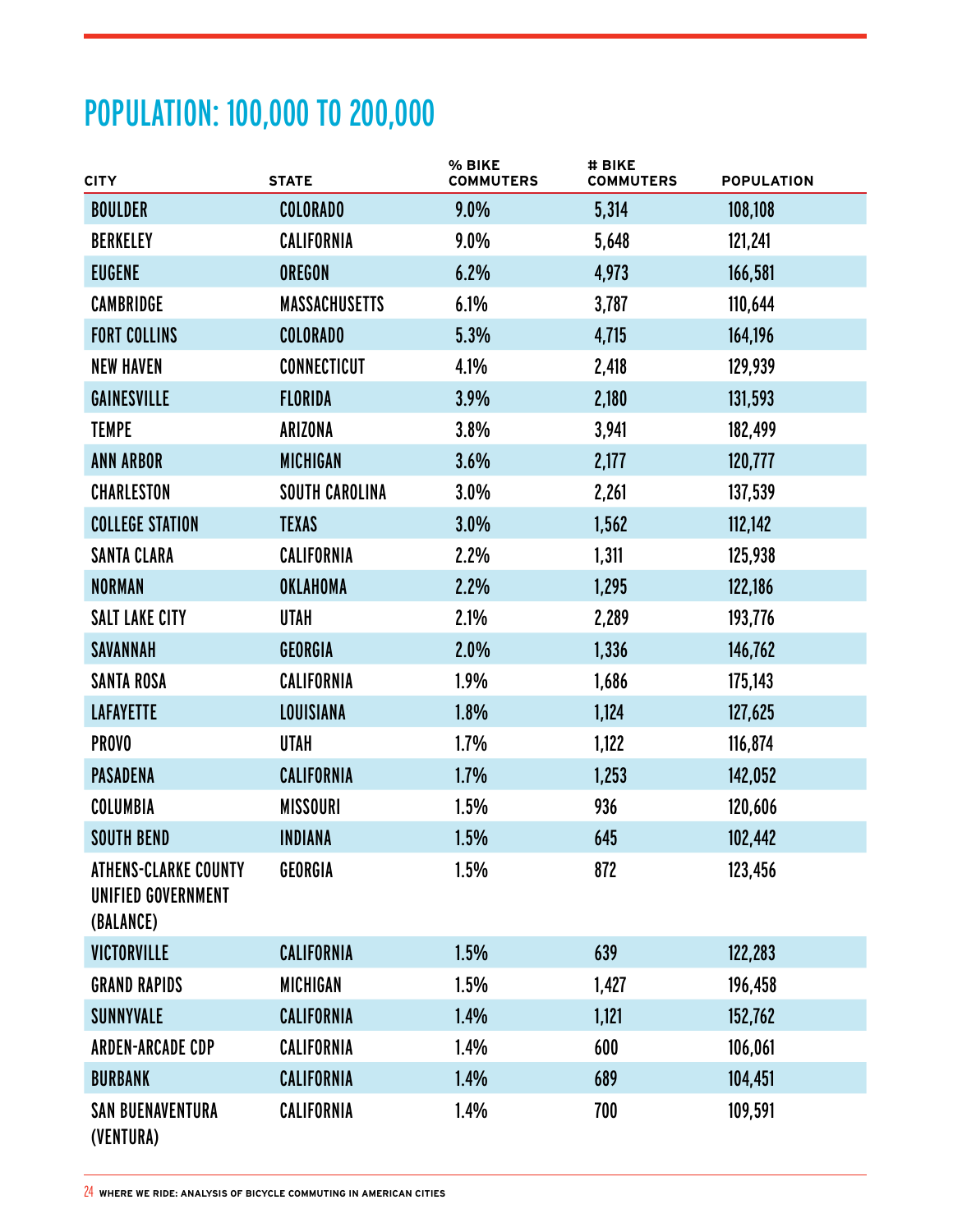| <b>CITY</b>            | <b>STATE</b>        | % BIKE<br><b>COMMUTERS</b> | # BIKE<br><b>COMMUTERS</b> | <b>POPULATION</b> |
|------------------------|---------------------|----------------------------|----------------------------|-------------------|
| <b>SALEM</b>           | <b>OREGON</b>       | 1.3%                       | 1,013                      | 167,421           |
| <b>ROCHESTER</b>       | <b>MINNESOTA</b>    | 1.3%                       | 799                        | 114,008           |
| <b>HOLLYWOOD</b>       | <b>FLORIDA</b>      | 1.3%                       | 996                        | 152,007           |
| <b>CONCORD</b>         | CALIFORNIA          | 1.3%                       | 800                        | 128,728           |
| <b>LANSING</b>         | <b>MICHIGAN</b>     | 1.2%                       | 672                        | 117,400           |
| <b>SYRACUSE</b>        | <b>NEW YORK</b>     | 1.2%                       | 692                        | 143,378           |
| <b>GARDEN GROVE</b>    | <b>CALIFORNIA</b>   | 1.2%                       | 1,008                      | 174,877           |
| GREELEY                | <b>COLORADO</b>     | 1.1%                       | 518                        | 104,003           |
| <b>HAYWARD</b>         | <b>CALIFORNIA</b>   | 1.1%                       | 816                        | 158,969           |
| <b>VISALIA</b>         | CALIFORNIA          | 1.1%                       | 559                        | 131,069           |
| <b>EL MONTE</b>        | <b>CALIFORNIA</b>   | 1.1%                       | 526                        | 115,800           |
| <b>SAN MATEO</b>       | CALIFORNIA          | 1.1%                       | 610                        | 103,959           |
| <b>CLEARWATER</b>      | <b>FLORIDA</b>      | 1.1%                       | 508                        | 114,351           |
| <b>TALLAHASSEE</b>     | <b>FLORIDA</b>      | 1.0%                       | 963                        | 190,895           |
| <b>COSTA MESA</b>      | <b>CALIFORNIA</b>   | 1.0%                       | 647                        | 112,825           |
| <b>SPRINGFIELD</b>     | <b>MISSOURI</b>     | 0.9%                       | 745                        | 167,313           |
| <b>FARGO</b>           | <b>NORTH DAKOTA</b> | 0.9%                       | 648                        | 120,235           |
| <b>FORT LAUDERDALE</b> | <b>FLORIDA</b>      | 0.9%                       | 833                        | 178,764           |
| <b>ALEXANDRIA</b>      | <b>VIRGINIA</b>     | 0.9%                       | 866                        | 155,810           |
| <b>SANTA MARIA</b>     | CALIFORNIA          | 0.9%                       | 434                        | 106,286           |
| <b>SPRINGFIELD</b>     | <b>ILLINOIS</b>     | 0.9%                       | 451                        | 115,511           |
| ORANGE                 | CALIFORNIA          | 0.9%                       | 604                        | 140,507           |
| <b>LAS CRUCES</b>      | <b>NEW MEXICO</b>   | 0.8%                       | 370                        | 101,760           |
| <b>NORWALK</b>         | CALIFORNIA          | 0.8%                       | 378                        | 106,161           |
| <b>GREEN BAY</b>       | WISCONSIN           | 0.8%                       | 453                        | 105,142           |
| <b>TYLER</b>           | <b>TEXAS</b>        | 0.8%                       | 353                        | 104,796           |
| <b>VISTA</b>           | <b>CALIFORNIA</b>   | 0.8%                       | 411                        | 101,665           |
| <b>PALM BAY</b>        | FLORIDA             | 0.8%                       | 378                        | 110,107           |
| <b>EVERETT</b>         | WASHINGTON          | 0.8%                       | 418                        | 109,035           |
| PROVIDENCE             | <b>RHODE ISLAND</b> | 0.8%                       | 606                        | 179,214           |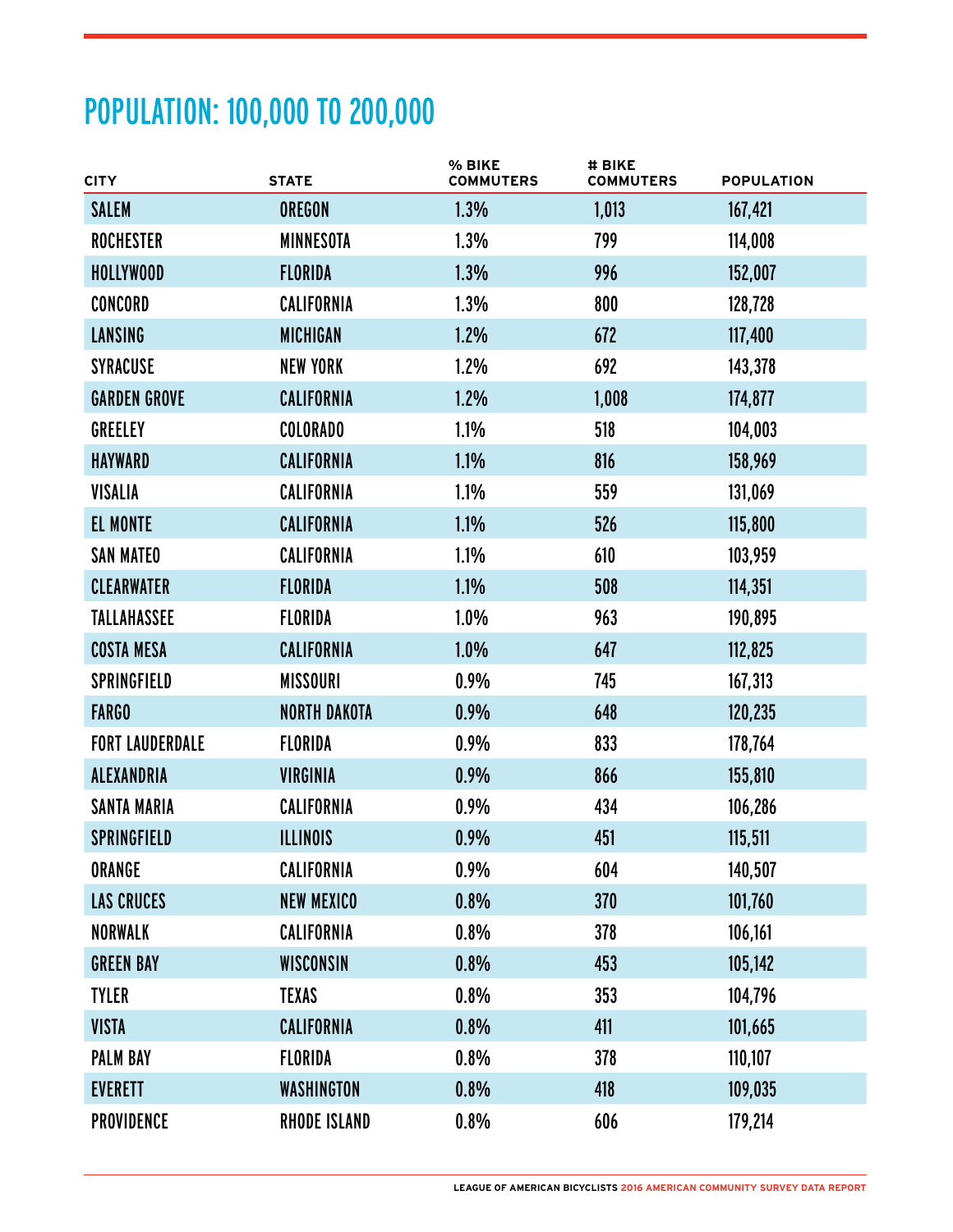| <b>CITY</b>                                                                          | <b>STATE</b>          | % BIKE<br><b>COMMUTERS</b> | # BIKE<br><b>COMMUTERS</b> | <b>POPULATION</b> |
|--------------------------------------------------------------------------------------|-----------------------|----------------------------|----------------------------|-------------------|
| <b>VALLEJO</b>                                                                       | <b>CALIFORNIA</b>     | 0.7%                       | 407                        | 121,316           |
| WILMINGTON                                                                           | <b>NORTH CAROLINA</b> | 0.7%                       | 393                        | 117,545           |
| RICHMOND                                                                             | <b>CALIFORNIA</b>     | 0.7%                       | 346                        | 109,814           |
| <b>LEWISVILLE</b>                                                                    | <b>TEXAS</b>          | 0.7%                       | 383                        | 104,676           |
| <b>EAST LOS ANGELES CDP</b>                                                          | <b>CALIFORNIA</b>     | 0.6%                       | 350                        | 127,804           |
| PEORIA                                                                               | <b>ILLINOIS</b>       | 0.6%                       | 313                        | 115,588           |
| <b>HILLSBORO</b>                                                                     | <b>OREGON</b>         | 0.6%                       | 343                        | 105,171           |
| COLUMBIA                                                                             | SOUTH CAROLINA        | 0.6%                       | 433                        | 133,972           |
| <b>SPRINGFIELD</b>                                                                   | <b>MASSACHUSETTS</b>  | 0.6%                       | 394                        | 154,079           |
| <b>DOWNEY</b>                                                                        | <b>CALIFORNIA</b>     | 0.6%                       | 340                        | 113,267           |
| <b>WEST PALM BEACH</b>                                                               | <b>FLORIDA</b>        | 0.6%                       | 331                        | 108,149           |
| <b>EL CAJON</b>                                                                      | CALIFORNIA            | 0.6%                       | 236                        | 103,769           |
| <b>POMPANO BEACH</b>                                                                 | <b>FLORIDA</b>        | 0.6%                       | 290                        | 109,380           |
| <b>CLOVIS</b>                                                                        | CALIFORNIA            | 0.6%                       | 286                        | 106,587           |
| <b>INGLEWOOD</b>                                                                     | <b>CALIFORNIA</b>     | 0.6%                       | 312                        | 110,667           |
| <b>CENTENNIAL</b>                                                                    | <b>COLORADO</b>       | 0.5%                       | 319                        | 109,935           |
| <b>POMONA</b>                                                                        | <b>CALIFORNIA</b>     | 0.5%                       | 385                        | 152,476           |
| <b>LAKEWOOD</b>                                                                      | <b>COLORADO</b>       | 0.5%                       | 457                        | 154,368           |
| <b>AUGUSTA-RICHMOND</b><br><b>COUNTY CONSOLIDATED</b><br><b>GOVERNMENT (BALANCE)</b> | <b>GEORGIA</b>        | 0.5%                       | 431                        | 196,194           |
| <b>VANCOUVER</b>                                                                     | WASHINGTON            | 0.5%                       | 438                        | 174,836           |
| RANCHO CUCAMONGA                                                                     | CALIFORNIA            | 0.5%                       | 439                        | 176,540           |
| <b>SANDY SPRINGS</b>                                                                 | <b>GEORGIA</b>        | 0.5%                       | 324                        | 105,720           |
| <b>OLATHE</b>                                                                        | <b>KANSAS</b>         | 0.5%                       | 360                        | 135,474           |
| <b>FULLERTON</b>                                                                     | CALIFORNIA            | 0.5%                       | 344                        | 140,734           |
| <b>MANCHESTER</b>                                                                    | <b>NEW HAMPSHIRE</b>  | 0.5%                       | 284                        | 110,499           |
| <b>HAMPTON</b>                                                                       | VIRGINIA              | 0.5%                       | 306                        | 135,410           |
| <b>BILLINGS</b>                                                                      | <b>MONTANA</b>        | 0.5%                       | 259                        | 110,314           |
| PEORIA                                                                               | ARIZONA               | 0.5%                       | 351                        | 164,198           |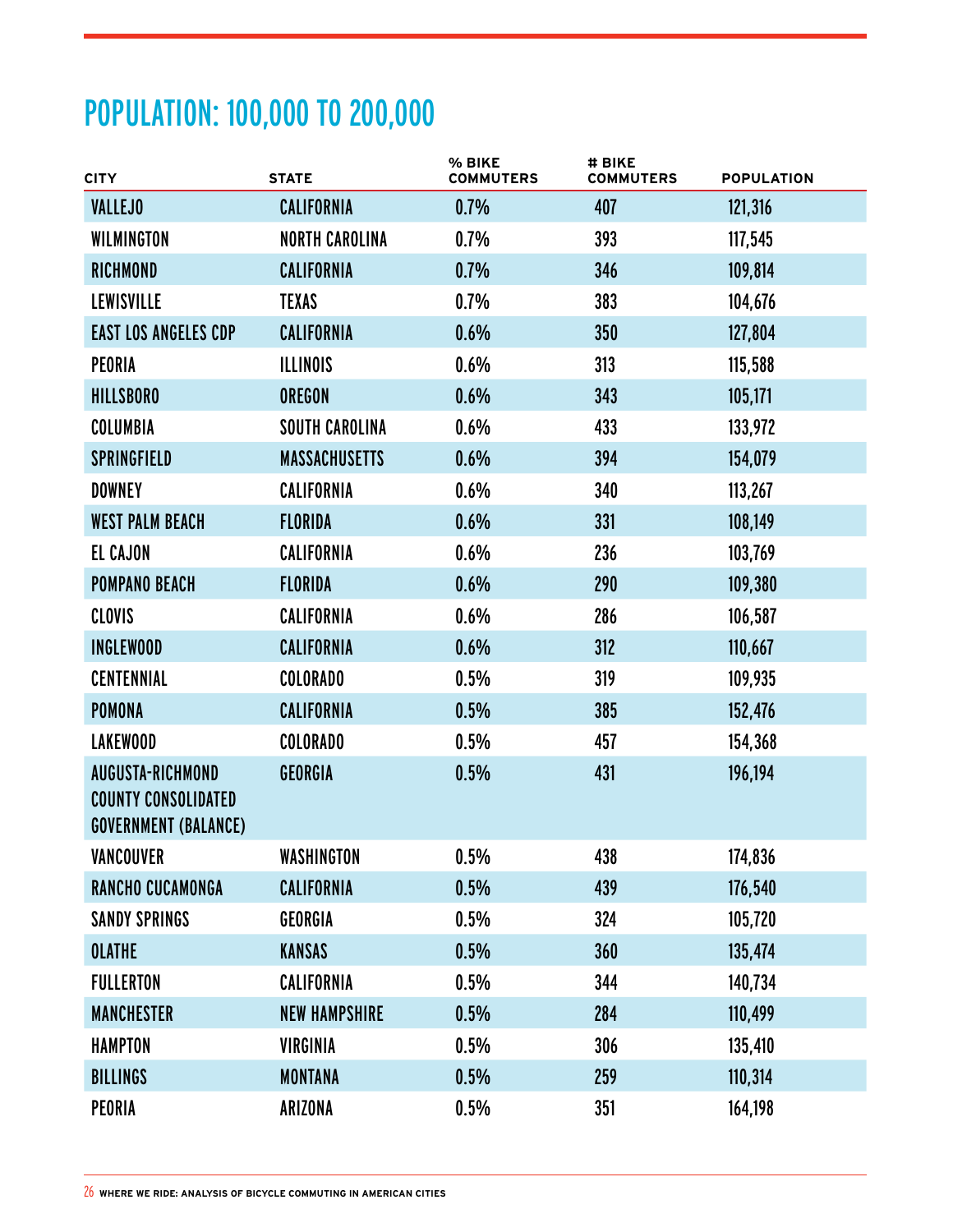| <b>CITY</b>                | <b>STATE</b>         | % BIKE<br><b>COMMUTERS</b> | # BIKE<br><b>COMMUTERS</b> | <b>POPULATION</b> |
|----------------------------|----------------------|----------------------------|----------------------------|-------------------|
| <b>HARTFORD</b>            | <b>CONNECTICUT</b>   | 0.5%                       | 228                        | 123,287           |
| <b>DAYTON</b>              | OHIO                 | 0.5%                       | 261                        | 140,478           |
| <b>BROWNSVILLE</b>         | <b>TEXAS</b>         | 0.4%                       | 293                        | 183,829           |
| <b>CEDAR RAPIDS</b>        | <b>IOWA</b>          | 0.4%                       | 299                        | 131,118           |
| <b>WACO</b>                | <b>TEXAS</b>         | 0.4%                       | 250                        | 134,422           |
| <b>SHREVEPORT</b>          | LOUISIANA            | 0.4%                       | 327                        | 194,472           |
| <b>BELLEVUE</b>            | WASHINGTON           | 0.4%                       | 287                        | 141,415           |
| <b>GRESHAM</b>             | <b>OREGON</b>        | 0.4%                       | 209                        | 111,521           |
| <b>ESCONDIDO</b>           | <b>CALIFORNIA</b>    | 0.4%                       | 277                        | 151,594           |
| <b>DENTON</b>              | <b>TEXAS</b>         | 0.4%                       | 248                        | 133,803           |
| <b>PALMDALE</b>            | <b>CALIFORNIA</b>    | 0.4%                       | 212                        | 157,349           |
| KENT                       | WASHINGTON           | 0.3%                       | 220                        | 127,506           |
| <b>LOWELL</b>              | <b>MASSACHUSETTS</b> | 0.3%                       | 195                        | 110,572           |
| <b>STAMFORD</b>            | <b>CONNECTICUT</b>   | 0.3%                       | 237                        | 129,105           |
| <b>TEMECULA</b>            | <b>CALIFORNIA</b>    | 0.3%                       | 163                        | 113,062           |
| <b>NAPERVILLE</b>          | <b>ILLINOIS</b>      | 0.3%                       | 231                        | 148,063           |
| <b>THORNTON</b>            | <b>COLORADO</b>      | 0.3%                       | 227                        | 136,690           |
| SANTA CLARITA              | CALIFORNIA           | 0.3%                       | 276                        | 181,960           |
| KNOXVILLE                  | <b>TENNESSEE</b>     | 0.3%                       | 276                        | 186,238           |
| <b>CHATTANOOGA</b>         | <b>TENNESSEE</b>     | 0.3%                       | 225                        | 177,582           |
| <b>ARVADA</b>              | <b>COLORADO</b>      | 0.3%                       | 179                        | 117,308           |
| <b>NEWPORT NEWS</b>        | <b>VIRGINIA</b>      | 0.3%                       | 256                        | 181,825           |
| <b>BRANDON CDP</b>         | <b>FLORIDA</b>       | 0.3%                       | 157                        | 109,582           |
| <b>SUNRISE MANOR CDP</b>   | <b>NEVADA</b>        | 0.3%                       | 223                        | 193,357           |
| <b>CORAL SPRINGS</b>       | <b>FLORIDA</b>       | 0.3%                       | 170                        | 130,046           |
| <b>HIGHLANDS RANCH CDP</b> | <b>COLORADO</b>      | 0.3%                       | 151                        | 112,436           |
| <b>EVANSVILLE</b>          | <b>INDIANA</b>       | 0.3%                       | 142                        | 119,407           |
| AURORA                     | <b>ILLINOIS</b>      | 0.2%                       | 149                        | 197,107           |
| <b>WEST JORDAN</b>         | <b>UTAH</b>          | 0.2%                       | 140                        | 113,688           |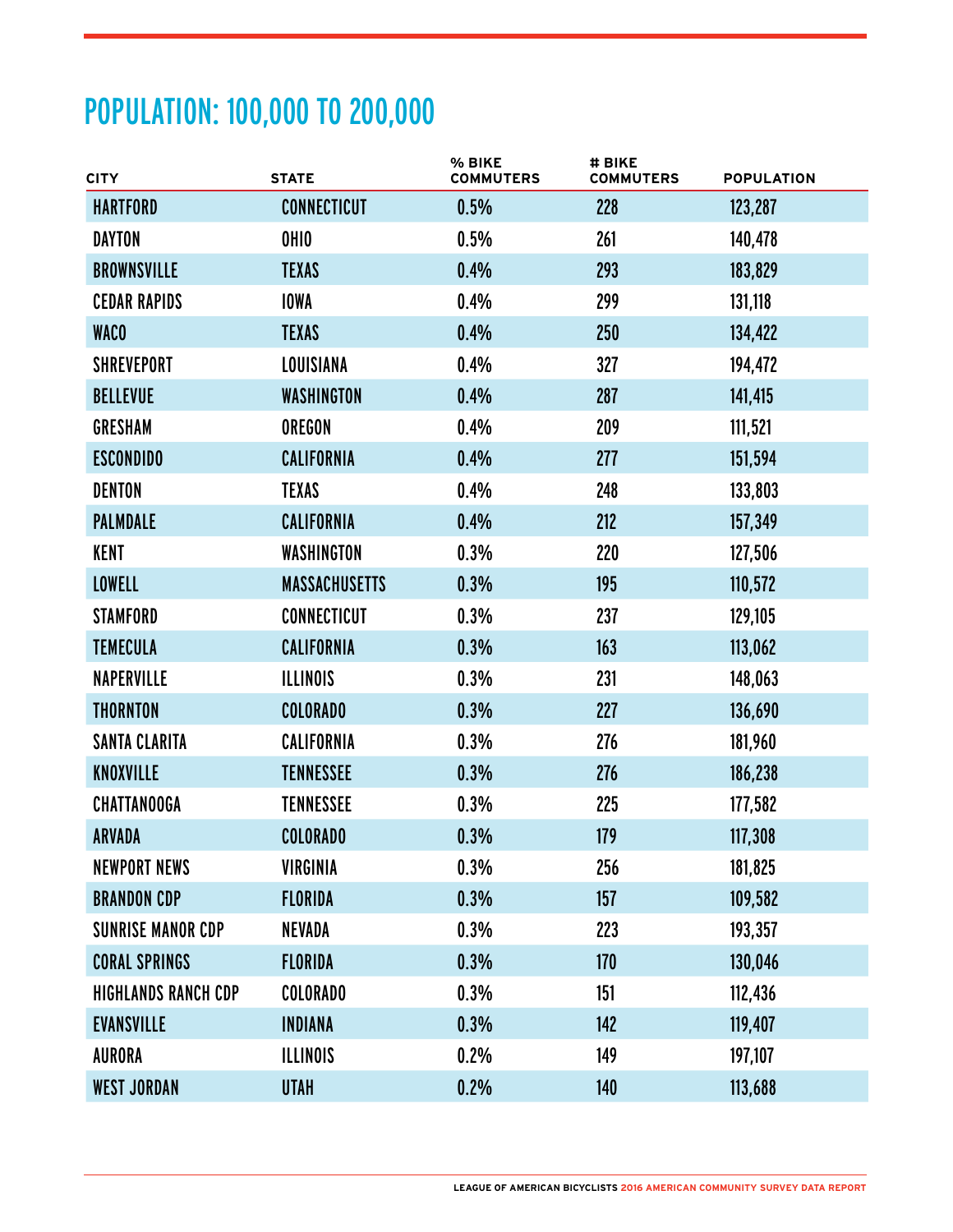| <b>CITY</b>             | <b>STATE</b>          | % BIKE<br><b>COMMUTERS</b> | # BIKE<br><b>COMMUTERS</b> | <b>POPULATION</b> |
|-------------------------|-----------------------|----------------------------|----------------------------|-------------------|
| <b>FAIRFIELD</b>        | <b>CALIFORNIA</b>     | 0.2%                       | 125                        | 114,757           |
| <b>RICHARDSON</b>       | <b>TEXAS</b>          | 0.2%                       | 135                        | 113,368           |
| <b>ANTIOCH</b>          | <b>CALIFORNIA</b>     | 0.2%                       | 113                        | 110,876           |
| <b>PEMBROKE PINES</b>   | <b>FLORIDA</b>        | 0.2%                       | 193                        | 168,587           |
| <b>SIMI VALLEY</b>      | <b>CALIFORNIA</b>     | 0.2%                       | 139                        | 126,327           |
| <b>LAKELAND</b>         | <b>FLORIDA</b>        | 0.2%                       | 94                         | 106,419           |
| <b>CARY TOWN</b>        | <b>NORTH CAROLINA</b> | 0.2%                       | 173                        | 164,007           |
| <b>ROCKFORD</b>         | <b>ILLINOIS</b>       | 0.2%                       | 129                        | 147,404           |
| <b>PORT ST. LUCIE</b>   | <b>FLORIDA</b>        | 0.2%                       | 172                        | 185,136           |
| <b>MOBILE</b>           | <b>ALABAMA</b>        | 0.2%                       | 172                        | 192,895           |
| <b>ROUND ROCK</b>       | <b>TEXAS</b>          | 0.2%                       | 129                        | 120,528           |
| <b>PUEBLO</b>           | <b>COLORADO</b>       | 0.2%                       | 89                         | 110,295           |
| <b>ROSEVILLE</b>        | <b>CALIFORNIA</b>     | 0.2%                       | 121                        | 132,683           |
| <b>ENTERPRISE CDP</b>   | <b>NEVADA</b>         | 0.2%                       | 145                        | 139,509           |
| <b>DAVENPORT</b>        | <b>IOWA</b>           | 0.2%                       | 87                         | 102,608           |
| <b>WEST VALLEY CITY</b> | <b>UTAH</b>           | 0.2%                       | 122                        | 136,579           |
| <b>ALLENTOWN</b>        | PENNSYLVANIA          | 0.2%                       | 89                         | 120,440           |
| <b>SIOUX FALLS</b>      | <b>SOUTH DAKOTA</b>   | 0.2%                       | 171                        | 174,350           |
| <b>LEHIGH ACRES CDP</b> | <b>FLORIDA</b>        | 0.2%                       | 91                         | 115,673           |
| <b>OCEANSIDE</b>        | CALIFORNIA            | 0.2%                       | 143                        | 175,441           |
| <b>LEAGUE CITY</b>      | <b>TEXAS</b>          | 0.2%                       | 88                         | 101,619           |
| <b>LITTLE ROCK</b>      | ARKANSAS              | 0.2%                       | 154                        | 198,546           |
| <b>WESTMINSTER</b>      | <b>COLORADO</b>       | 0.2%                       | 146                        | 113,865           |
| <b>SAN ANGELO</b>       | <b>TEXAS</b>          | 0.2%                       | 82                         | 103,526           |
| <b>METAIRIE CDP</b>     | LOUISIANA             | 0.1%                       | 109                        | 143,475           |
| <b>MCKINNEY</b>         | <b>TEXAS</b>          | 0.1%                       | 128                        | 172,318           |
| <b>WORCESTER</b>        | <b>MASSACHUSETTS</b>  | 0.1%                       | 121                        | 184,509           |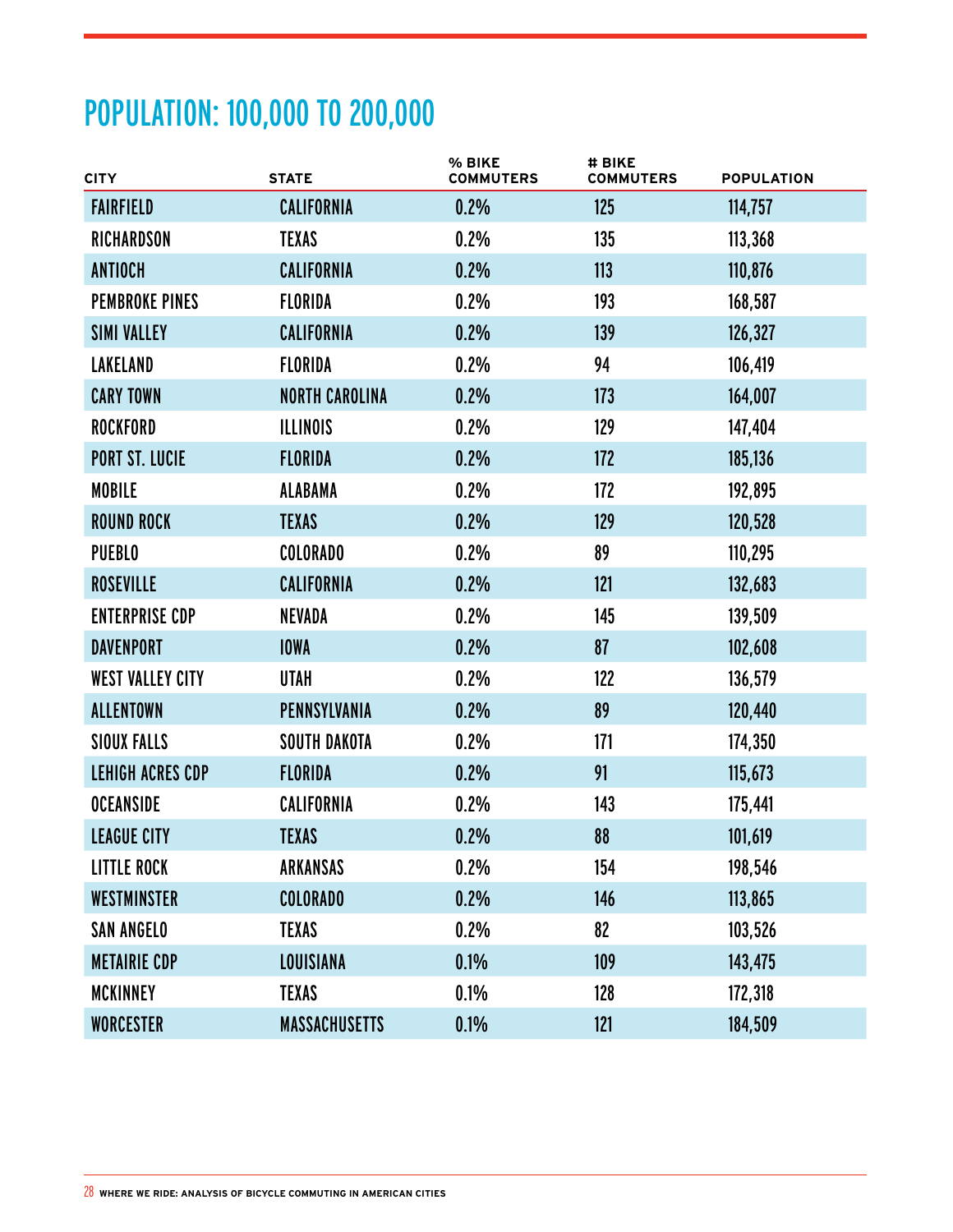| <b>CITY</b>             | <b>STATE</b>       | % BIKE<br><b>COMMUTERS</b> | # BIKE<br><b>COMMUTERS</b> | <b>POPULATION</b> |  |
|-------------------------|--------------------|----------------------------|----------------------------|-------------------|--|
| WICHITA FALLS           | <b>TEXAS</b>       | 0.1%                       | 64                         | 104,735           |  |
| <b>ELK GROVE</b>        | <b>CALIFORNIA</b>  | 0.1%                       | 97                         | 169,780           |  |
| <b>CAPE CORAL</b>       | <b>FLORIDA</b>     | 0.1%                       | 98                         | 179,795           |  |
| <b>COLUMBUS</b>         | <b>GEORGIA</b>     | 0.1%                       | 92                         | 197,485           |  |
| <b>TORRANCE</b>         | <b>CALIFORNIA</b>  | 0.1%                       | 75                         | 147,185           |  |
| <b>JACKSON</b>          | <b>MISSISSIPPI</b> | 0.1%                       | 66                         | 169,141           |  |
| <b>BRIDGEPORT</b>       | <b>CONNECTICUT</b> | 0.1%                       | 54                         | 145,934           |  |
| <b>DALY CITY</b>        | <b>CALIFORNIA</b>  | 0.1%                       | 47                         | 106,484           |  |
| <b>PASADENA</b>         | <b>TEXAS</b>       | 0.1%                       | 47                         | 153,359           |  |
| <b>STERLING HEIGHTS</b> | <b>MICHIGAN</b>    | 0.1%                       | 47                         | 132,442           |  |
| <b>ELIZABETH</b>        | <b>NEW JERSEY</b>  | 0.1%                       | 45                         | 128,638           |  |
| <b>COLUMBIA CDP</b>     | <b>MARYLAND</b>    | 0.1%                       | 44                         | 107,308           |  |
| <b>ONTARIO</b>          | <b>CALIFORNIA</b>  | 0.1%                       | 57                         | 173,211           |  |
| <b>RENTON</b>           | WASHINGTON         | 0.1%                       | 37                         | 100,952           |  |
| <b>CORONA</b>           | <b>CALIFORNIA</b>  | 0.1%                       | 52                         | 166,774           |  |
| <b>AMARILLO</b>         | <b>TEXAS</b>       | 0.1%                       | 49                         | 197,812           |  |
| <b>SALINAS</b>          | <b>CALIFORNIA</b>  | 0.1%                       | 37                         | 157,224           |  |
| <b>TOPEKA</b>           | <b>KANSAS</b>      | 0.1%                       | 30                         | 126,812           |  |
| <b>OVERLAND PARK</b>    | <b>KANSAS</b>      | 0.0%                       | 46                         | 188,955           |  |
| <b>WARREN</b>           | <b>MICHIGAN</b>    | 0.0%                       | 26                         | 135,121           |  |
| <b>MURRIETA</b>         | <b>CALIFORNIA</b>  | 0.0%                       | 16                         | 111,682           |  |
| <b>MIAMI GARDENS</b>    | <b>FLORIDA</b>     | 0.0%                       | 13                         | 113,045           |  |
|                         |                    |                            |                            |                   |  |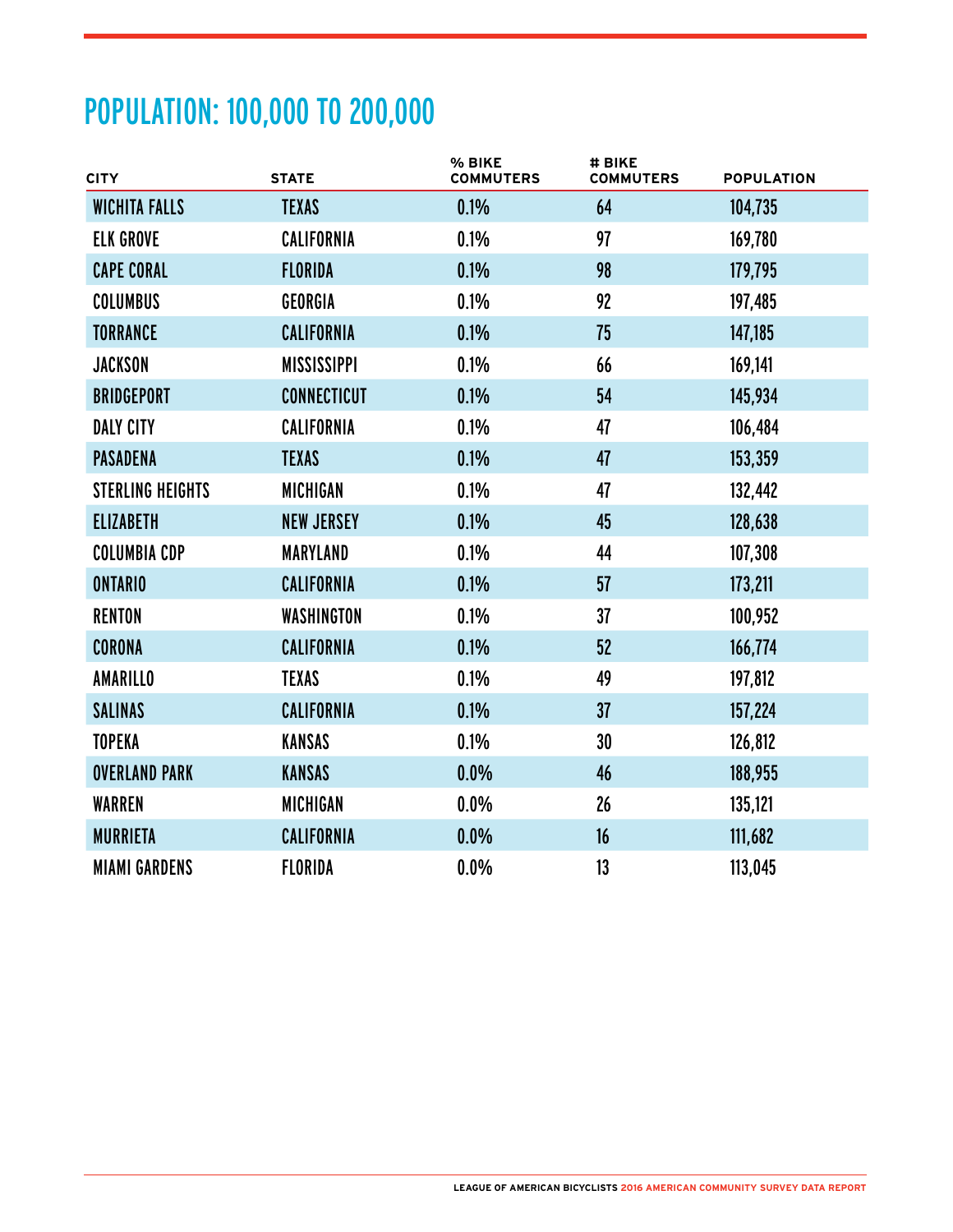| <b>CITY</b>            | <b>STATE</b>         | % BIKE<br><b>COMMUTERS</b> | # BIKE<br><b>COMMUTERS</b> | <b>POPULATION</b> |
|------------------------|----------------------|----------------------------|----------------------------|-------------------|
| <b>DAVIS</b>           | <b>CALIFORNIA</b>    | 16.6%                      | 5,057                      | 68,107            |
| PALO ALTO              | <b>CALIFORNIA</b>    | 7.8%                       | 2,498                      | 67,021            |
| <b>CHICO</b>           | <b>CALIFORNIA</b>    | 7.7%                       | 3,216                      | 91,545            |
| <b>MISSOULA</b>        | <b>MONTANA</b>       | 7.2%                       | 2,993                      | 72,362            |
| <b>SOMERVILLE</b>      | <b>MASSACHUSETTS</b> | 6.6%                       | 3,747                      | 81,324            |
| <b>MOUNTAIN VIEW</b>   | CALIFORNIA           | 5.7%                       | 2,471                      | 80,459            |
| <b>SANTA BARBARA</b>   | <b>CALIFORNIA</b>    | 4.9%                       | 2,346                      | 91,940            |
| MEDFORD                | <b>OREGON</b>        | 3.8%                       | 1,449                      | 81,621            |
| <b>PORTLAND</b>        | <b>MAINE</b>         | 3.8%                       | 1,510                      | 66,945            |
| <b>EVANSTON</b>        | <b>ILLINOIS</b>      | 3.7%                       | 1,326                      | 74,899            |
| <b>CHAMPAIGN</b>       | <b>ILLINOIS</b>      | 3.6%                       | 1,694                      | 86,649            |
| SANTA MONICA           | <b>CALIFORNIA</b>    | 3.2%                       | 1,677                      | 92,478            |
| <b>IOWA CITY</b>       | <b>IOWA</b>          | 3.1%                       | 1,271                      | 74,384            |
| <b>BEND</b>            | <b>OREGON</b>        | 2.8%                       | 1,304                      | 91,123            |
| <b>MIAMI BEACH</b>     | <b>FLORIDA</b>       | 2.8%                       | 1,514                      | 91,905            |
| AMES                   | <b>IOWA</b>          | 2.7%                       | 974                        | 66,190            |
| <b>BELLINGHAM</b>      | <b>WASHINGTON</b>    | 2.6%                       | 1,170                      | 87,577            |
| <b>BLOOMINGTON</b>     | INDIANA              | 2.3%                       | 920                        | 86,654            |
| <b>SOUTH JORDAN</b>    | <b>UTAH</b>          | 2.1%                       | 714                        | 69,034            |
| <b>DEERFIELD BEACH</b> | <b>FLORIDA</b>       | 2.1%                       | 756                        | 79,754            |
| <b>ALAMEDA</b>         | <b>CALIFORNIA</b>    | 1.9%                       | 776                        | 78,907            |
| <b>FLAGSTAFF</b>       | ARIZONA              | 1.9%                       | 659                        | 71,455            |
| <b>CAMARILLO</b>       | <b>CALIFORNIA</b>    | 1.9%                       | 646                        | 67,345            |
| <b>NEWTON</b>          | <b>MASSACHUSETTS</b> | 1.8%                       | 806                        | 89,041            |
| <b>NAPA</b>            | <b>CALIFORNIA</b>    | 1.8%                       | 716                        | 80,412            |
| ST. GEORGE             | <b>UTAH</b>          | 1.7%                       | 576                        | 82,315            |
| <b>BEAVERTON</b>       | <b>OREGON</b>        | 1.7%                       | 851                        | 97,602            |
| <b>HAWTHORNE</b>       | CALIFORNIA           | 1.6%                       | 664                        | 88,032            |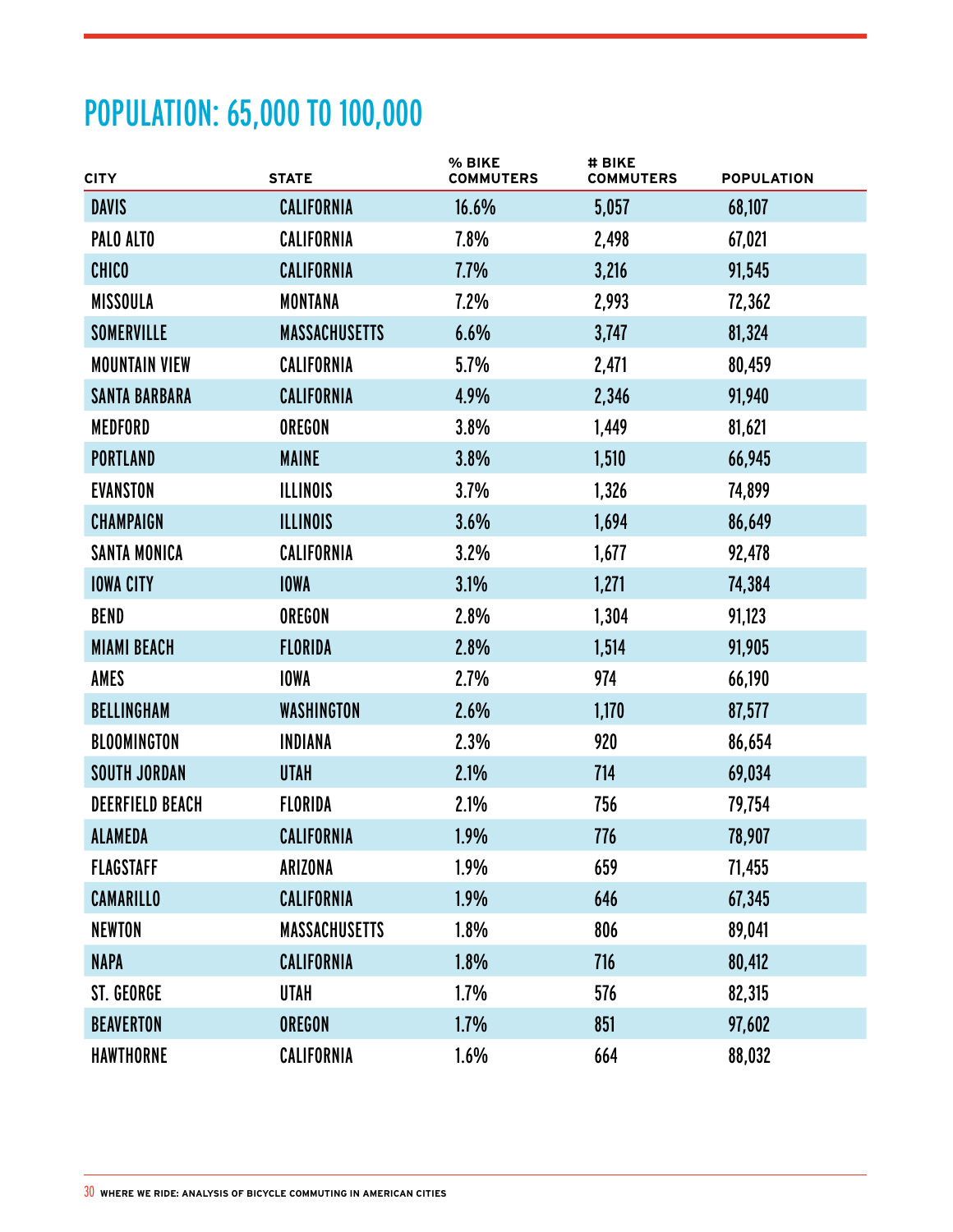| <b>CITY</b>               | <b>STATE</b>          | % BIKE<br><b>COMMUTERS</b> | # BIKE<br><b>COMMUTERS</b> | <b>POPULATION</b> |
|---------------------------|-----------------------|----------------------------|----------------------------|-------------------|
| <b>JACKSONVILLE</b>       | <b>NORTH CAROLINA</b> | 1.6%                       | 573                        | 67,795            |
| <b>WALNUT CREEK</b>       | CALIFORNIA            | 1.6%                       | 513                        | 69,127            |
| <b>ASHEVILLE</b>          | <b>NORTH CAROLINA</b> | 1.4%                       | 643                        | 89,098            |
| <b>FORT MYERS</b>         | <b>FLORIDA</b>        | 1.4%                       | 436                        | 77,154            |
| <b>BRYAN</b>              | <b>TEXAS</b>          | 1.4%                       | 543                        | 83,265            |
| <b>CANTON</b>             | OHIO                  | 1.3%                       | 387                        | 71,329            |
| <b>CASTRO VALLEY CDP</b>  | <b>CALIFORNIA</b>     | 1.3%                       | 408                        | 65,153            |
| <b>BUENA PARK</b>         | CALIFORNIA            | 1.3%                       | 540                        | 83,148            |
| <b>NAMPA</b>              | <b>IDAHO</b>          | 1.2%                       | 464                        | 91,375            |
| <b>FAYETTEVILLE</b>       | ARKANSAS              | 1.2%                       | 486                        | 83,823            |
| <b>SAN LEANDRO</b>        | <b>CALIFORNIA</b>     | 1.2%                       | 513                        | 90,460            |
| <b>INDIO</b>              | CALIFORNIA            | 1.2%                       | 395                        | 88,484            |
| <b>LONGMONT</b>           | <b>COLORADO</b>       | 1.1%                       | 529                        | 92,813            |
| <b>TUSTIN</b>             | CALIFORNIA            | 1.1%                       | 509                        | 80,379            |
| LYNWOOD                   | <b>CALIFORNIA</b>     | 1.1%                       | 332                        | 71,184            |
| PLEASANTON                | CALIFORNIA            | 1.1%                       | 425                        | 82,267            |
| <b>DULUTH</b>             | <b>MINNESOTA</b>      | 1.0%                       | 462                        | 86,300            |
| <b>CASAS ADOBES CDP</b>   | ARIZONA               | 1.0%                       | 370                        | 70,589            |
| <b>RAPID CITY</b>         | <b>SOUTH DAKOTA</b>   | 1.0%                       | 341                        | 74,050            |
| <b>DELRAY BEACH</b>       | <b>FLORIDA</b>        | 1.0%                       | 335                        | 67,366            |
| <b>LOVELAND</b>           | <b>COLORADO</b>       | 1.0%                       | 377                        | 76,906            |
| <b>UNION CITY</b>         | CALIFORNIA            | 1.0%                       | 238                        | 75,316            |
| <b>OSHKOSH</b>            | WISCONSIN             | 1.0%                       | 347                        | 66,570            |
| <b>SANTA FE</b>           | <b>NEW MEXICO</b>     | 1.0%                       | 408                        | 83,881            |
| <b>BALDWIN PARK</b>       | CALIFORNIA            | 1.0%                       | 364                        | 76,465            |
| <b>REDWOOD CITY</b>       | CALIFORNIA            | 1.0%                       | 471                        | 84,965            |
| <b>BLOOMINGTON</b>        | <b>ILLINOIS</b>       | 0.9%                       | 400                        | 78,024            |
| <b>SCHAUMBURG VILLAGE</b> | <b>ILLINOIS</b>       | 0.9%                       | 377                        | 73,803            |
| <b>MUNCIE</b>             | <b>INDIANA</b>        | 0.9%                       | 265                        | 68,707            |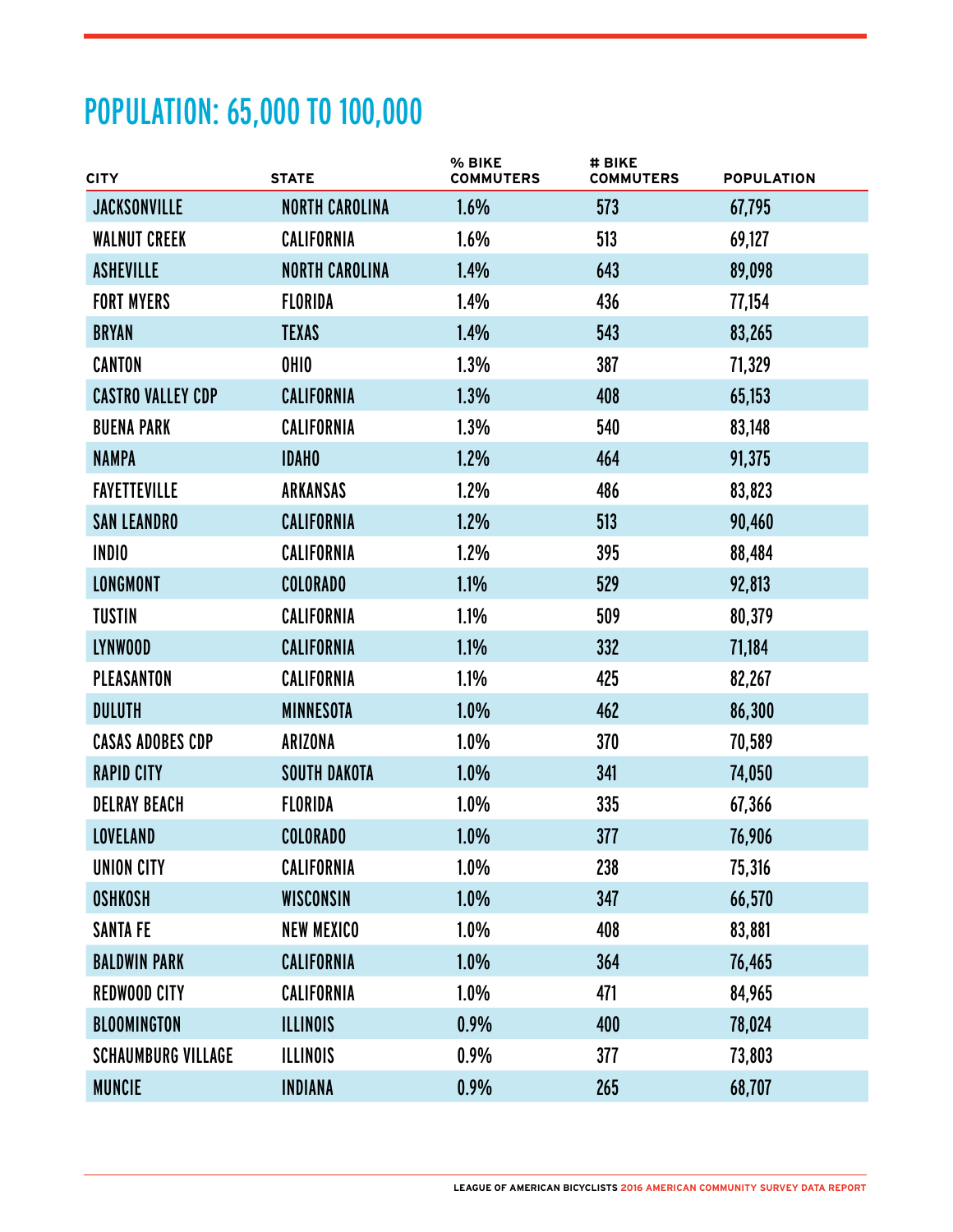| <b>CITY</b>                  | <b>STATE</b>      | % BIKE<br><b>COMMUTERS</b> | # BIKE<br><b>COMMUTERS</b> | <b>POPULATION</b> |
|------------------------------|-------------------|----------------------------|----------------------------|-------------------|
| LARGO                        | <b>FLORIDA</b>    | 0.9%                       | 326                        | 83,077            |
| <b>OREM</b>                  | <b>UTAH</b>       | 0.9%                       | 417                        | 97,508            |
| <b>APPLETON</b>              | <b>WISCONSIN</b>  | 0.9%                       | 340                        | 75,465            |
| <b>REDLANDS</b>              | CALIFORNIA        | 0.9%                       | 263                        | 71,288            |
| <b>BETHLEHEM</b>             | PENNSYLVANIA      | 0.8%                       | 311                        | 76,427            |
| <b>OGDEN</b>                 | <b>UTAH</b>       | 0.8%                       | 318                        | 86,709            |
| <b>ALBANY</b>                | <b>NEW YORK</b>   | 0.8%                       | 382                        | 98,106            |
| <b>KALAMAZOO</b>             | <b>MICHIGAN</b>   | 0.8%                       | 293                        | 75,988            |
| <b>SOUTH GATE</b>            | <b>CALIFORNIA</b> | 0.8%                       | 325                        | 95,537            |
| <b>TURLOCK</b>               | CALIFORNIA        | 0.8%                       | 240                        | 72,808            |
| <b>GLEN BURNIE CDP</b>       | <b>MARYLAND</b>   | 0.7%                       | 268                        | 69,499            |
| YUMA                         | ARIZONA           | 0.7%                       | 290                        | 94,892            |
| <b>LIVERMORE</b>             | <b>CALIFORNIA</b> | 0.7%                       | 350                        | 89,118            |
| THE HAMMOCKS CDP             | <b>FLORIDA</b>    | 0.7%                       | 240                        | 65,814            |
| <b>SPARKS</b>                | <b>NEVADA</b>     | 0.7%                       | 343                        | 98,346            |
| KIRKLAND                     | WASHINGTON        | 0.7%                       | 339                        | 87,672            |
| <b>UNION CITY</b>            | <b>NEW JERSEY</b> | 0.7%                       | 260                        | 69,298            |
| <b>SILVER SPRING CDP</b>     | <b>MARYLAND</b>   | 0.7%                       | 345                        | 85,988            |
| <b><i>SKOKIE VILLAGE</i></b> | <b>ILLINOIS</b>   | 0.7%                       | 199                        | 64,292            |
| <b>SAN RAMON</b>             | CALIFORNIA        | 0.7%                       | 260                        | 75,643            |
| <b>KENDALL CDP</b>           | <b>FLORIDA</b>    | 0.6%                       | 242                        | 77,619            |
| <b>BROOMFIELD</b>            | <b>COLORADO</b>   | 0.6%                       | 211                        | 66,529            |
| <b>FREDERICK</b>             | <b>MARYLAND</b>   | 0.6%                       | 226                        | 70,062            |
| <b>LAGUNA NIGUEL</b>         | <b>CALIFORNIA</b> | 0.6%                       | 196                        | 65,328            |
| <b>VICTORIA</b>              | <b>TEXAS</b>      | 0.6%                       | 193                        | 67,672            |
| <b>LAWRENCE</b>              | KANSAS            | 0.6%                       | 318                        | 95,355            |
| <b>BOLINGBROOK VILLAGE</b>   | <b>ILLINOIS</b>   | 0.6%                       | 216                        | 73,367            |
| <b>PASSAIC</b>               | <b>NEW JERSEY</b> | 0.6%                       | 169                        | 70,646            |
| <b>ROGERS</b>                | ARKANSAS          | 0.6%                       | 172                        | 65,016            |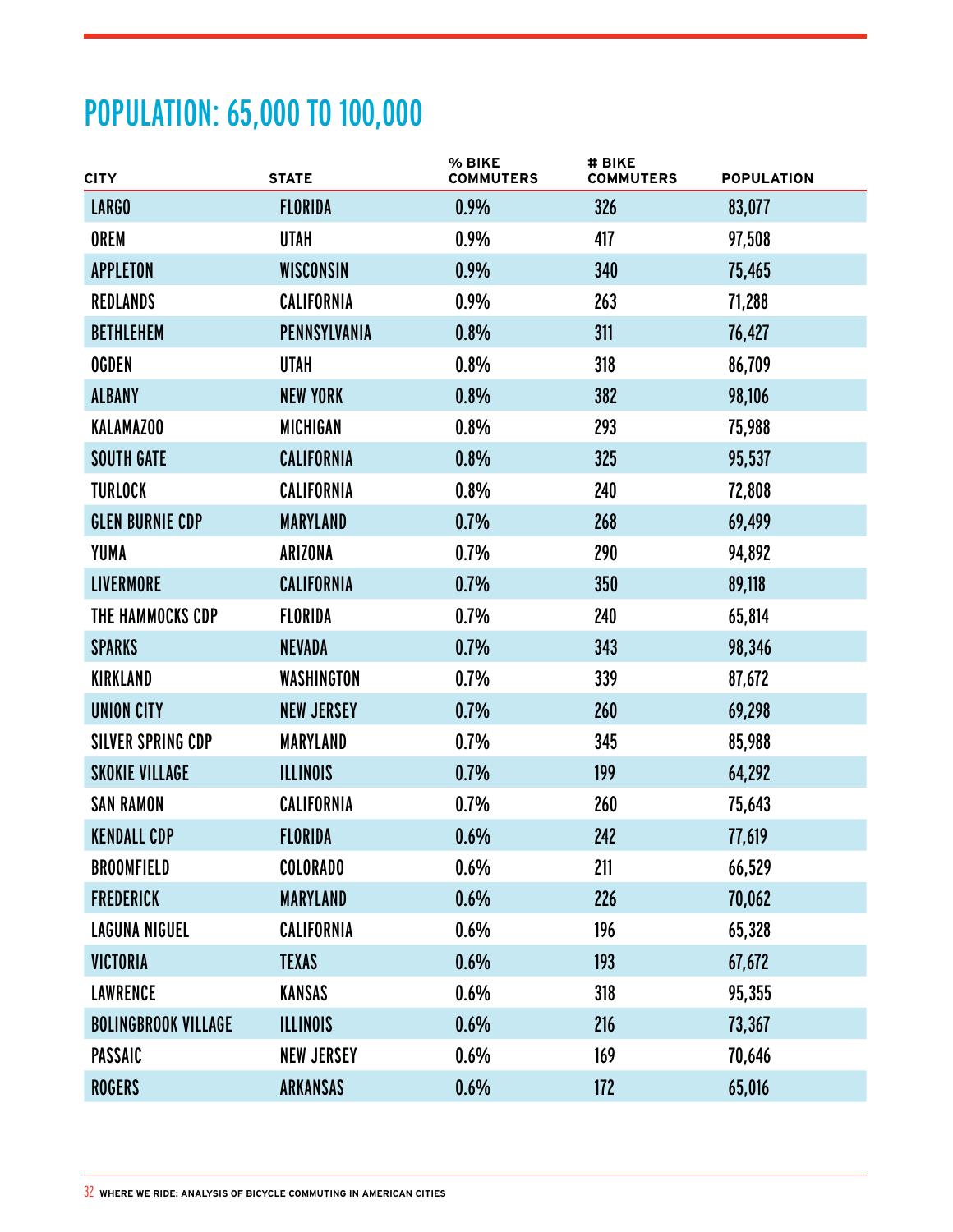| <b>CITY</b>                | <b>STATE</b>          | % BIKE<br><b>COMMUTERS</b> | # BIKE<br><b>COMMUTERS</b> | <b>POPULATION</b> |
|----------------------------|-----------------------|----------------------------|----------------------------|-------------------|
| <b>UPLAND</b>              | <b>CALIFORNIA</b>     | 0.5%                       | 212                        | 76,691            |
| QUINCY                     | <b>MASSACHUSETTS</b>  | 0.5%                       | 254                        | 93,686            |
| <b>CICERO TOWN</b>         | <b>ILLINOIS</b>       | 0.5%                       | 178                        | 82,991            |
| <b>READING</b>             | PENNSYLVANIA          | 0.5%                       | 158                        | 87,575            |
| <b>DEARBORN</b>            | <b>MICHIGAN</b>       | 0.5%                       | 173                        | 94,430            |
| <b>ROCK HILL</b>           | <b>SOUTH CAROLINA</b> | 0.5%                       | 165                        | 72,926            |
| <b>NEW ROCHELLE</b>        | <b>NEW YORK</b>       | 0.5%                       | 173                        | 79,558            |
| <b>TOMS RIVER CDP</b>      | <b>NEW JERSEY</b>     | 0.5%                       | 197                        | 88,283            |
| <b>FEDERAL WAY</b>         | WASHINGTON            | 0.4%                       | 205                        | 96,748            |
| <b>EAU CLAIRE</b>          | WISCONSIN             | 0.4%                       | 159                        | 67,776            |
| <b>PORTSMOUTH</b>          | <b>VIRGINIA</b>       | 0.4%                       | 196                        | 95,252            |
| <b>CITRUS HEIGHTS</b>      | CALIFORNIA            | 0.4%                       | 177                        | 87,444            |
| <b>RIVERVIEW CDP</b>       | <b>FLORIDA</b>        | 0.4%                       | 177                        | 88,941            |
| <b>LAUDERHILL</b>          | <b>FLORIDA</b>        | 0.4%                       | 117                        | 71,635            |
| <b>REDDING</b>             | <b>CALIFORNIA</b>     | 0.4%                       | 149                        | 91,797            |
| WAUKEGAN                   | <b>ILLINOIS</b>       | 0.4%                       | 156                        | 84,467            |
| <b>NEW BEDFORD</b>         | <b>MASSACHUSETTS</b>  | 0.4%                       | 164                        | 95,035            |
| ST. CLOUD                  | <b>MINNESOTA</b>      | 0.4%                       | 135                        | 67,396            |
| SOUTH SAN FRANCISCO        | <b>CALIFORNIA</b>     | 0.4%                       | 144                        | 66,989            |
| <b>HAMMOND</b>             | INDIANA               | 0.4%                       | 121                        | 77,131            |
| <b>CARSON</b>              | <b>CALIFORNIA</b>     | 0.4%                       | 163                        | 92,821            |
| <b>SPOKANE VALLEY</b>      | WASHINGTON            | 0.3%                       | 156                        | 96,337            |
| <b>MAPLE GROVE</b>         | <b>MINNESOTA</b>      | 0.3%                       | 130                        | 69,569            |
| <b>BISMARCK</b>            | <b>NORTH DAKOTA</b>   | 0.3%                       | 124                        | 68,780            |
| <b>FLORENCE-GRAHAM CDP</b> | CALIFORNIA            | 0.3%                       | 85                         | 63,582            |
| <b>COMPTON</b>             | CALIFORNIA            | 0.3%                       | 125                        | 97,537            |
| <b>CHINO</b>               | <b>CALIFORNIA</b>     | 0.3%                       | 104                        | 87,771            |
| WILMINGTON                 | DELAWARE              | 0.3%                       | 92                         | 71,455            |
| <b>LYNN</b>                | <b>MASSACHUSETTS</b>  | 0.3%                       | 142                        | 92,708            |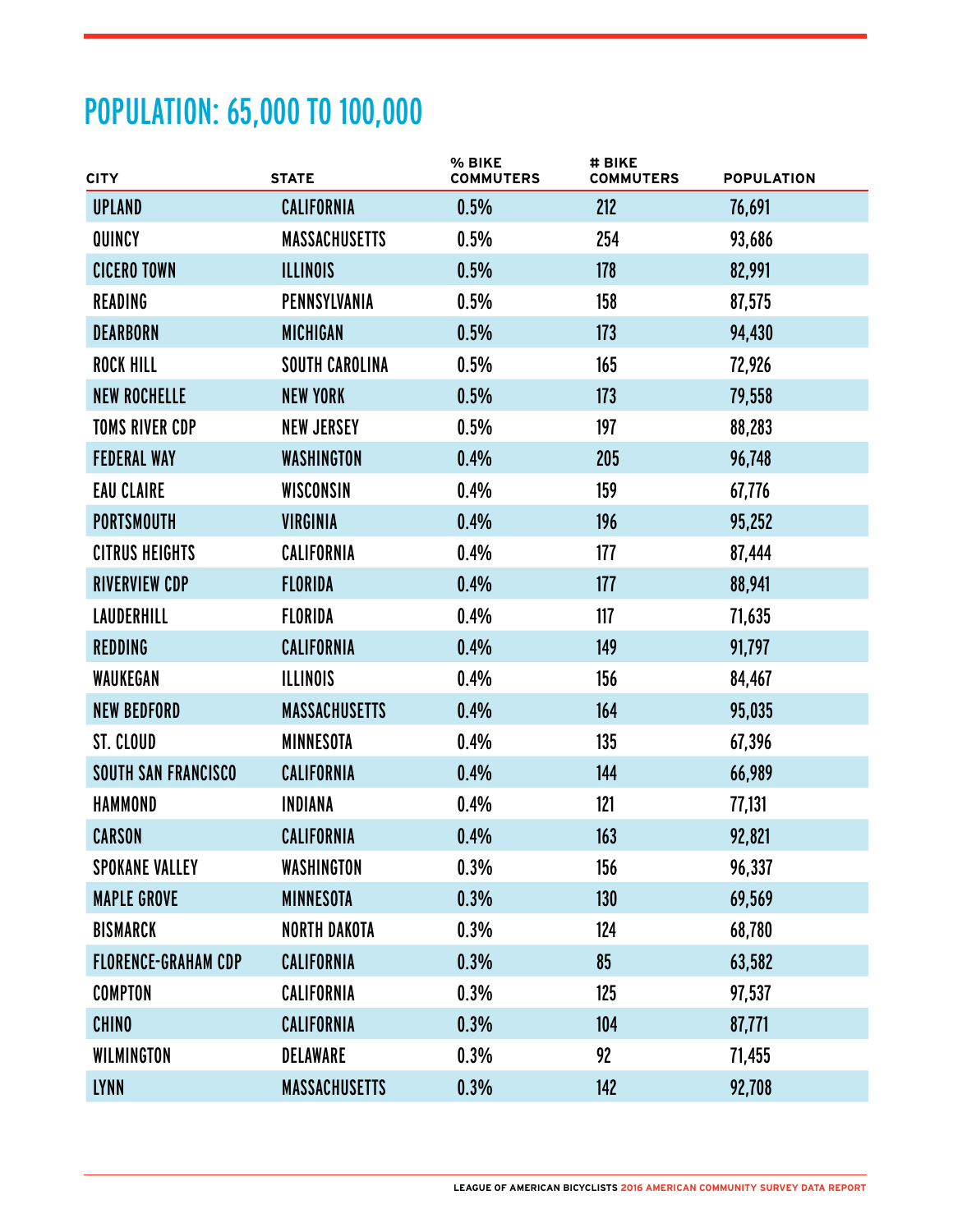| <b>CITY</b>                   | <b>STATE</b>          | % BIKE<br><b>COMMUTERS</b> | # BIKE<br><b>COMMUTERS</b> | <b>POPULATION</b> |
|-------------------------------|-----------------------|----------------------------|----------------------------|-------------------|
| <b>EDINBURG</b>               | <b>TEXAS</b>          | 0.3%                       | 113                        | 87,642            |
| <b>AVONDALE</b>               | ARIZONA               | 0.3%                       | 118                        | 82,875            |
| <b>BELLFLOWER</b>             | <b>CALIFORNIA</b>     | 0.3%                       | 97                         | 77,789            |
| <b>FRAMINGHAM CDP</b>         | <b>MASSACHUSETTS</b>  | 0.3%                       | 121                        | 71,583            |
| <b>JONESBORO</b>              | <b>ARKANSAS</b>       | 0.3%                       | 98                         | 74,892            |
| <b>SAN MARCOS</b>             | <b>CALIFORNIA</b>     | 0.3%                       | 127                        | 95,268            |
| <b>DOTHAN</b>                 | <b>ALABAMA</b>        | 0.3%                       | 82                         | 67,714            |
| <b>GREENVILLE</b>             | <b>NORTH CAROLINA</b> | 0.3%                       | 112                        | 91,500            |
| <b>AUBURN</b>                 | WASHINGTON            | 0.3%                       | 93                         | 75,968            |
| <b>CLIFTON</b>                | <b>NEW JERSEY</b>     | 0.3%                       | 117                        | 85,847            |
| <b>ERIE</b>                   | PENNSYLVANIA          | 0.3%                       | 103                        | 98,601            |
| <b>BLOOMINGTON</b>            | <b>MINNESOTA</b>      | 0.2%                       | 111                        | 85,337            |
| <b>BAYONNE</b>                | <b>NEW JERSEY</b>     | 0.2%                       | 70                         | 66,224            |
| WAUKESHA                      | WISCONSIN             | 0.2%                       | 89                         | 72,358            |
| <b>ARLINGTON HTS. VILLAGE</b> | <b>ILLINOIS</b>       | 0.2%                       | 73                         | 74,397            |
| <b>PLYMOUTH</b>               | <b>MINNESOTA</b>      | 0.2%                       | 83                         | 77,231            |
| <b>EDMOND</b>                 | <b>OKLAHOMA</b>       | 0.2%                       | 83                         | 91,187            |
| <b>RANCHO CORDOVA</b>         | <b>CALIFORNIA</b>     | 0.2%                       | 60                         | 72,319            |
| <b>FARMINGTON HILLS</b>       | <b>MICHIGAN</b>       | 0.2%                       | 73                         | 81,130            |
| <b><i>ST. CHARLES</i></b>     | <b>MISSOURI</b>       | 0.2%                       | 66                         | 69,293            |
| <b>MERCED</b>                 | <b>CALIFORNIA</b>     | 0.2%                       | 50                         | 82,573            |
| <b>ROANOKE</b>                | <b>VIRGINIA</b>       | 0.2%                       | 75                         | 99,660            |
| <b>WESTMINSTER</b>            | <b>CALIFORNIA</b>     | 0.2%                       | 66                         | 91,565            |
| DALE CITY CDP                 | <b>VIRGINIA</b>       | 0.2%                       | 63                         | 72,073            |
| <b>SANDY</b>                  | <b>UTAH</b>           | 0.2%                       | 75                         | 95,827            |
| <b>PERRIS</b>                 | CALIFORNIA            | 0.2%                       | 44                         | 76,330            |
| <b>SCRANTON</b>               | PENNSYLVANIA          | 0.1%                       | 49                         | 77,294            |
| <b>PAWTUCKET</b>              | <b>RHODE ISLAND</b>   | 0.1%                       | 52                         | 71,434            |
| <b>CENTREVILLE CDP</b>        | <b>VIRGINIA</b>       | 0.1%                       | 54                         | 68,024            |
| NORWALK                       | <b>CONNECTICUT</b>    | 0.1%                       | 46                         | 88,440            |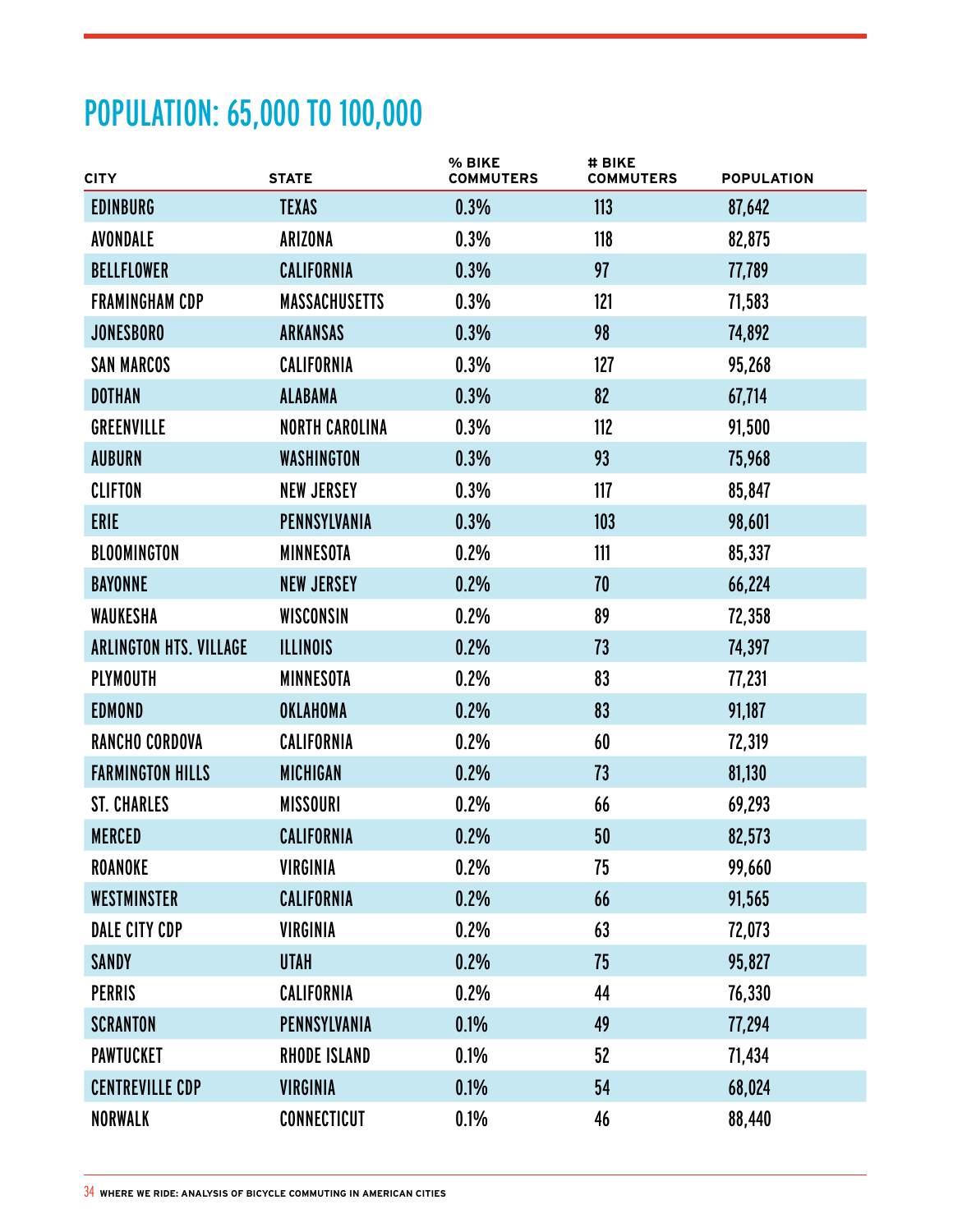| <b>CITY</b>          | <b>STATE</b>         | % BIKE<br><b>COMMUTERS</b> | # BIKE<br><b>COMMUTERS</b> | <b>POPULATION</b> |
|----------------------|----------------------|----------------------------|----------------------------|-------------------|
| <b>WOODBURY</b>      | <b>MINNESOTA</b>     | 0.1%                       | 51                         | 68,824            |
| WESTLAND             | <b>MICHIGAN</b>      | 0.1%                       | 55                         | 81,543            |
| <b>FRANKLIN</b>      | <b>TENNESSEE</b>     | 0.1%                       | 50                         | 74,788            |
| <b>ROCKVILLE</b>     | <b>MARYLAND</b>      | 0.1%                       | 45                         | 66,927            |
| <b>LYNCHBURG</b>     | <b>VIRGINIA</b>      | 0.1%                       | 45                         | 80,212            |
| <b>DAYTONA BEACH</b> | <b>FLORIDA</b>       | 0.1%                       | 32 <sub>2</sub>            | 66,649            |
| <b>TRACY</b>         | <b>CALIFORNIA</b>    | 0.1%                       | 47                         | 89,263            |
| <b>ALHAMBRA</b>      | CALIFORNIA           | 0.1%                       | 46                         | 85,465            |
| <b>LAKEWOOD</b>      | <b>CALIFORNIA</b>    | 0.1%                       | 41                         | 81,121            |
| <b>PARMA</b>         | OHIO                 | 0.1%                       | 43                         | 79,423            |
| <b>FLINT</b>         | <b>MICHIGAN</b>      | 0.1%                       | 27                         | 97,379            |
| KENOSHA              | WISCONSIN            | 0.1%                       | 42                         | 99,634            |
| <b>PLANTATION</b>    | <b>FLORIDA</b>       | 0.1%                       | 41                         | 92,717            |
| YUBA                 | CALIFORNIA           | 0.1%                       | 21                         | 66,837            |
| VACAVILLE            | <b>CALIFORNIA</b>    | 0.1%                       | 36                         | 98,308            |
| <b>FALL RIVER</b>    | <b>MASSACHUSETTS</b> | 0.1%                       | 26                         | 88,929            |
| <b>LAWTON</b>        | OKLAHOMA             | 0.0%                       | 15                         | 94,652            |
| <b>DANBURY</b>       | <b>CONNECTICUT</b>   | 0.0%                       | 15                         | 85,008            |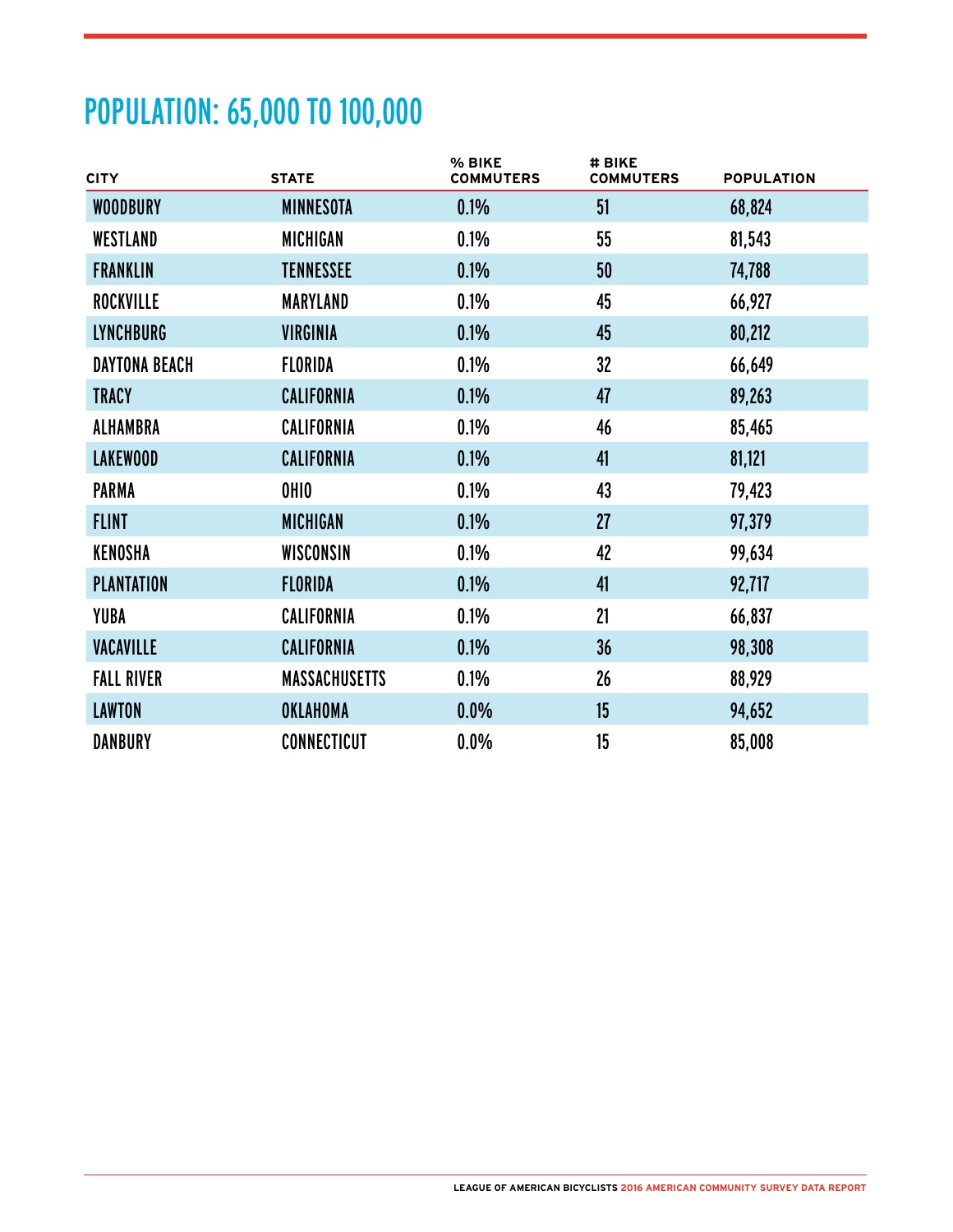#### **HOW YOU CAN ACCESS AMERICAN COMMUNITY SURVEY DATA**

Here is a quick tutorial on how we access ACS data and how you can, too.

#### **WHERE WE GO FOR ACS DATA:**

American FactFinder. We use the Advanced Search feature to find our data. The Advanced Search feature allows us to easily access the data on commuting to work because we are familiar with the topics and geographies that we want to learn about. The information provided below should allow you to use the Advanced Search feature as well.

#### **WHAT TOPICS DO WE USE?**

Topics are displayed in a nested menu and we find commute to work data by navigating from People -> Employment -> Commuting (Journey to Work).

In some instances it can also be helpful to select a particular dataset, which is also available as a Topic, especially to look at past years or to limit results to the same type of data (e.g. 1-, 3-, or 5-year estimates). In general, the data we publish is based on 1-year estimates in order to allow us to report on trends over time. 3- and 5-year estimates are better for areas with small populations or if you are interested in particular demographic characteristics.

#### **WHAT GEOGRAPHIES DO WE USE?**

Geographies are displayed in a nested menu and we usually report on three types of geographies – the entire United States, states and places.

#### **WHAT TABLES DO WE USE?**

After you have selected a topic and a geography a list of relevant tables will appear.

We normally use the B08006 – Sex of Workers By Means of Transportation To Work – table because it provides an estimate for the number of male and female bicycle commuters in most geographies. If you are interested in only the % of commuters who commute by bike you can use the S0801 – Commuting Characteristics by Sex – table, which does not provide estimates for the number of bicycle commuters.

Smaller communities may find the C08006 – Sex of Workers By Means of Transportation To Work – table, which compresses some categories of commuters in order to report on more places, useful. In the past, bicycle commuters had been compressed with "Taxicab, motorcycle, or other means" in the C08006 table, and bicycle commuters continue to be grouped in this way for many of the other tables that deal with demographic characteristics. This compression or grouping occurs due to data quality reasons.

The compression of certain categories in the C08006 table allows it to report on more geographies that the B08006 table, while providing the same type of data on bicycle commuters. The Where We Ride Report uses data from the C08006 table.